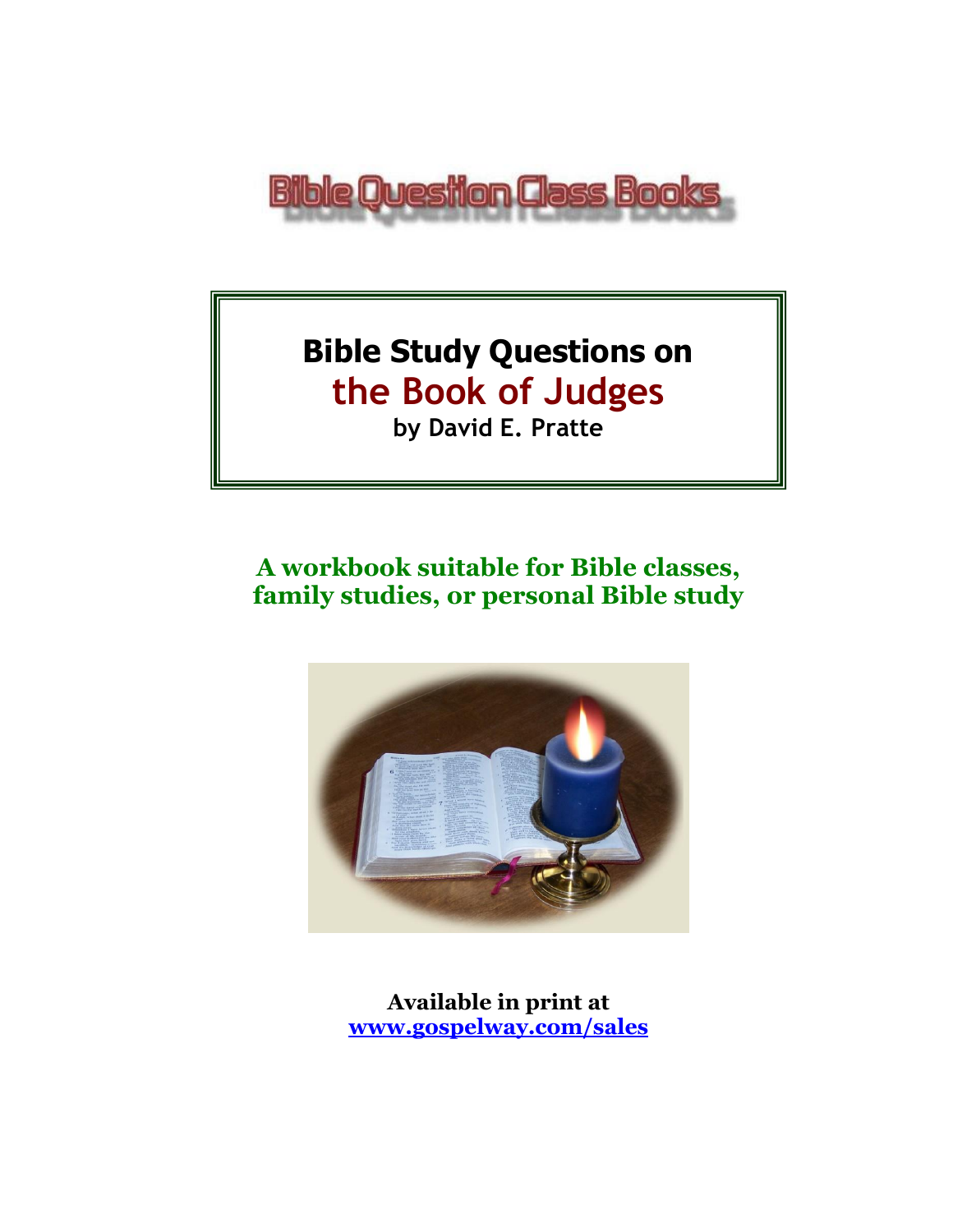#### *Bible Study Questions on the Book of Judges: A workbook suitable for Bible classes, family studies, or personal Bible study*

© Copyright David E. Pratte, 2015, 2016 All rights reserved

> ISBN-13: 978-1517403669 ISBN-10: 1517403669

**Printed books, booklets, and tracts available at [www.gospelway.com/sales](https://www.gospelway.com/sales) Free Bible study articles online at [www.gospelway.com](http://www.gospelway.com/) Free Bible courses online at [www.biblestudylessons.com](http://www.biblestudylessons.com/) Free class books at [www.biblestudylessons.com/classbooks](http://www.biblestudylessons.com/classbooks) Free commentaries on Bible books at [www.gospelway.com/commentary](http://www.gospelway.com/commentary) Contact the author at [www.gospelway.com/comments](http://www.gospelway.com/comments)**

**Note carefully: No teaching in any of our materials is intended or should ever be construed to justify or to in any way incite or encourage personal vengeance or physical violence against any person.**

### **"He who glories, let him glory in the Lord" – 1 Corinthians 1:31**

### **Front Page Photo**

**The Valley of Jezreel**

Where Gideon's men defeated the Midianites

"Then all the Midianites and Amalekites, the people of the East, gathered together; and they crossed over and encamped in the Valley of Jezreel. … Then the three companies blew the trumpets and broke the pitchers – they held the torches in their left hands and the trumpets in their right hands for blowing – and they cried, 'The sword of the LORD and of Gideon!' And every man stood in his place all around the camp; and the whole army ran and cried out and fled." – Judges 6:33; 7:20,21 (NKJV)

Photo credit: וח מ ד מ ו ס א ש ה ו א ן :Photo credit ו ח מ ד מ ו ס א ש ה ו א Wikimedia Commons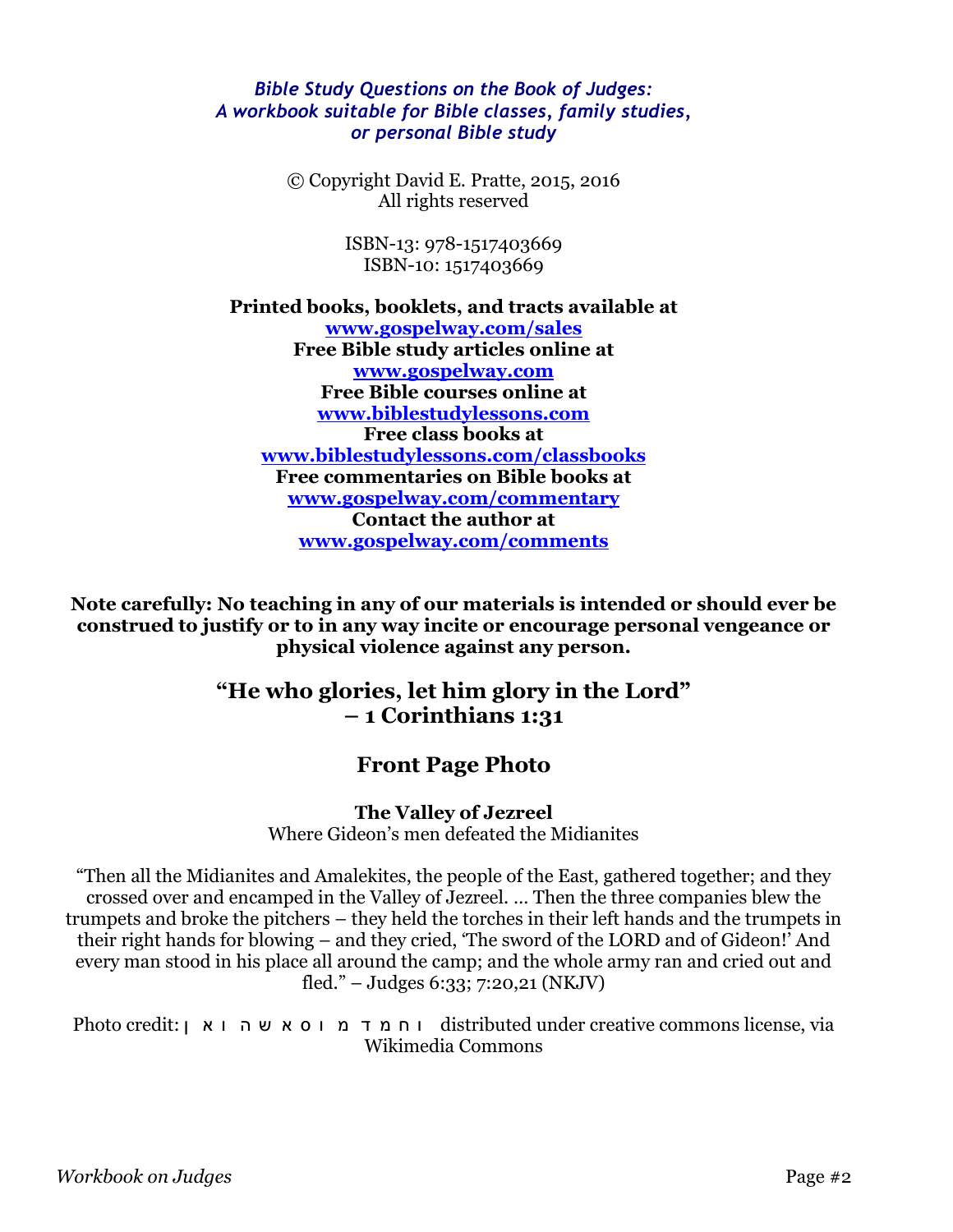### **Other Books by the Author**

#### **Topical Bible Studies**

*Growing a Godly Marriage & Raising Godly Children Why Believe in God, Jesus, and the Bible? (evidences) The God of the Bible (study of the Father, Son, and Holy Spirit) Grace, Faith, and Obedience: The Gospel or Calvinism? Kingdom of Christ: Future Millennium or Present Spiritual Reign? Do Not Sin Against the Child: Abortion, Unborn Life, & the Bible True Words of God: Bible Inspiration and Preservation*

#### **Commentaries on Bible Books**

*Genesis Joshua and Ruth Judges 1 Samuel Ezra, Nehemiah, and Esther Job Proverbs*

*Gospel of Mark Gospel of John Acts Romans Ephesians Philippians and Colossians Hebrews 1 & 2 Peter*

#### **Bible Question Class Books**

*Genesis Joshua and Ruth Judges 1 Samuel Ezra, Nehemiah, and Esther Job Proverbs Ecclesiastes Isaiah Gospel of Matthew Gospel of Mark Gospel of Luke*

*Gospel of John Acts Romans 1 Corinthians 2 Corinthians and Galatians Ephesians and Philippians Colossians, 1&2 Thessalonians 1 & 2 Timothy, Titus, Philemon Hebrews General Epistles (James - Jude) Revelation*

#### **Workbooks with Study Notes**

*Jesus Is Lord: Workbook on the Fundamentals of the Gospel of Christ Following Jesus: Workbook on Discipleship God's Eternal Purpose in Christ: Workbook on the Theme of the Bible*

#### **Visit our website at [www.gospelway.com/sales](https://www.gospelway.com/sales) to see a current list of books in print.**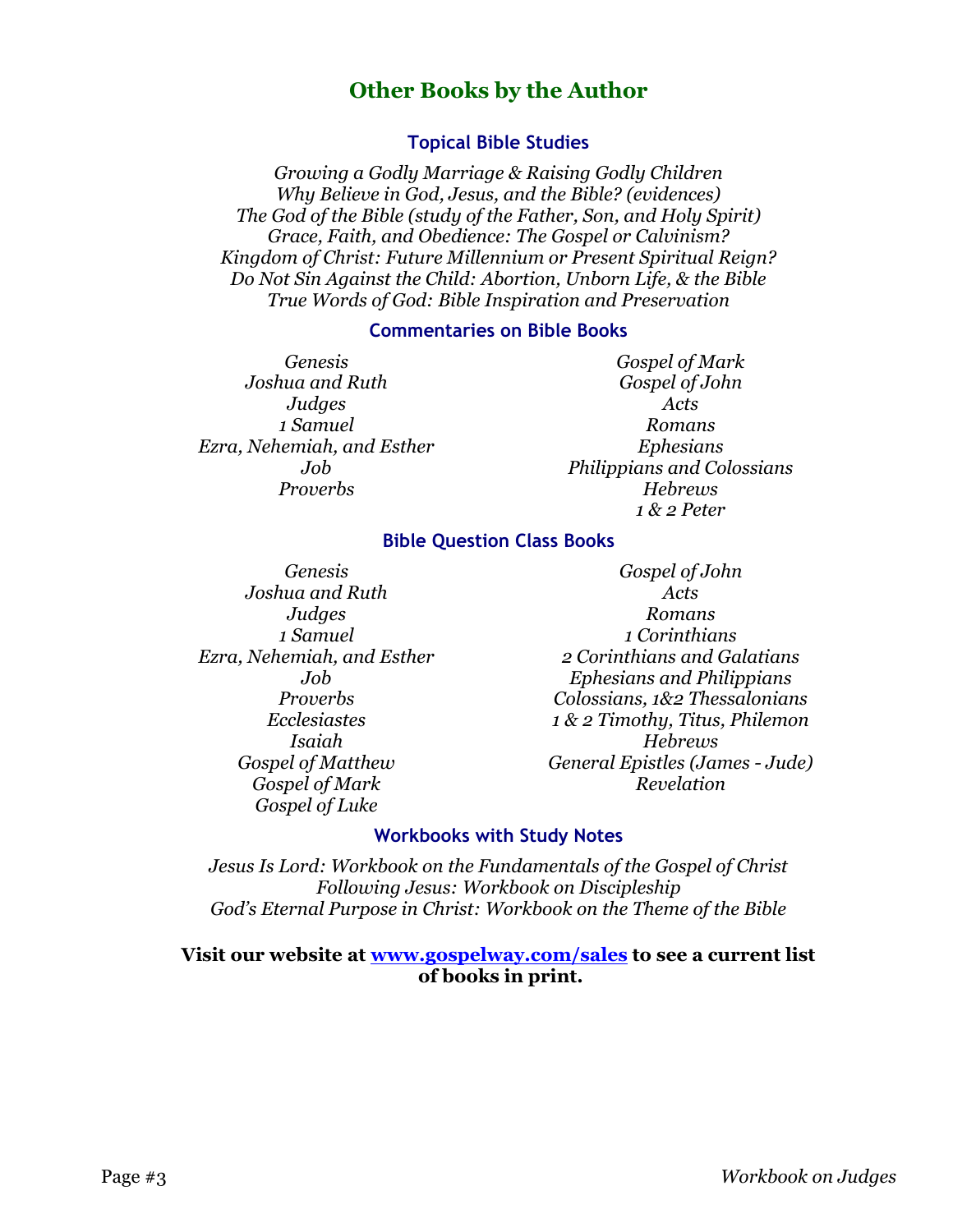### **Bible Study Questions on Judges**

#### Introduction:

This workbook was designed for Bible class study, family study, or personal study. The class book is suitable for teens and up. The questions contain minimal human commentary, but instead urge students to study to understand Scripture.

Enough questions are included for teachers to assign as many questions as they want for each study session. Studies may proceed at whatever speed and depth will best accomplish the needs of the students.

Questions labeled "think" are intended to encourage students to apply what they have learned. When questions refer to a map, students should consult maps in a Bible dictionary or similar reference work or in the back of their Bibles. (Note: My abbreviation "*b/c/v*" means "book, chapter, and verse.")

For class instruction, I urge teachers to assign the questions as homework so students come to class prepared. Then let class time consist of *discussion* that focuses on the Scriptures themselves. Let the teacher use other Scriptures, questions, applications, and comments to promote productive discussion, not just reading the questions to see whether they were answered "correctly." Please, do *not* let the class period consist primarily of the following: "Joe, will you answer number 1?" "Sue, what about number 2?" Etc.

I also urge students to emphasize the *Bible* teaching. Please, do not become bogged down over "What did the author mean by question #5?" My meaning is relatively unimportant. The issue is what the Bible says. Concentrate on the meaning and applications of Scripture. If a question helps promote Bible understanding, stay with it. If it becomes unproductive, move on.

The questions are not intended just to help students understand the Scriptures. They are also designed to help students learn good principles of Bible study. Good Bible study requires defining the meaning of keywords, studying parallel passages, explaining the meaning of the text clearly, making applications, and defending the truth as well as exposing religious error. I have included questions to encourage students to practice all these study principles.

Note that some questions on this book are more difficult and advanced. The study leader may want to skip some questions if he/she is teaching a less advanced study.

Finally, I encourage plain applications of the principles studied. God's word is written so souls may please God and have eternal life. Please study it with the respect and devotion it deserves! For whatever good this material achieves, to God be the glory.

#### **Bible study commentary and notes to accompany some of our workbooks are available at [www.gospelway.com/sales](https://www.gospelway.com/sales)**

© David E. Pratte, June 21, 2017

**Workbooks, commentaries, and topical studies for sale in print at [www.gospelway.com/sales](https://www.gospelway.com/sales)**

**To join our mailing list to be informed of new books or special sales, contact the author at [www.gospelway.com/comments](http://www.gospelway.com/comments)**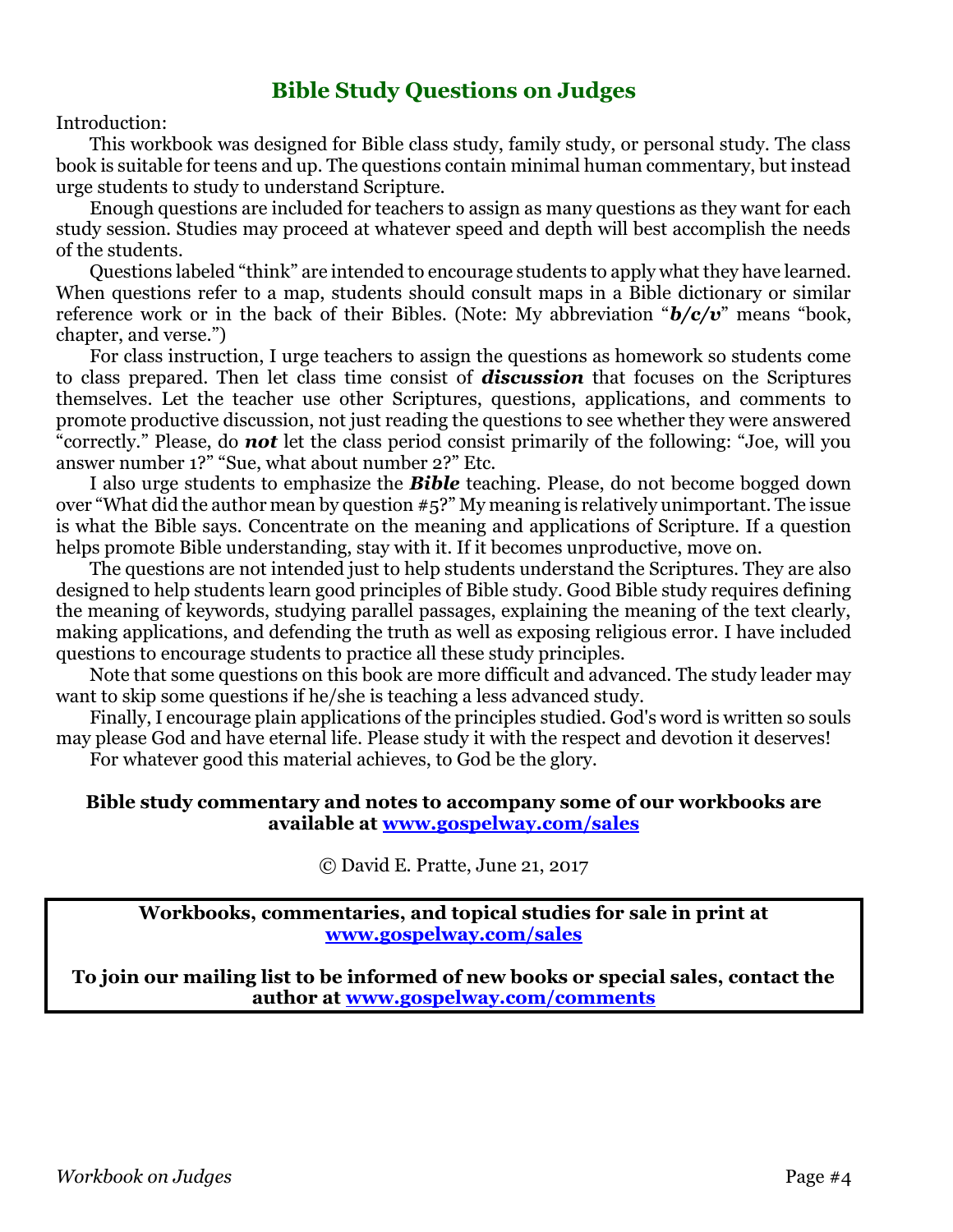Please read the whole book of Judges at least once as we study chapter 1. Answer the following questions on chap. 1

1. Skim the book of Judges, reading as much as you can, and state the theme of the book.

2. *Special Assignment:* We will see a cycle that the Israelites pass through repeatedly in the history of the judges. Watch for this cycle and summarize it when you can.

3. *Special Assignment:* We will read frequently about Baal and Ashtoreth. Consult a Bible dictionary or encyclopedia and summarize information about these gods.

4. After Joshua's death, what question did the Israelites ask the Lord – 1:1,2? What response did the Lord give?

5. Of whom did Judah then make a request, and what agreement was reached – 1:3? (Think: Why would Judah make this request of this particular tribe?)

6. What city did Judah attack first  $-1:4$  (see a  $map$ )? What success did they have?

7. Whom did they capture in the city  $-1:5-7$ ? How did they punish him?

8. How did this man respond to the treatment he had received – 1:7? What finally happened to him?

9. What city did Judah attack next – 1:8? What was the result? What areas did they fight against next  $-1:9$ ?

10. What city did they attack next – 1:10 (see *map*)? What had the city formerly been named? Who died in the attack? Where else do we read about these men, and who were they?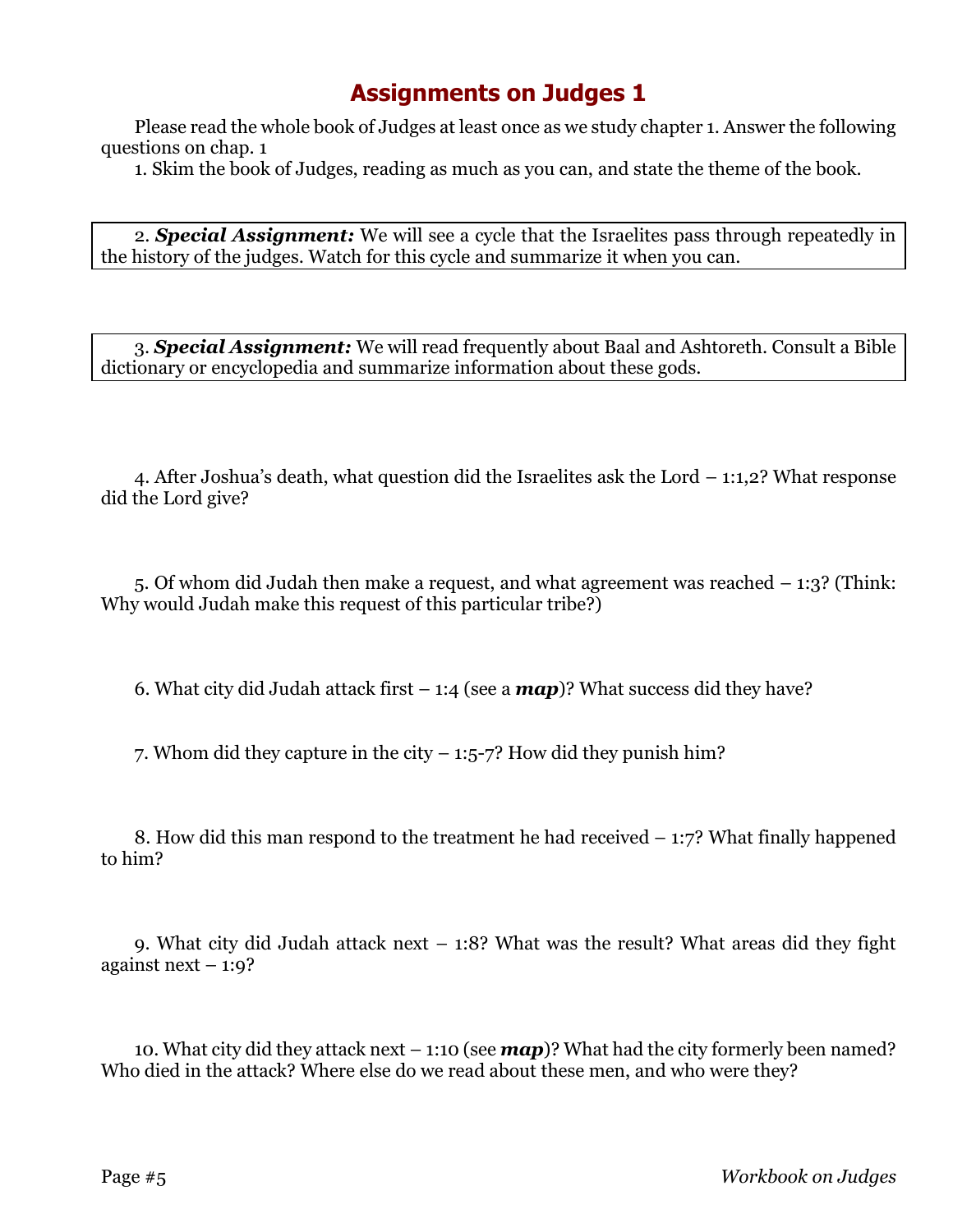11. What city did they attack next, and what had it been named before – 1:11 (see *map*)? What offer did Caleb make regarding the city, and who accepted the offer – 1:12,13?

12. What request did Caleb's daughter make – 1:14,15? How did he respond?

13. Who were the Kenites – 1:16? Where did they live?

14. What promise had Judah made to Simeon that they fulfilled here – 1:17? What city did they capture, and what name did they give it (see *map*)?

15. What other cities did Judah capture – 1:18? Where are these located (see *map*)?

16. What problem did Judah have in expelling the inhabitants – 1:19?

17. *Special Assignment:* Explain Judah's failure in light of the promises of God. Was the strength of the inhabitants a valid excuse for their failure (see Deuteronomy 20:1)? List and discuss other related verses.

18. What other tribe failed to drive out inhabitants – 1:21? Whom did they fail to drive out (see *map*)?

19. What city did the house of Joseph attack – 1:22,23 (see *map*)? What had it formerly been named?

20. What plan did they follow in attacking the city? What help did they receive – 1:23-25?

21. What happened to the man who had helped them – 1:25,26? Where did he go, and what did he do there?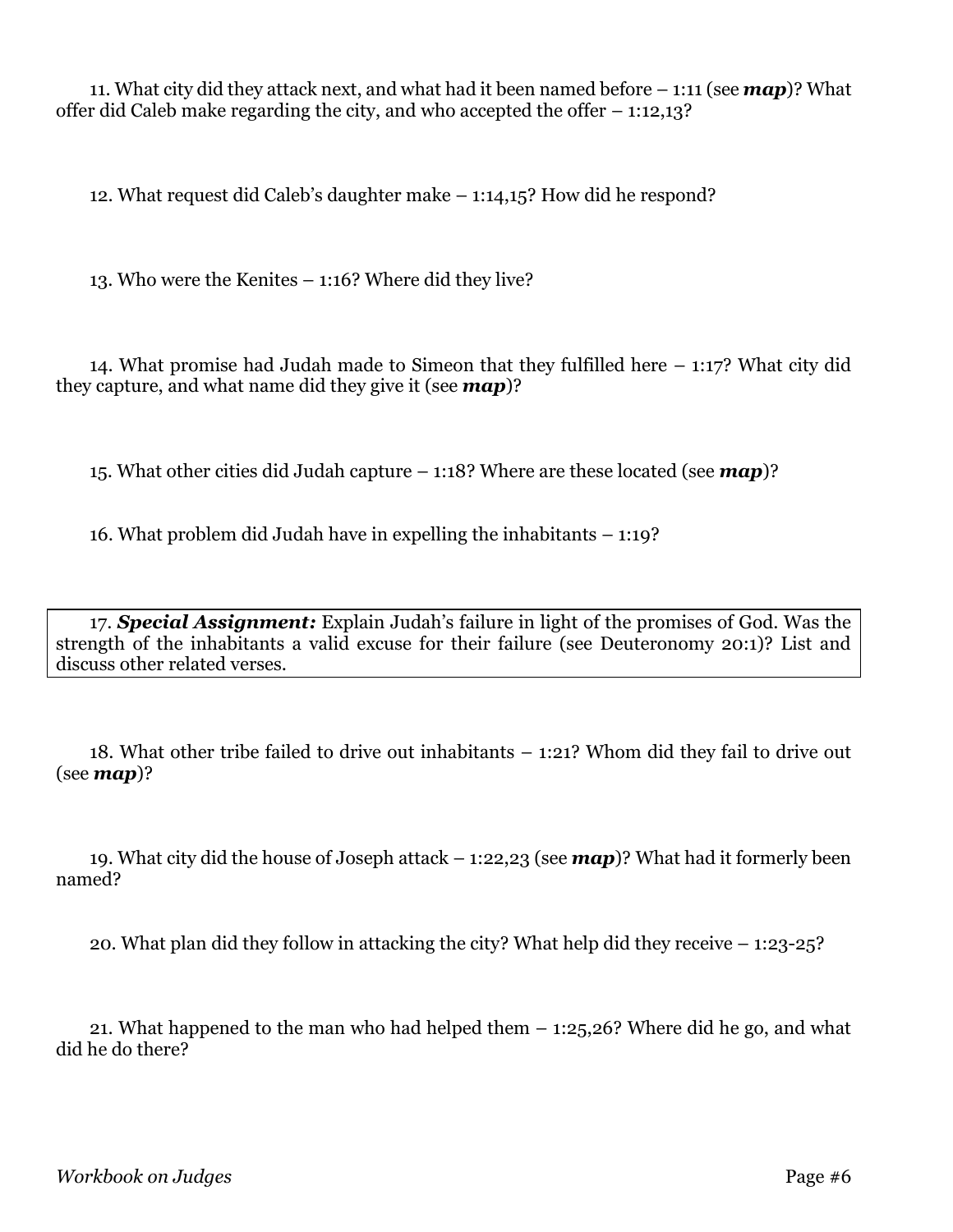22. Describe the failure of Manasseh in driving out inhabitants – 1:27. List the cities that they failed to capture.

23. What reason is given for their failure? What did they do instead of driving them out – 1:27,28?

24. According to 1:29, what other tribe failed to drive out the Canaanites? What city could they not capture (see *map*)?

25. According to 1:30, what other tribe failed to drive out the Canaanites? What cities could they not capture (see *map*)? What did they do instead of driving them out?

26. According to 1:31,32, what other tribe failed to drive out the Canaanites? What cities could they not capture (see *map*)? (Think: What language does the verse use that shows how completely the Israelites failed here?)

27. According to 1:33, what other tribe failed to drive out the Canaanites? What cities could they not capture (see *map*)? What did they do instead of driving them out?

28. How completely did the people of Dan fail in taking their territory – 1:34?

29. What other territories did the Amorites continue to possess – 1:35 (see *map*)? What reason is given why they continued to dwell there? What did the people of Joseph do instead of driving them out?

30. *Application:* Explain the real primary reason why the Israelites were not able to drive out the inhabitants of the land. What lessons should we learn for our own service to God?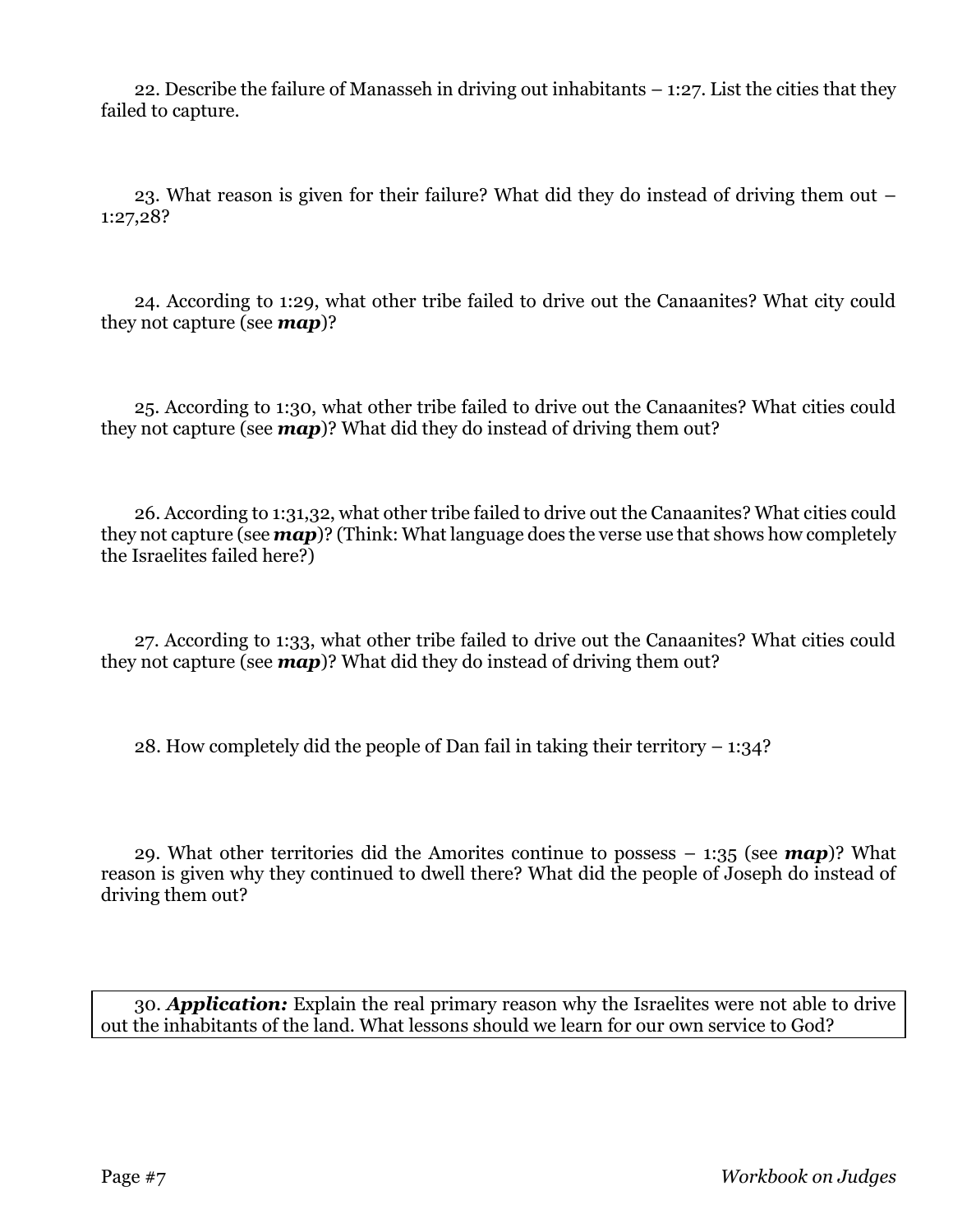Please read chapter 2 and answer the following questions. 1. Who spoke to Israel in 2:1? What did God say that He had done for them?

2. What promise had God made to them? When and to whom had He made this promise? (Think: Did this mean the people were guaranteed to receive the blessings of the covenant, or were there conditions that they had to meet?)

3. What commandment had God given to Israel – 2:2? List some *passages* where God had given this commandment to them.

4. What reasons had God given for giving them this commandment? What have we already read in the book of Judges that shows the disobedience of the people?

5. What consequence did God say would come upon Israel for their disobedience – 2:3? (Think: Explain the sense in which this was a punishment for their sins.)

6. How did the people react to God's rebuke – 2:4,5? What did they name that place? What does the name mean?

7. How long had the people served God properly – 2:6,7? Where had similar statements been made in the book of Joshua?

8. How long did Joshua live – 2:8,9? Where was he buried (see *map*)?

9. How did the next generation differ from those that had served with Joshua – 2:10? What lessons can we learn about the importance of teaching our children the word of God?

10. What evil did the people of Israel commit – 2:11-13? How did this relate to their failure to eliminate the people of the land?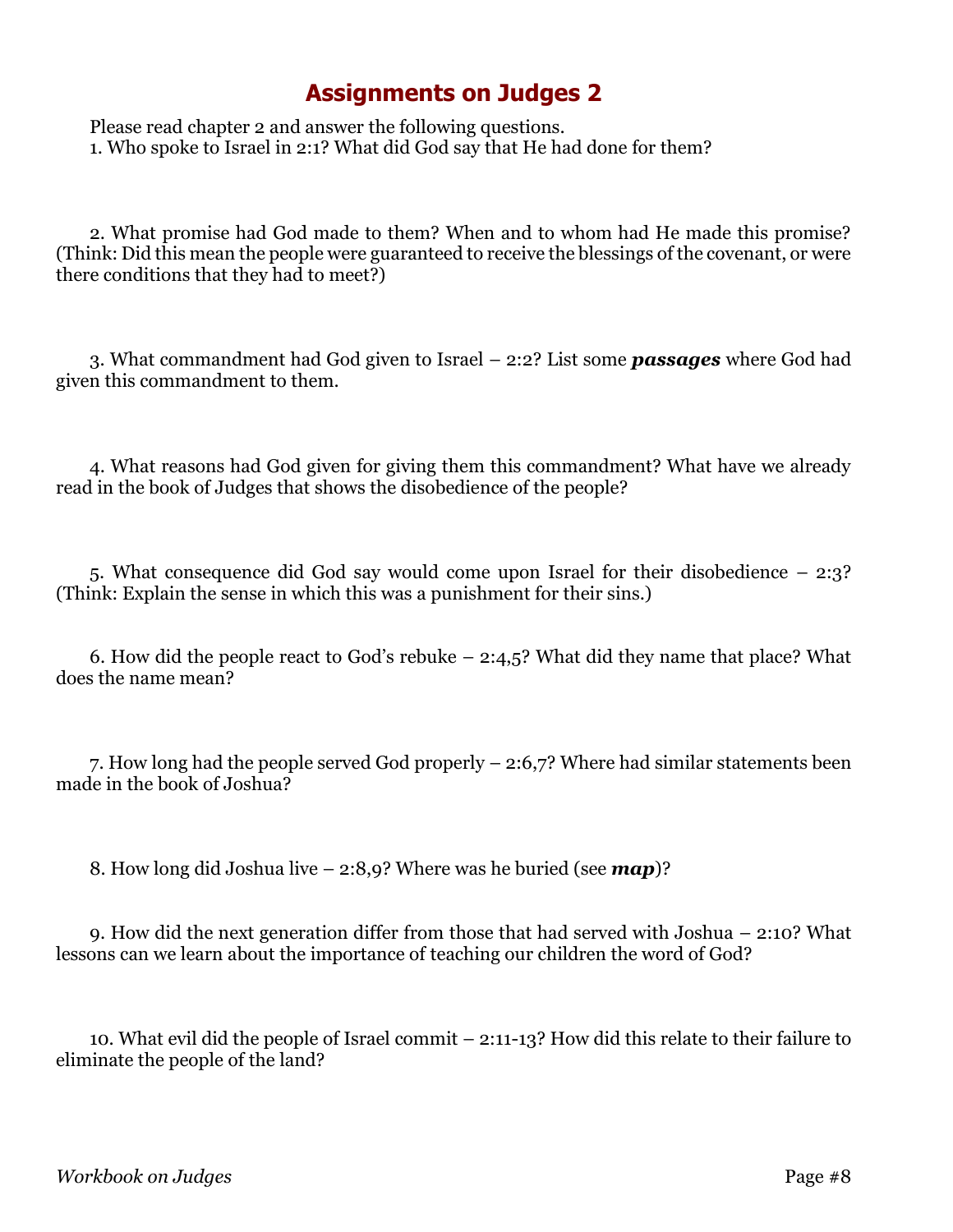11. *Application*: In what sense was this forsaking God? Did the people deny the existence of God or refuse to claim any affiliation with Him? Or did they just worship Him along with other gods? What lessons should we learn for our own service to God?

12. How did God punish Israel for their sins – 2:14,15? List other *passages* in which God had warned Israel that this is what He would do.

13. After Israel had suffered at the hands of oppressing nations, what would God do – 2:16? What does this tell you about the role of the judges?

14. What would happen soon after a judge would deliver the people – 2:17?

15. What motivated God to send judges to deliver the people – 2:18? What does this show you about the nature of God?

16. What would the people do after the judge died – 2:19? How did this compare to the conduct of their fathers?

17. What consequence did God say would occur because the people transgressed His covenant – 2:20,21? (Think: What different reasons have had we now seen why God would not remove all the inhabitants of the land?)

18. What additional purpose did God say would be accomplished by leaving the Canaanites in the land  $- 2:22,23$ ?

19. *Special Assignment:* Summarize now the cycle that the nation of Israel repeated throughout the history of the judges.

20. *Application*: What lessons should we learn today from the history of Israel during the period of the judges? How do people of our own society often react to national tragedies? Does national profession of faith in God tend to last very long? Illustrate your answer.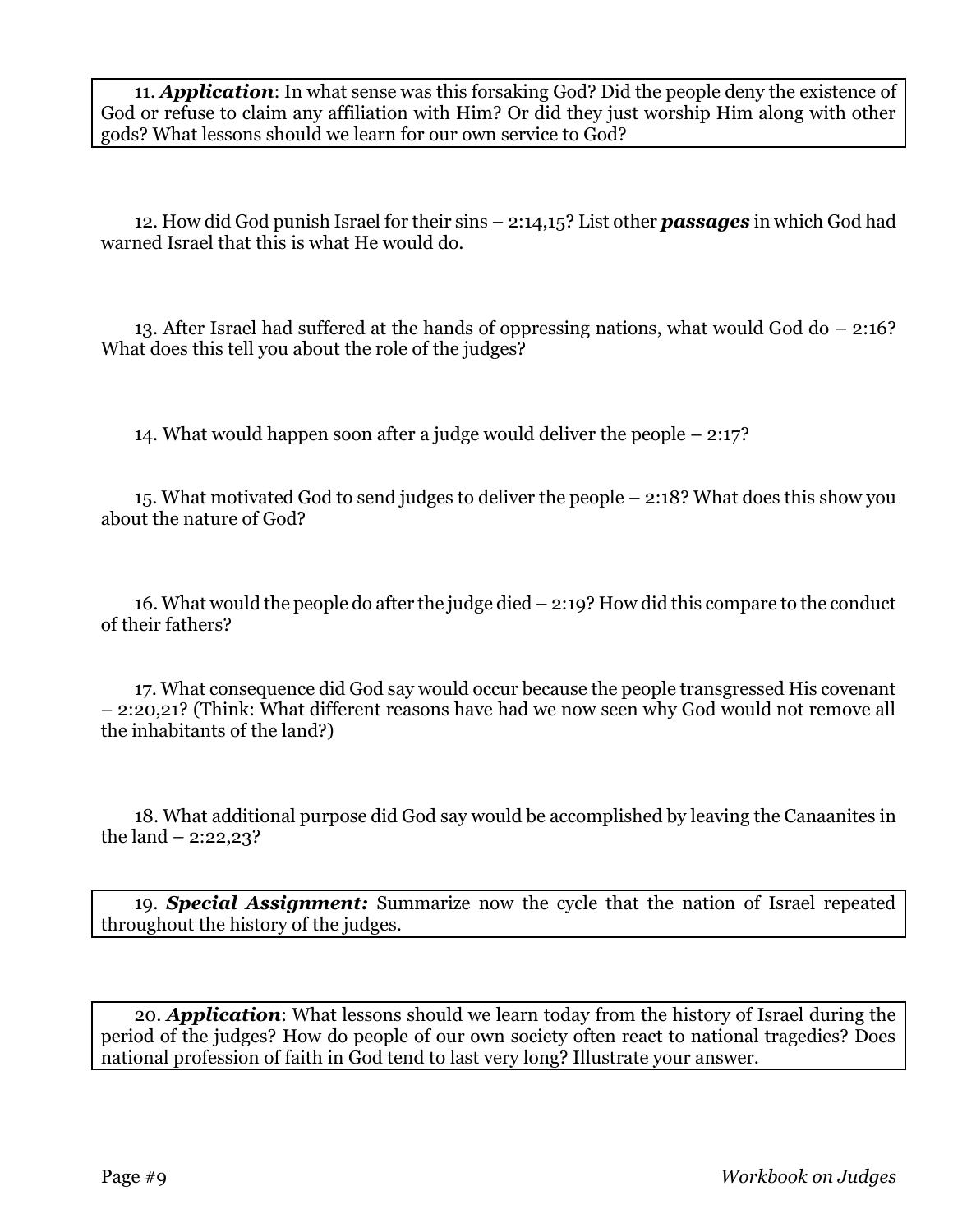Please read chapter 3 and answer the following questions.

1. What reasons are given in 3:1-4 why God left some of the inhabitants in the land? (Note in 3:3 the nations that were left in the land.)

2. List the sins that the Israelites committed – 3:5-7.

3. What did God do because of Israel's sins – 3:8 (see *map*)? How long was Israel oppressed?

4. As a result of the oppression, what did the Israelites do – 3:9? Whom did God send as a judge to deliver them? (Where have we read about this man before?)

5. What did the judge accomplish by God's blessing – 3:10? How long did the land have rest – 3:11? (Think: What is the significance of the fact that the Spirit of God came upon him?)

6. What pattern did Israel again fall into – 3:12? Who oppressed them (see *map*)?

7. What other nations joined in the oppression – 3:13,14? How long did Israel serve these oppressors?

8. Whom did God raise up as a deliverer – 3:15? What was unusual about him?

9. Describe the weapon that Ehud made for himself – 3:16. How did he hide it?

10. What responsibility did Ehud have – 3:17,15? How is Eglon described?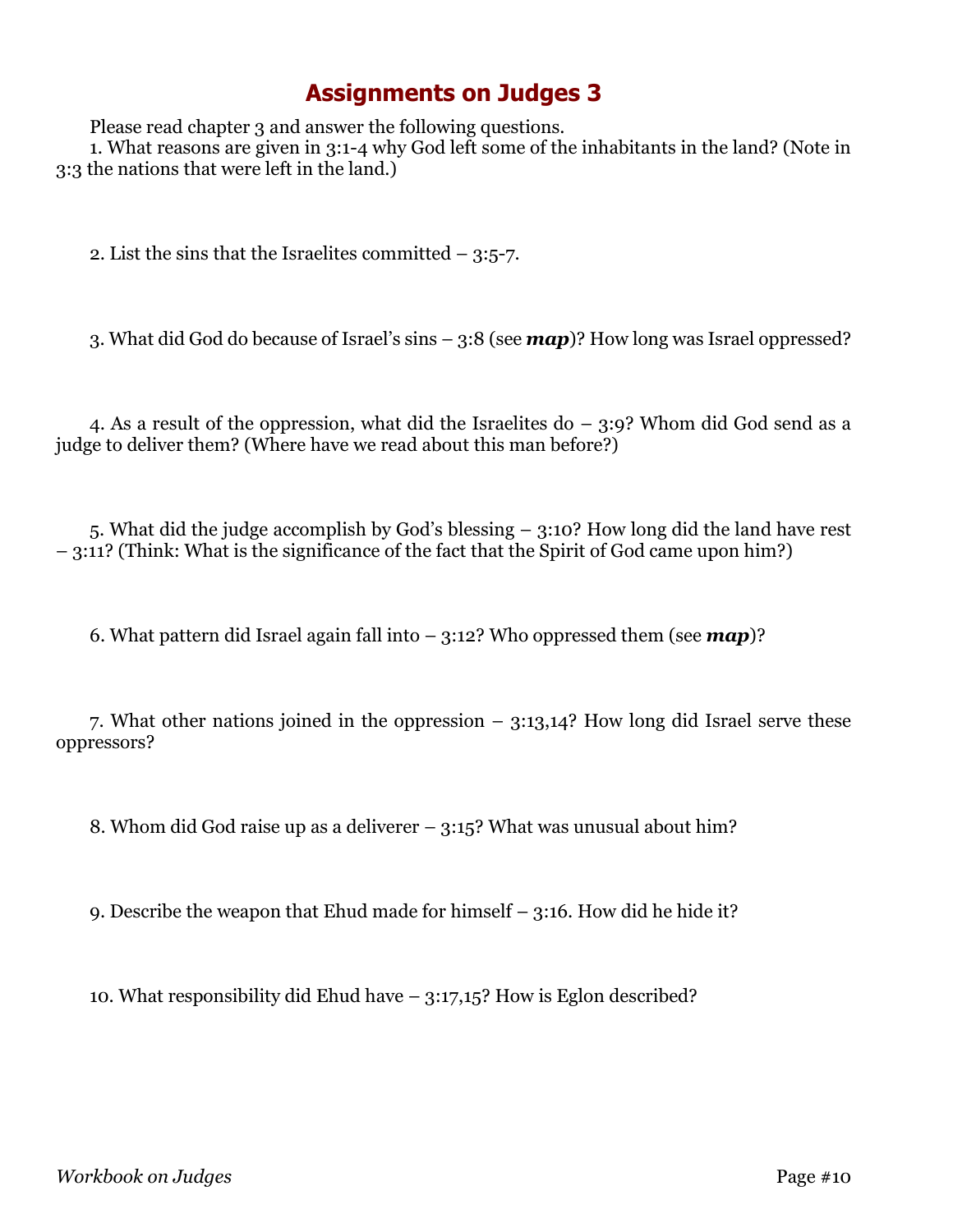11. After delivering the tribute, what did Ehud say to the king – 3:18-20? How did the king respond?

12. Describe how Ehud assassinated the king – 3:21,22.

13. How did Ehud escape after the assassination – 3:23?

14. What did Eglon's servants think when they found the room locked – 3:24? What did they eventually  $do - 3:25$ ?

15. What did Ehud do while Eglon's servants were waiting – 3:26?

16. What did he do in Ephraim – 3:27? How did the Israelites respond?

17. What did Ehud say to the Israelites – 3:28? What did they do as a result?

18. Describe the victory over Moab – 3:29,30. How long did the land have rest?

19. Who was the next man to deliver Israel  $-$  3:31? Who was the oppressor in this case (see *map*)?

20. What weapon did he use? Describe the success that he had.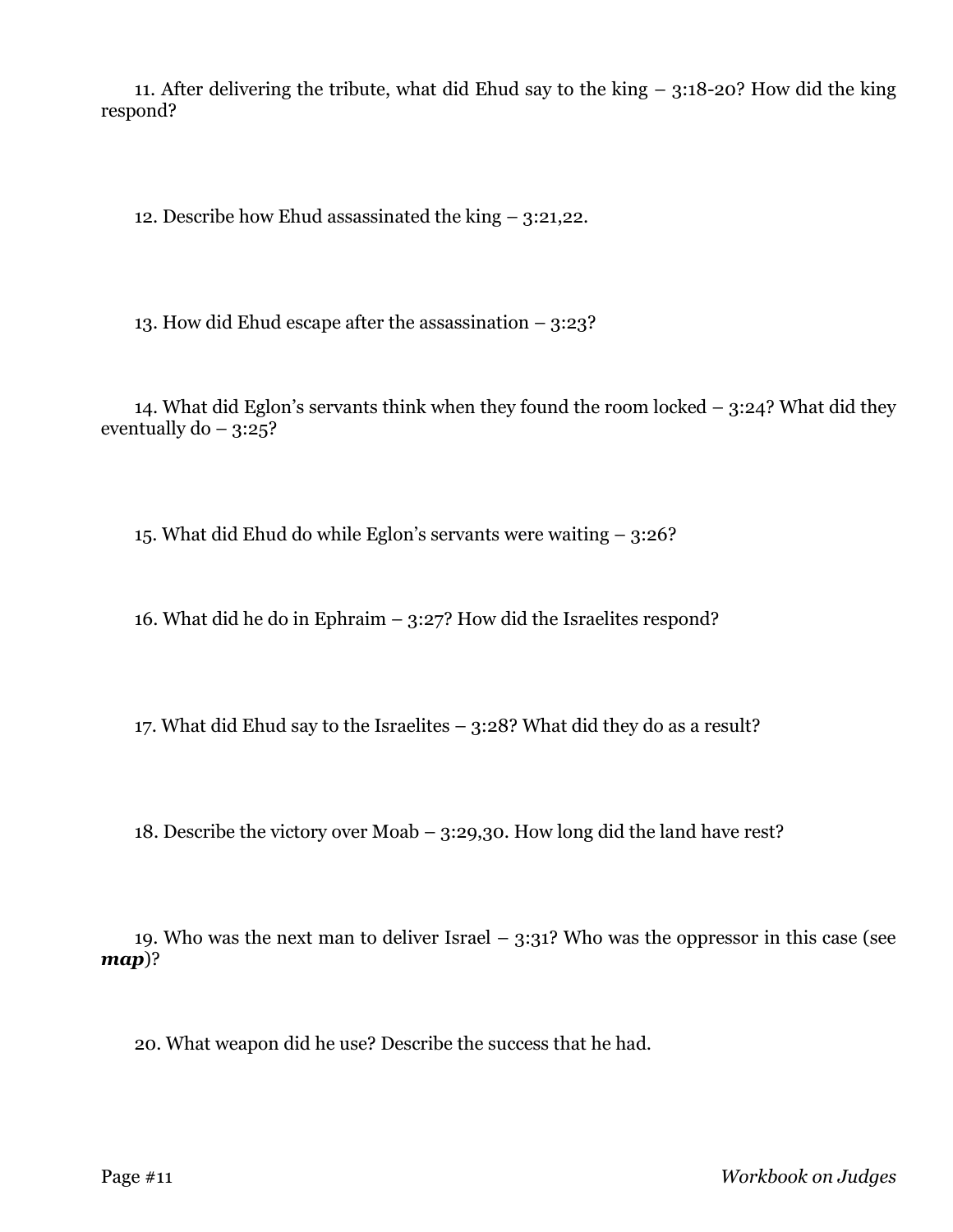Please read chapter 4 and answer the following questions.

1. After Ehud died, what pattern did Israel repeat – 4:1-3? Whom did God allow to oppress them this time, and where did he reign (see *map*)? (Think: Where else have we read of a man by this name ruling in this city? How do you harmonize the accounts?)

2. Who was the captain of this army? What special weaponry did he have, and how long did the oppression last?

3. Who judged Israel at this time – 4:4? What information are we given about her?

4. Where did she work – 4:5 (see *map*)? How did the people obtain judgments?

5. List other *passages* that describe women serving as prophetesses. Were women absolutely forbidden in Scripture to give Biblical information to men (consider other passages)?

6. *Special Assignment:* What limitations do New Testament Scriptures place on women in teaching? Study 1 Corinthians 14:34,35; 1 Timothy 2:11,12. Would Deborah's work necessarily have violated these passages? Did she address the public assembly of Israel? Did she lead men authoritatively, or did she just give them the messages that God revealed to her?

7. For whom did Deborah send, and where did he live – 4:6 (see *map*)? What revelation from God did she give him?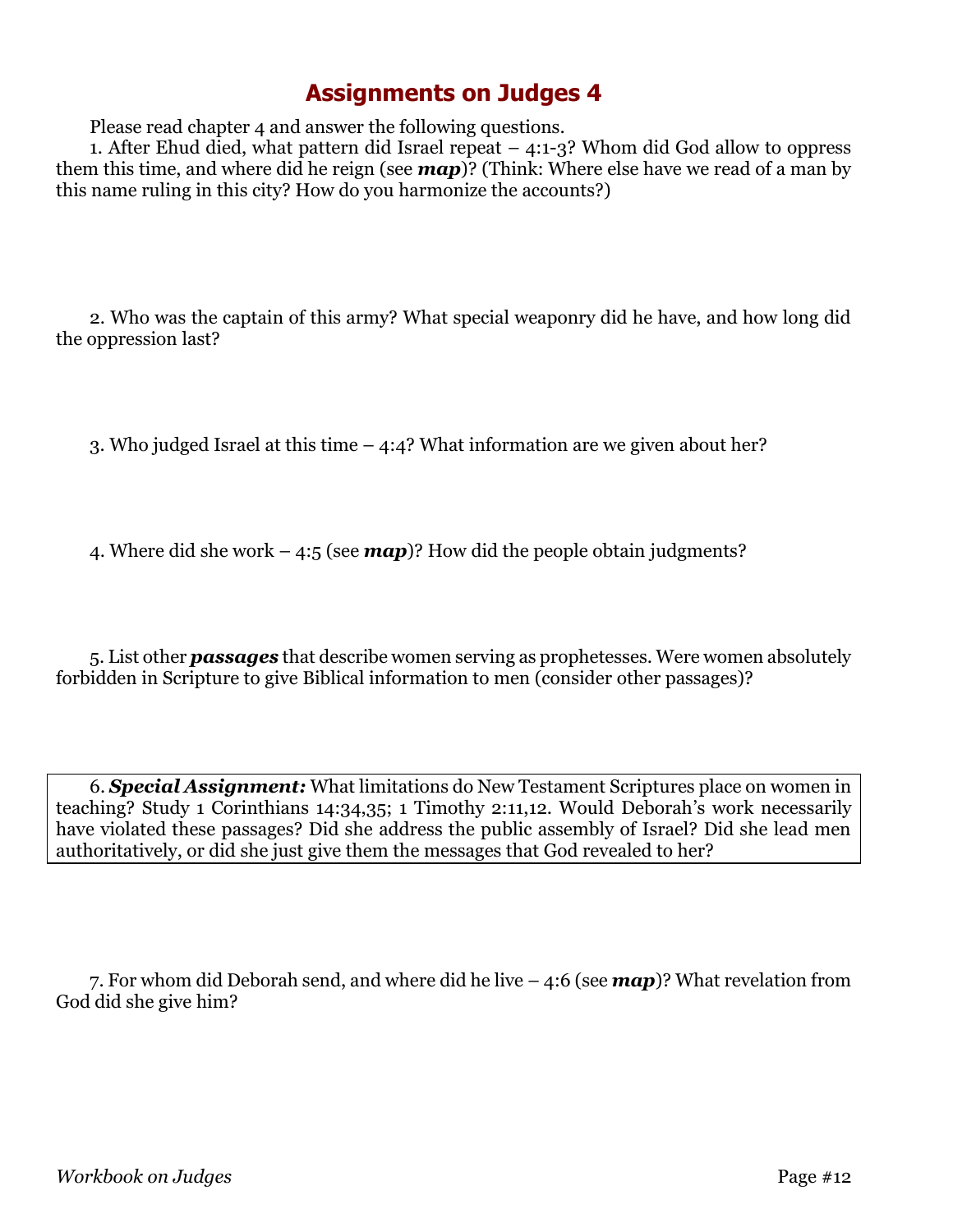8. What did God say He would do with Sisera – 4:7 (see *map*)? What would result?

9. How did Barak respond to the revelation that God had given – 4:8? Where do we read about Barak in the New Testament, and what can we learn? (Think: Why might he have given this response to Deborah's revelation?)

10. Did Deborah submit to Barak's decision? How did she respond – 4:9? What prediction did she make about Sisera?

11. Where did Barak obtain the men he needed – 4:10? How many responded to his call?

12. Who was Heber – 4:11? Where did he pitch his tent (see *map*)?

13. What report was given to Sisera – 4:12? What did he do as a result – 4:13?

14. What revelation did Deborah give Barak next – 4:14? How did he respond?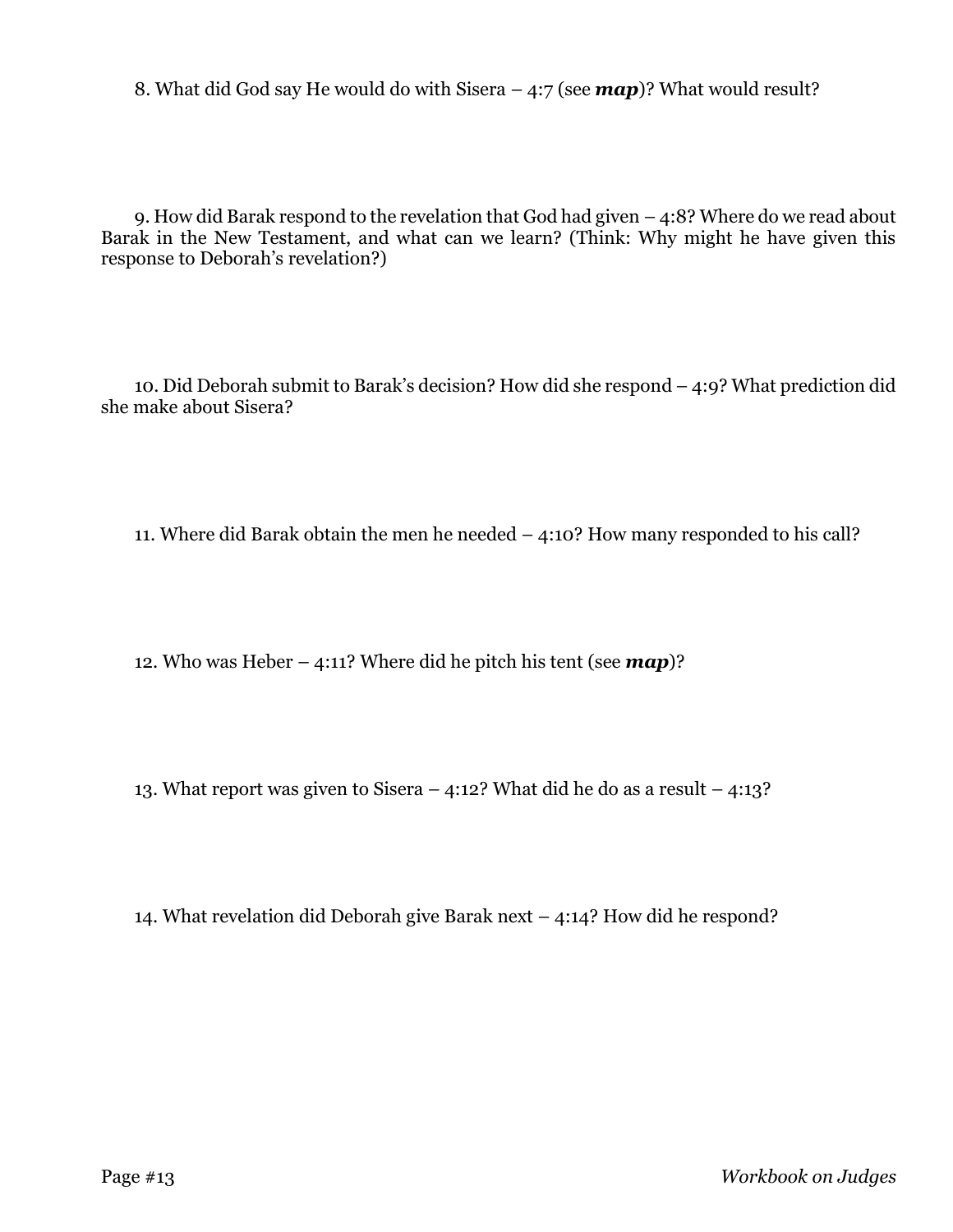15. What was the outcome of the battle – 4:15,16? How did Sisera attempt to escape? (Note 5:21. How might this verse help explain how Barak's army was able to win the battle?)

16. Where did Sisera go when he fled – 4:17? Why would he go there?

17. What reassurance did Jael give Sisera – 4:18? How did she help hide him?

18. What request did Sisera make in 4:19? What did Jael do for him?

19. What lie did Sisera ask her to tell – 4:20? (Think: Why did Jael do all these acts of hospitality for Sisera?)

20. What did Jael do when Sisera had fallen fast asleep – 4:21? What happened when Barak arrived  $-4:22?$ 

21. What was the final outcome of the relationship between Israel and the king of Canaan – 4:23,24?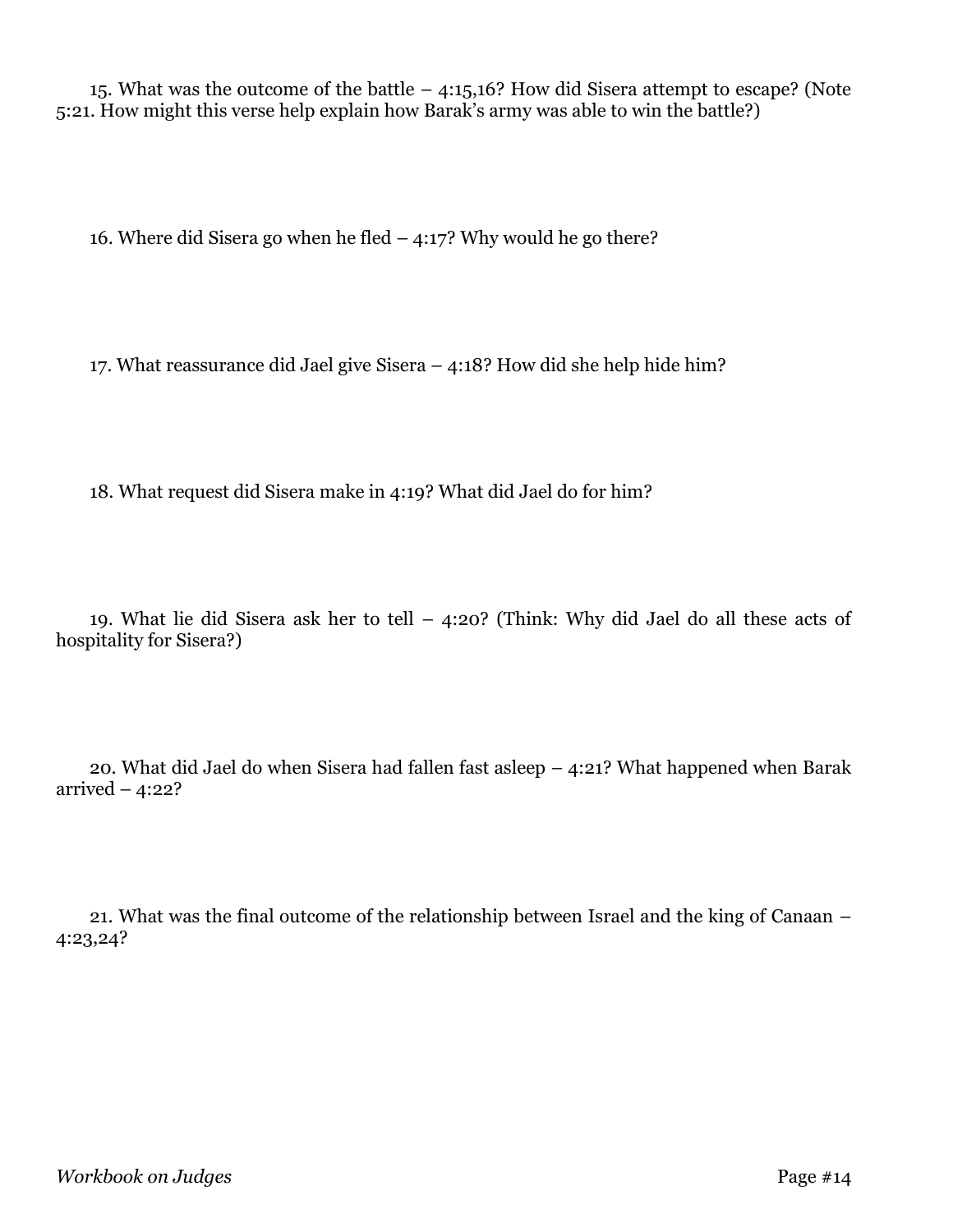Please read chapter 5 and answer the following questions. 1. Summarize the theme of chapter 5. Who sang the song  $-5:1?$ 

2. What groups are praised for their involvement in the victory – 5:2?

3. Who ultimately deserved praise for the outcome – 5:3?

4. How had God proved his power in the past according to 5:4,5? (Think: When might this have happened, and what event might this refer to?)

5. What problems had the people of Israel faced because of oppression – 5:6,7?

6. What had led to these problems  $-5:8$ ?

7. What had the rulers of Israel done to deserve praise – 5:9?

8. Who is encouraged to speak, and what should they speak about – 5:10,11? What are Deborah and Barak encouraged to do in 5:12?

9. From what places had people come to help in the conflict – 5:13-15 and 18?

10. What groups did not assist in the conflict  $-5:16,17$ ?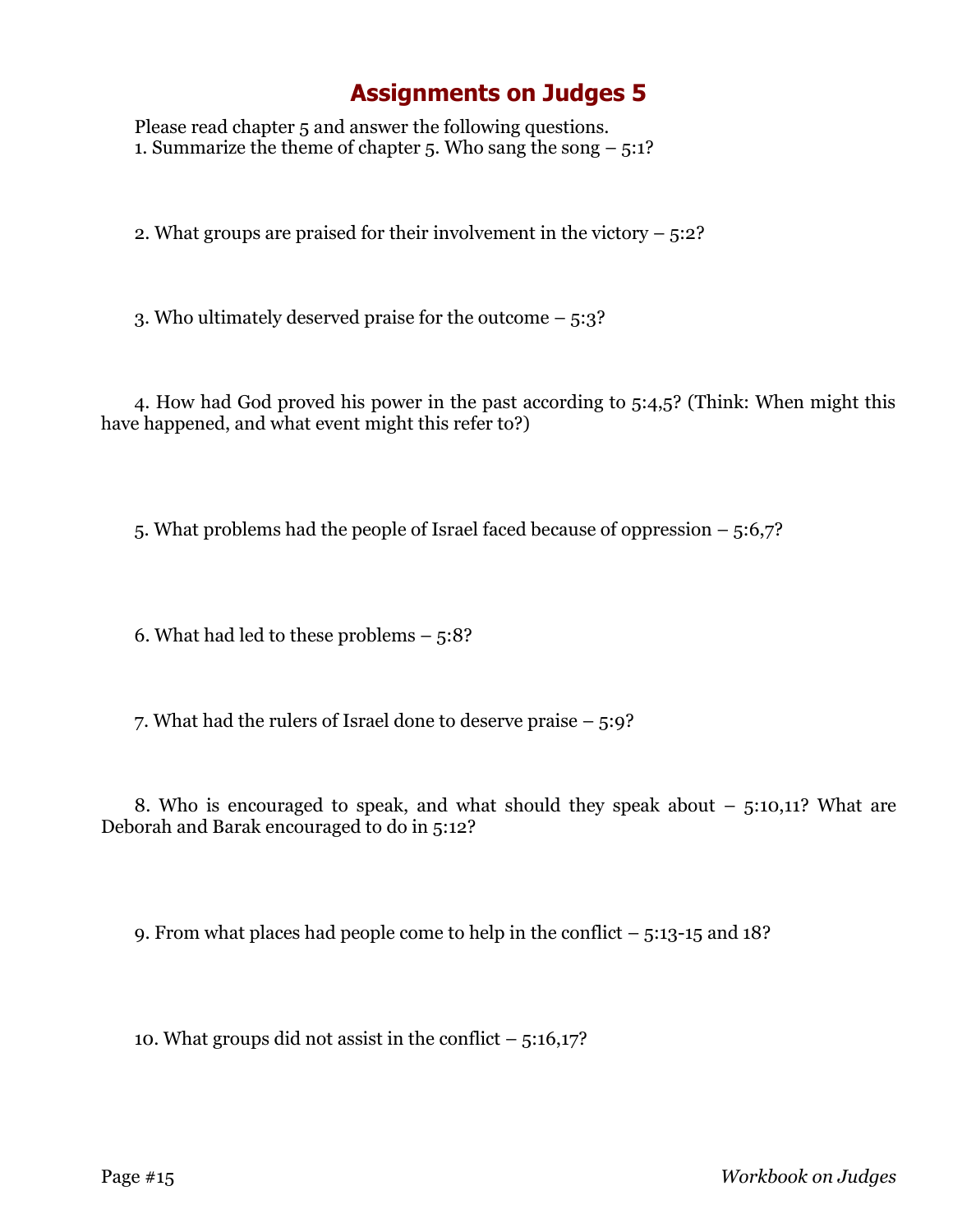11. What was the result when the kings of Canaan came to fight – 5:19? Where did they fight (see *map*)?

12. What forces of nature was God said to have used in the battle – 5:20-22? (Think: What might this mean?)

13. Who is said to be cursed? Why – 5:23? What lessons should we learn?

14. In contrast, who is said to be blessed in 5:24,25? What apparent act of kindness had she done for Sisera?

15. But what had she done to Sisera in the end – 5:26,27? What was the end result?

16. Who is said to be concerned about Sisera – 5:28? Why was she concerned?

17. What did she and her friends conclude was the reason for his delay  $-5:29,30$ ? What kinds of plunder did they expect?

18. What conclusion does the song reach about the Lord's enemies and about those who love  $\text{Him} - 5:31?$ 

19. How long did the land have rest  $-5:31?$ 

*Workbook on Judges* Page #16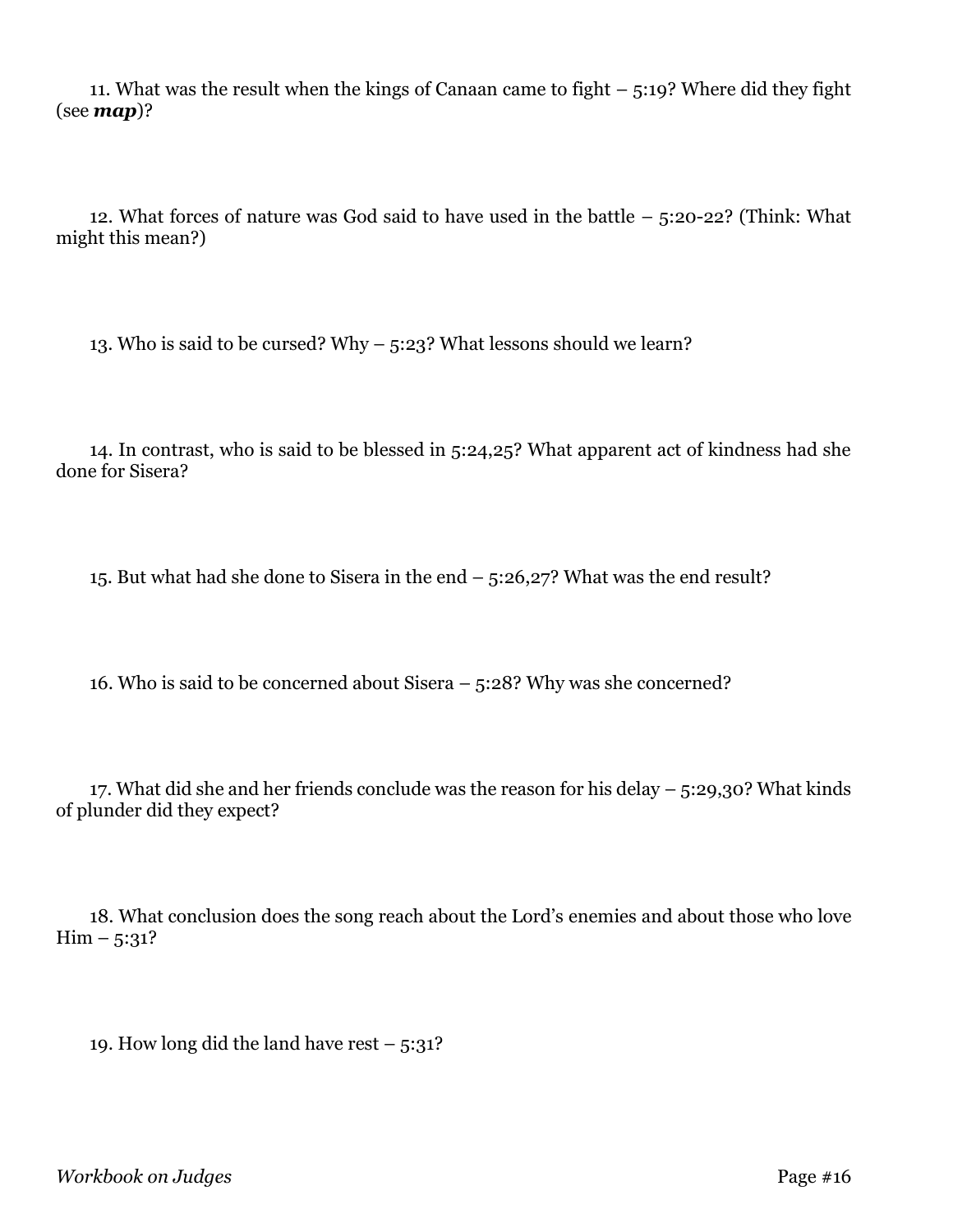Please read chapter 6 and answer the following questions.

1. What pattern once again did the Israelites follow – 6:1? Whom did God allow to oppress them this time, and how severe was the oppression  $-6:1,2$ ?

2. How did Midian take spoils from Israel  $-6:3-5$ ? How numerous were they?

3. What did Israel do as a result of their suffering – 6:6,7?

4. Whom did God send to speak to the Israelites – 6:8,9? What blessings did God say that He had given them?

5. What command had God given them, and what accusation did He make – 6:10?

6. Who appeared, where did he appear, and to whom did he speak – 6:11? What was this man doing at the time?

7. What greeting did the angel give – 6:12? How did Gideon respond – 6:13? Explain his response.

8. What responsibility did the Lord give Gideon to fulfill – 6:14? What reasons did Gideon give why he could not succeed  $-6:15$ ?

9. What did the Lord assure Gideon that he would do – 6:16? What promise did God make to encourage him?

10. *Application*: What lessons should we learn from Gideon's excuses? And what lessons should we learn from the Lord's reassurances?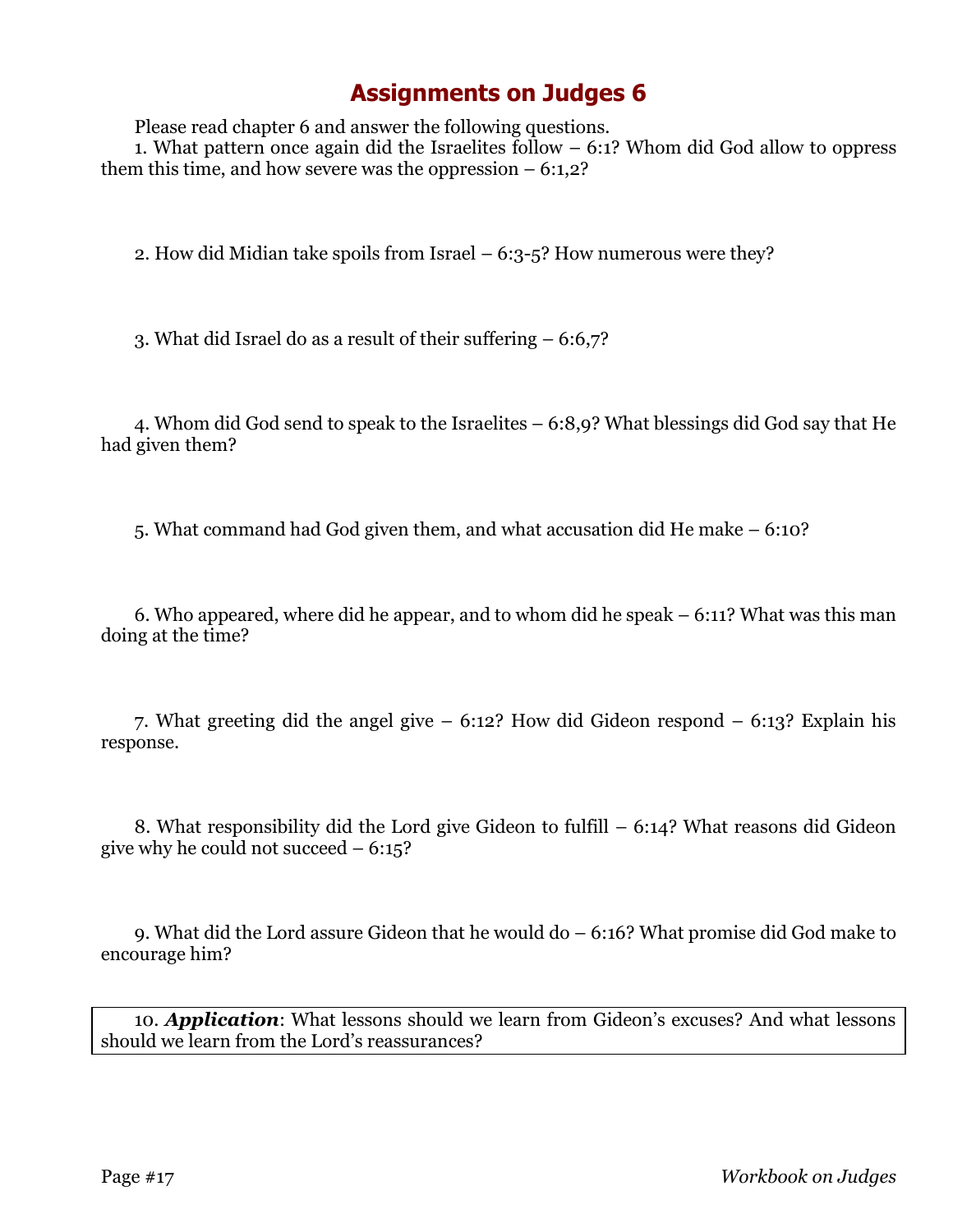11. What did Gideon request of the angel – 6:17? What did he want to do for him – 6:18?

12. What gift did Gideon bring – 6:19,20? What did the angel say to do with it?

13. What sign did the angel do  $-6:21$ ?

14. *Special Assignment:* Did God criticize Gideon for seeking a sign? Does God give such signs today? What lessons should we learn?

15. How did Gideon react when he realized that he had seen an angel of the Lord face to face – 6:22? What reassurance did God give him – 6:23?

16. What did Gideon do to honor the Lord – 6:24? What name did he give it?

17. What instructions did God give Gideon regarding the altar of Baal – 6:25,26?

18. When did Gideon obey the Lord's command – 6:27? Why did he do it then?

19. *Special Assignment:* What can we learn from the fact that God wanted Gideon to cleanse his own family of idolatry before beginning his work for the Lord? What can we learn from this event about the depth of involvement of the people in idolatry?

20. How did the men of the city react when they saw the altar of Baal torn down – 6:28,29? What did they ask, and what was the answer?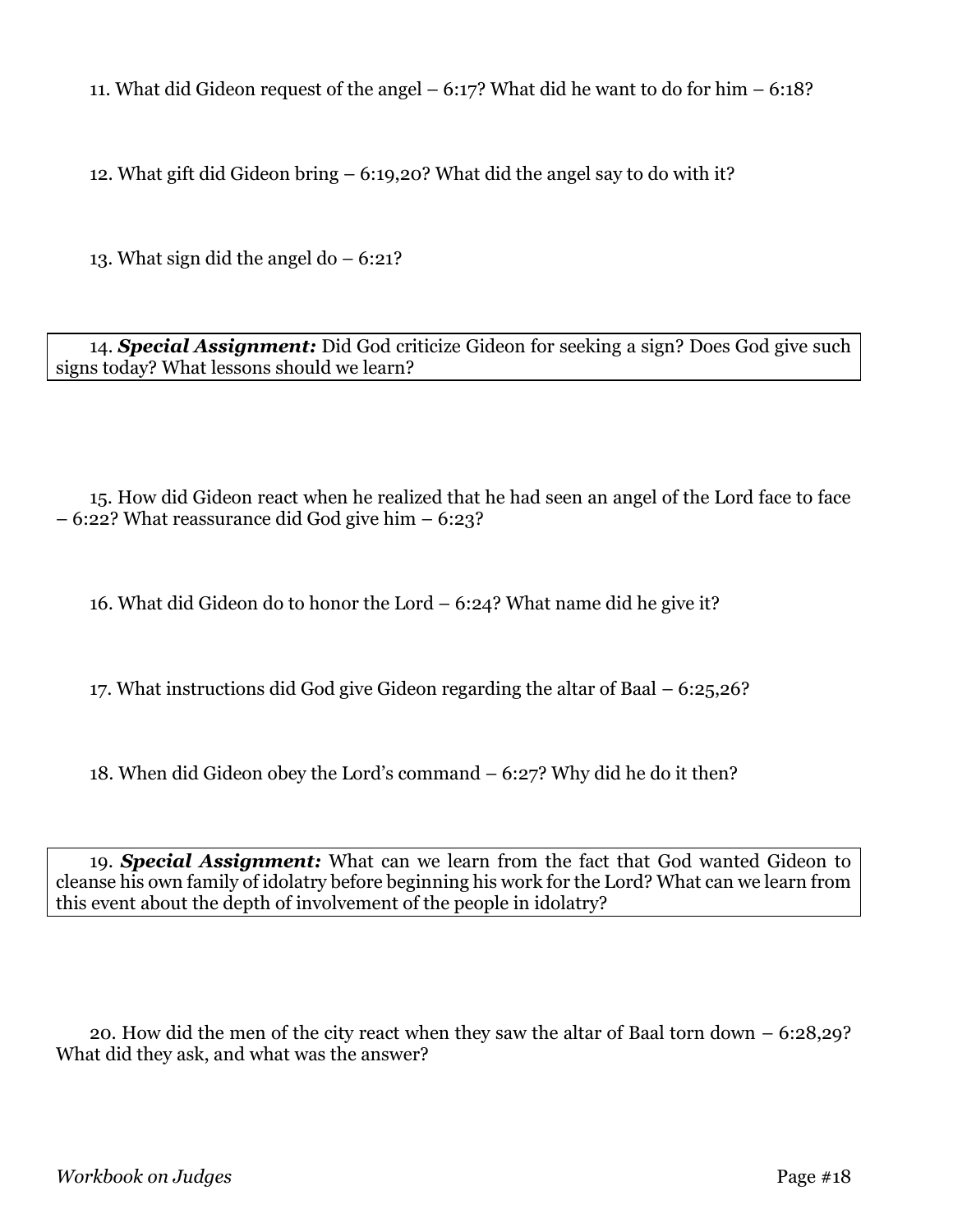21. What did the men of the city determine to do to Gideon – 6:30? What response did Joash give  $-6:31?$ 

22. Explain the significance of the response that Gideon's father gave. Why was this a good response?

23. What name was given Gideon as a result – 6:32? What does it mean?

24. What did the Midianite oppressors and their allies do then  $-6:33$ ? Where did they make their camp (see *map*)?

25. How did Gideon respond to this invasion – 6:34,35? Who came in response to his summons?

26. What sign did Gideon request of the Lord  $-6:36,37$ ?

27. What happened in response to Gideon's request for a sign – 6:38?

28. What request did Gideon make of the Lord then – 6:39?

29. What happened in response to this request – 6:40?

30. *Special Assignment:* What would be miraculous about such events? What do we learn from this event about the purpose of miracles?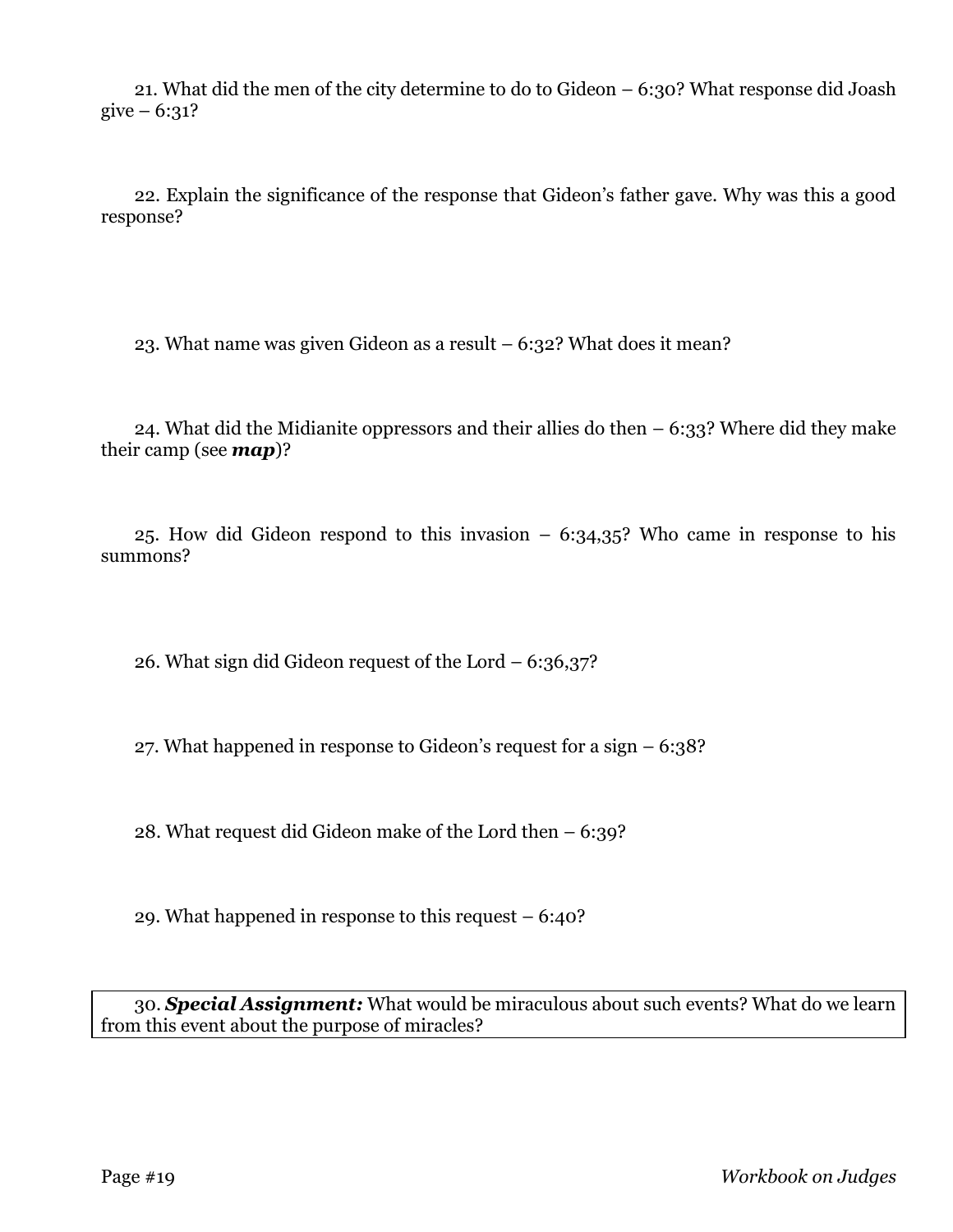Please read chapter 7 and answer the following questions.

1. Where was Gideon's army camped, and where were the Midianites camped – 7:1 (see *map*)?

2. What did God reveal about the size of Gideon's army – 7:2? What reason did He give for this decision?

3. *Special Assignment:* Did it make sense by human wisdom to reduce the size of Gideon's army? What would be required of Gideon to obey this command (note Hebrews 11:32)? What can we learn from this example?

4. What was the first test that God instructed Gideon to give the people – 7:3? How many people went away, and how many remained? So how big was the army to begin with?

5. What was the second test that God gave  $-7:4,5$ ?

6. How many men lapped when they drank, putting their hand to their mouth  $-7:6,7$ ? What did God say about these men, and what was done with the other men?

7. *Application*: Who ultimately saved Israel? What lessons should we learn?

8. What did Gideon do in obedience to the command of the Lord – 7:8? What promise did God give Gideon that night  $-7:9$ ?

9. To help Gideon overcome fear, what did God say to do – 7:10,11?

10. How are the numbers of the oppressors described in 7:12?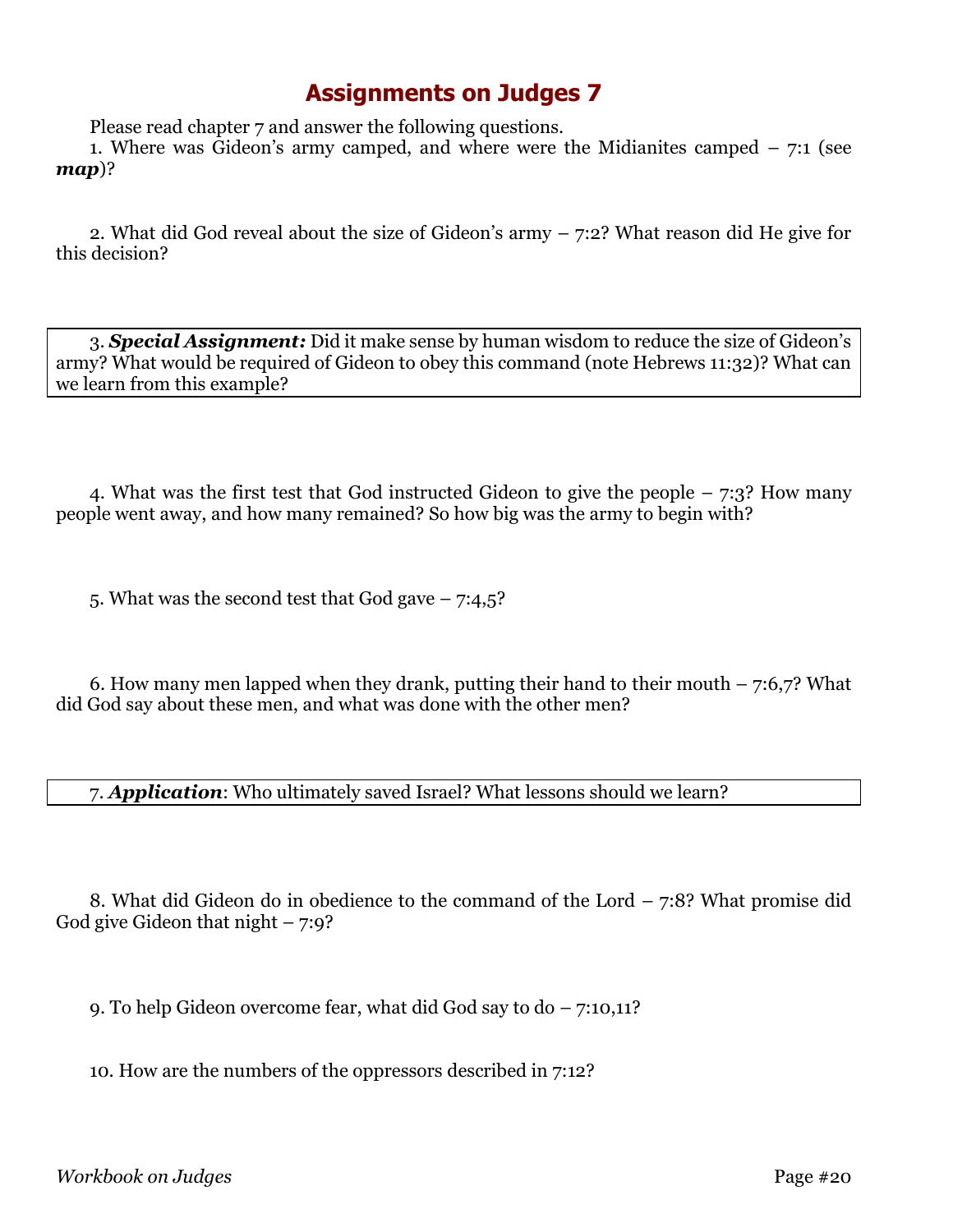11. Describe the dream that a man in the Midianite camp was telling his companion  $-7:13$ . What interpretation did the companion give to the dream  $-7:14$ ?

12. Having heard the dream, how did Gideon respond – 7:15?

13. How did Gideon arrange his men  $-7:16$ ? What provisions did he give them?

14. What instructions were the men to follow when they reached the edge of the camp – 7:17,18? Was this a reasonable plan for attacking a huge army? Explain.

15. When did Gideon and his men arrive at the camp  $-7:19$ ? What did the three companies do with the provisions that Gideon had given them  $-7:19,20$ ?

16. How did the men in the Midianite army respond – 7:21,22? To where did they flee (see *map*)?

17. Explain why the enemy may have so acted.

18. When the enemy army fled, what did other men of Israel do – 7:23? From where did these men come?

19. What did Gideon call upon the men of Ephraim to do – 7:24? What happened as a result  $-7:25?$ 

20. *Application*: What can we learn from the victory of Gideon about faith, obedience, and God's gifts? What lessons can we learn about how these all relate in our salvation?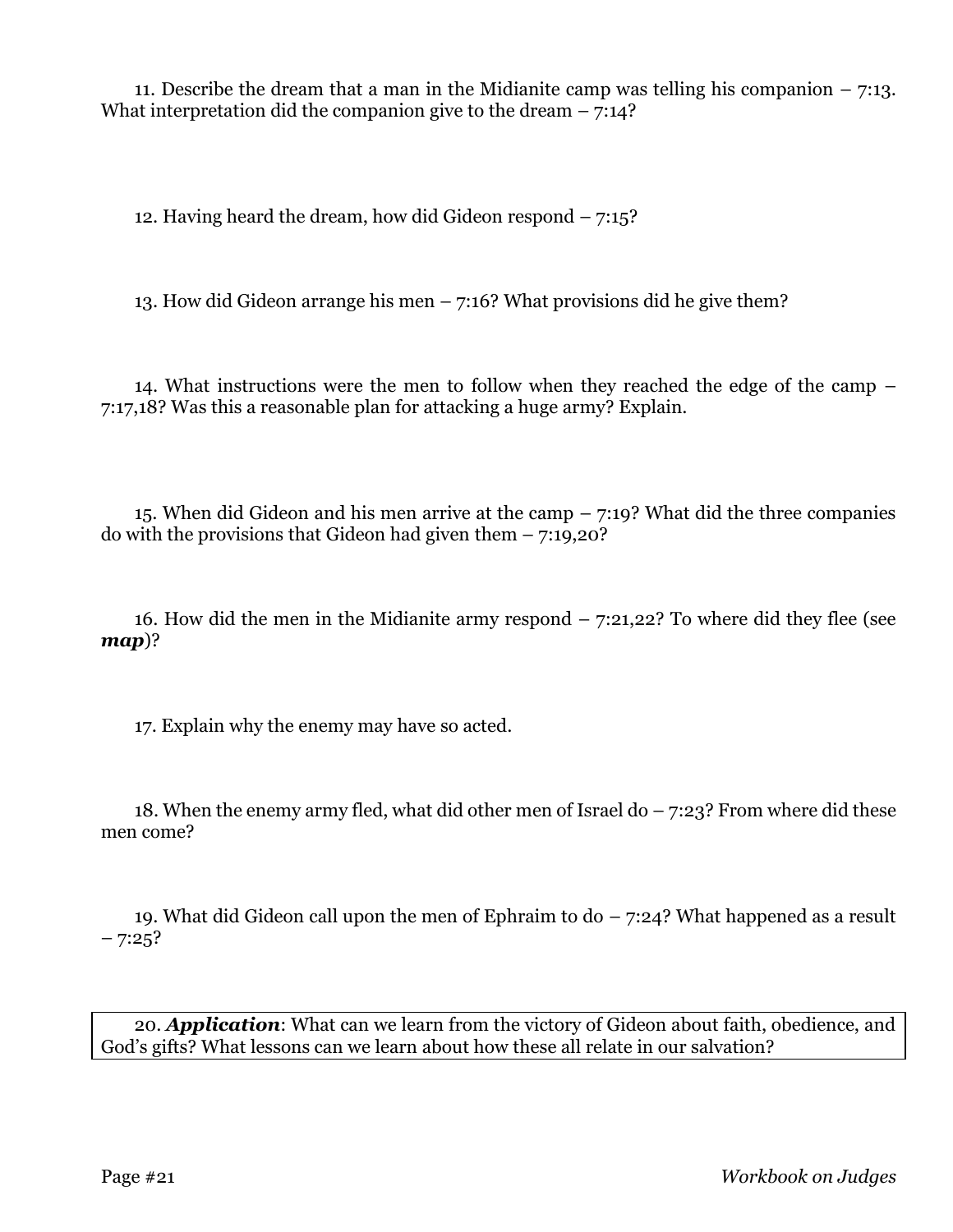Please read chapter 8 and answer the following questions.

1. What criticism did the men of Ephraim raise to Gideon – 8:1? (Think: What might have motivated them to raise such a criticism?)

2. How did Gideon respond to them – 8:2,3? Explain his point. How did the men of Ephraim react to his answer?

3. What were Gideon and his men still doing – 8:4,5? What request did he make of the men of Succoth (see *map*)?

4. How did the leaders of Succoth respond to Gideon's request – 8:6? Explain the significance of their answer.

5. What did Gideon promise to do to the men of Succoth – 8:7? What can we learn by contrasting the attitude of the men of Ephraim to that of the men of Succoth?

6. Where did Gideon go next (see *map*), and what happened there – 8:8? What promise did Gideon make to them – 8:9?

7. Where were the kings of the Midianites at this time – 8:10? How large was the army that was left to them? How many had fallen? So how large was their army to begin with?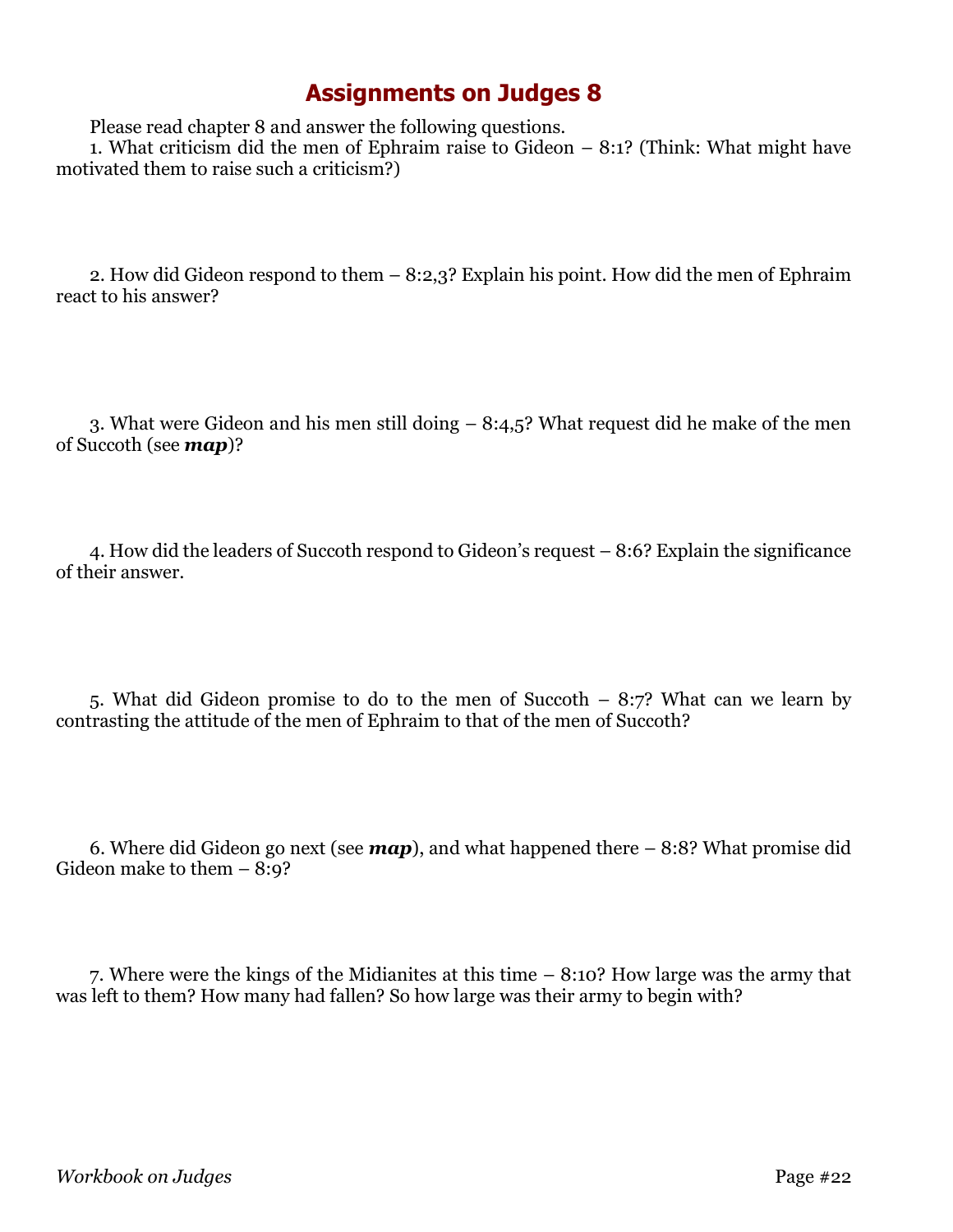8. Describe Gideon's attack and its result – 8:11,12.

9. How did Gideon determine who the leaders of Succoth were – 8:13,14? What did he show to those men and what did he say to them  $-8:15$ ?

10. What did Gideon do to the elders of the city of Succoth – 8:16? What did he do at Penuel  $-8:17?$ 

11. *Application*: What lessons can we learn from Gideon's punishment of the men of the cities? What should be done today when God's people oppose the work of God?

12. What question did Gideon ask the kings of the Midianites – 8:18? What answer did they give? What conclusion did Gideon reach – 8:19?

13. What did Gideon say to his son – 8:20? How did his son respond?

14. What did the Midianite kings say, and what Gideon do as a result – 8:21?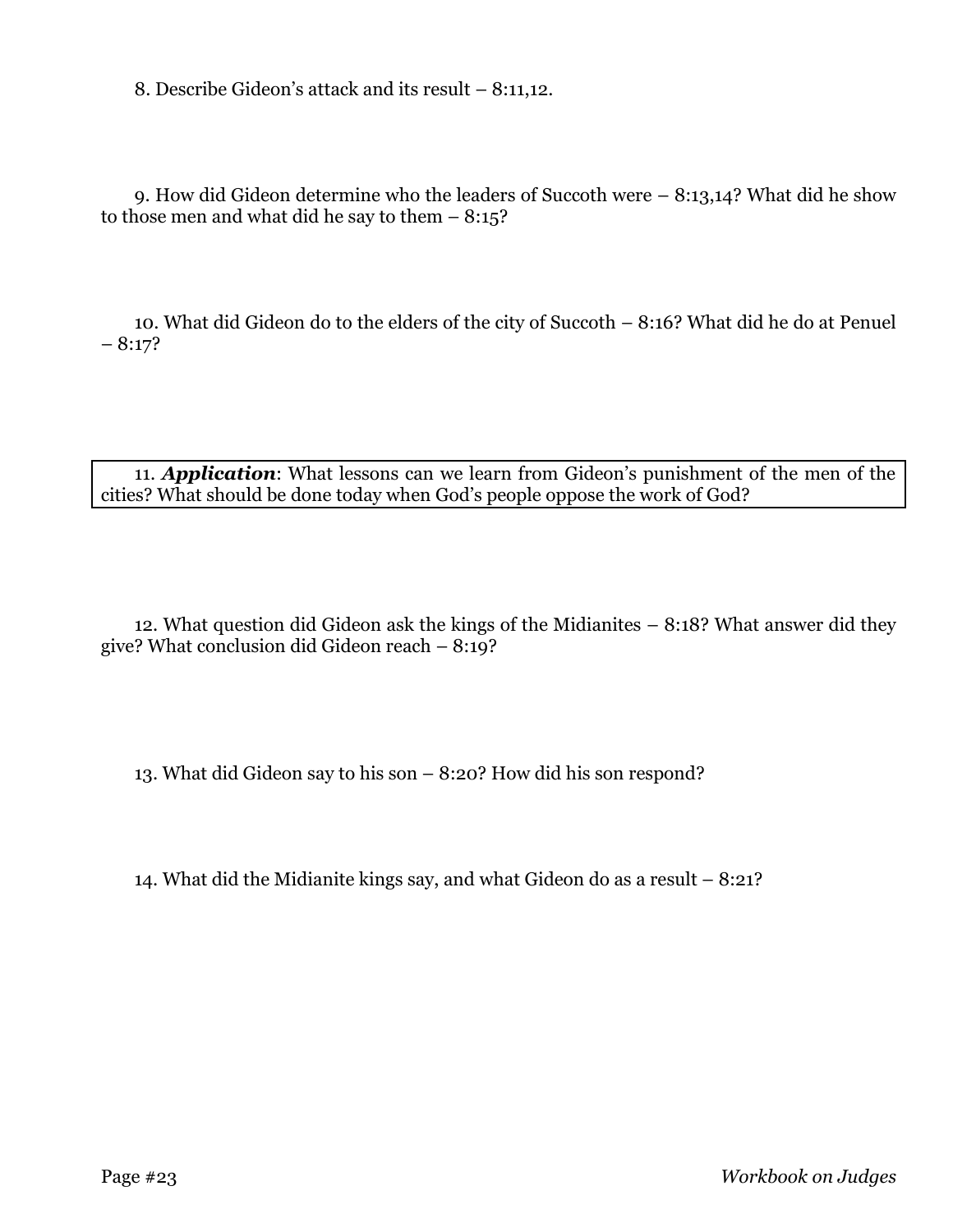15. What plan did the men of Israel have for Gideon as a result of his victory – 8:22? How did Gideon answer them, and what reason did he give  $-8:23$ ?

16. *Special Assignment:* Where do the Scriptures record that the people of Israel later had a similar plan? What happened as result, and how did God respond?

17. What request did Gideon make of the people – 8:24? What did the people do as a result – 8:25,26?

18. What did Gideon do with the plunder that the people had given him – 8:27? What problem did this cause? What should we learn?

19. What was the effect of Gideon's victory on the Midianites – 8:28? How long was the country quiet?

20. How many sons did Gideon have – 8:30? What son is particularly mentioned because he is significant in the later story  $-8:31$ ?

21. When Gideon died, where was he buried – 8:32? What did the people of Israel do after his  $death - 8:33?$ 

22. After Gideon's death, what gratitude did the people show to the Lord for the blessings He had given them  $-8:34$ ? What gratitude did they show to the family of Gideon  $-8:35$ ?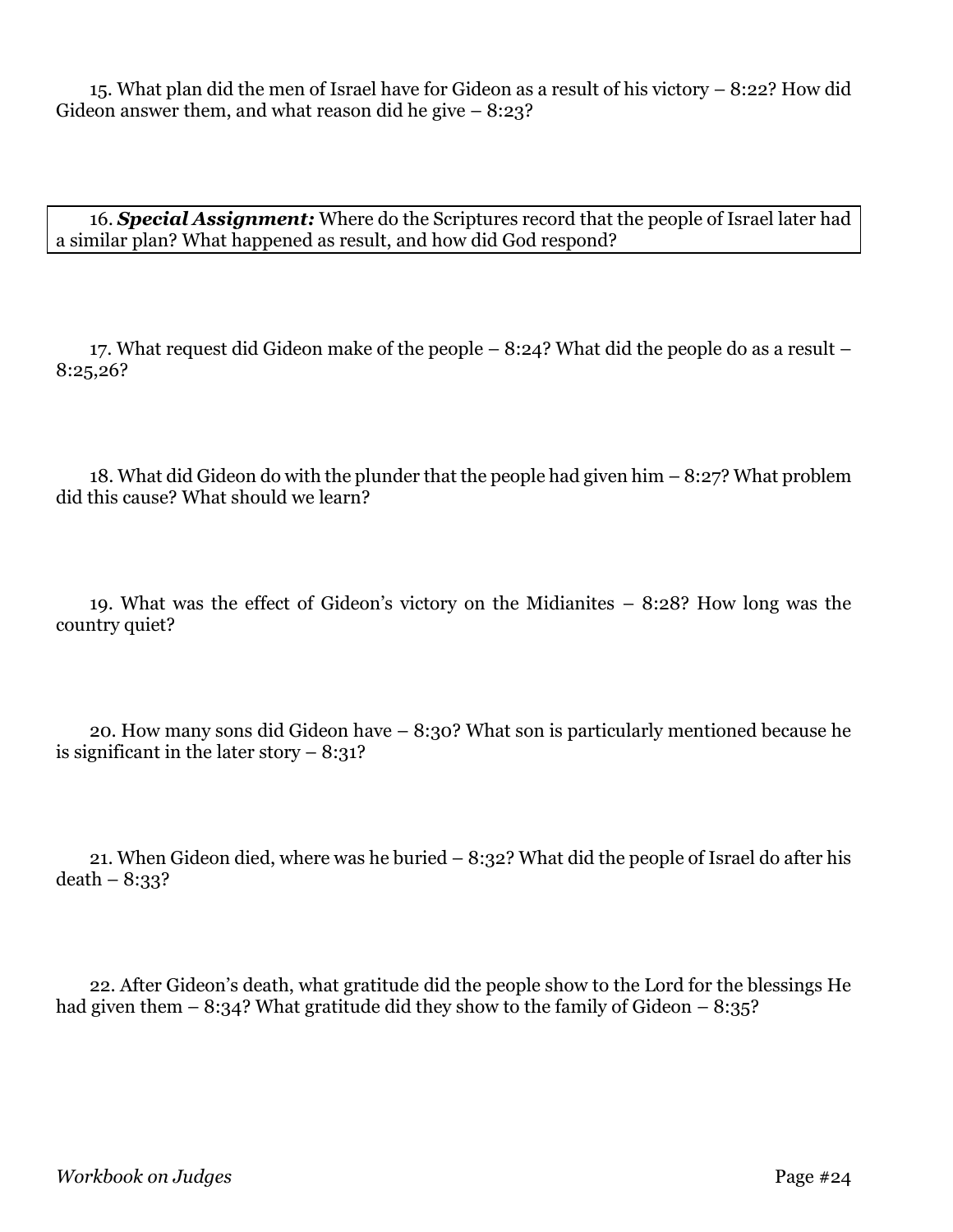Please read chapter 9 and answer the following questions.

1. To whom did Gideon's son Abimelech make an appeal – 9:1,2? Describe his appeal and explain his intent.

2. How did the men of Shechem respond to Abimelech  $-$  9:3,4? What did Abimelech do with the money they gave him?

3. What did Abimelech do then – 9:5? Who escaped? What did the men of Shechem do then  $-9:6?$ 

4. *Application*: How did Abimelech's conduct disagree with Gideon's own intentions? What can we learn from the corruption of Abimelech and of the men of Shechem?

5. From where did Jotham speak to the men of Shechem (see *map*) – 9:7-13? In his parable, what were the trees attempting to do?

6. What three trees/vines refused to rule over the trees? What reason did they give why they would not rule?

7. Then whom did the trees invite to reign – 9:14,15? How did that plant respond?

8. Explain the point of the parable and the application to Abimelech and to the men of Shechem.

9. What wrongs did Jotham accuse the men of Shechem of committing – 9:16-18?

10. What did he predict would happen between Abimelech and the men of Shechem – 9:19- 21? Explain the point of his prediction.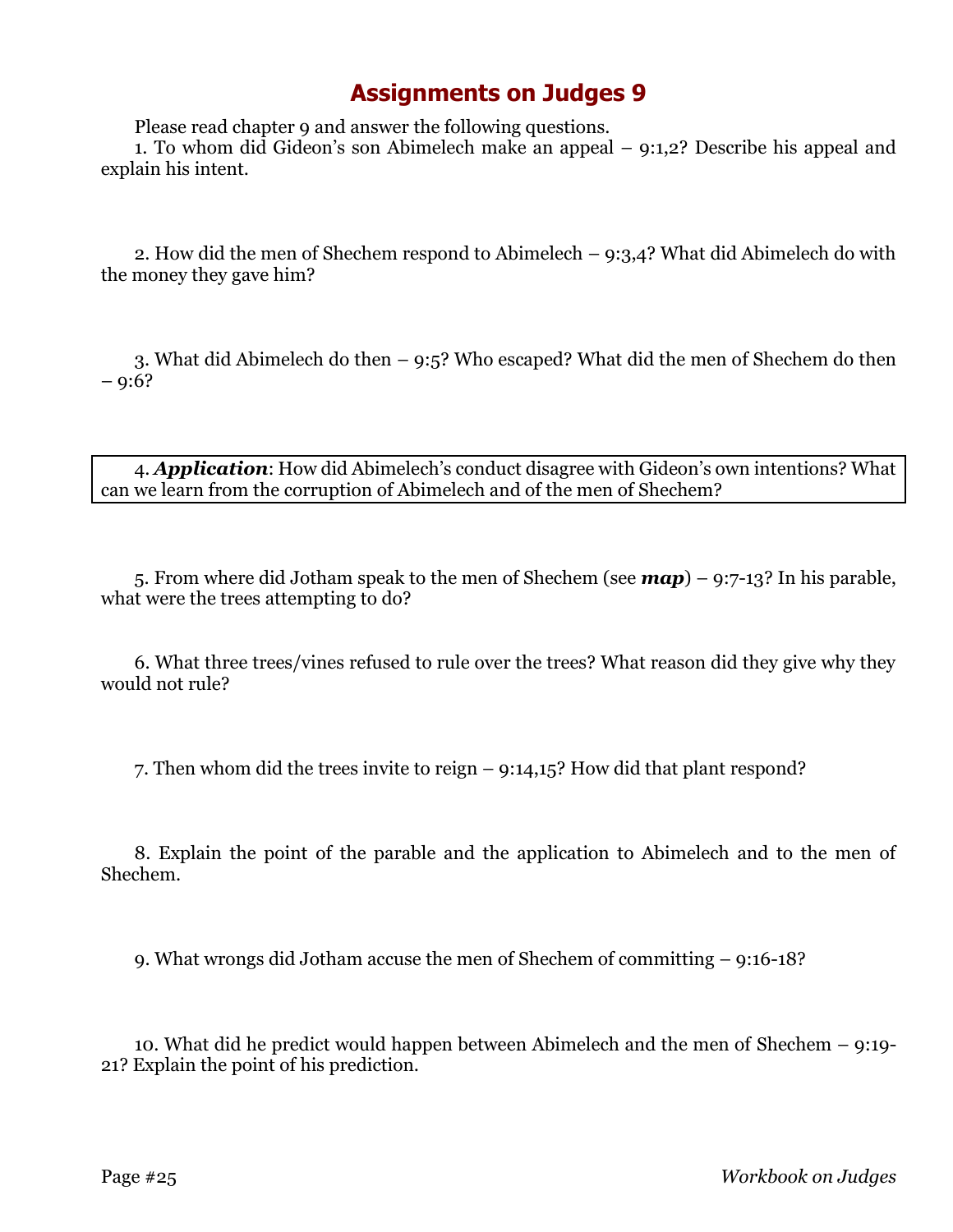11. What problem developed between Abimelech and the men of Shechem – 9:22,23? How long had Abimelech been reigning when this occurred?

12. In particular, what did some of the men of Shechem do – 9:24,25? What purpose did God have in allowing this conflict? (Think: Why should such conflict be expected between men such as these men?)

13. What man sought to gain influence among the men of Shechem – 9:26? What were he and the men of Shechem doing according to 9:27?

14. What boast did this man make against Abimelech – 9:28,29? What challenge did he make it to Abimelech?

15. Explain the similarity between the appeal of Gaal to the men of Shechem and the appeal that Abimelech had made.

16. Who was Zebul – 9:30,31? What warning did he send to Abimelech?

17. What advice did he give to Abimelech to deal with the situation – 9:32,33?

18. When Abimelech and his men began their attack, what did Gaal say to Zebul – 9:36? How did Zebul respond? (Think: What was his purpose in such a response?)

19. As Gaal continued to watch, what did he see – 9:37,38? What challenge did Zebul give him this time?

20. How did Gaal respond to the attack of Abimelech – 9:39,40? What was the result of the battle?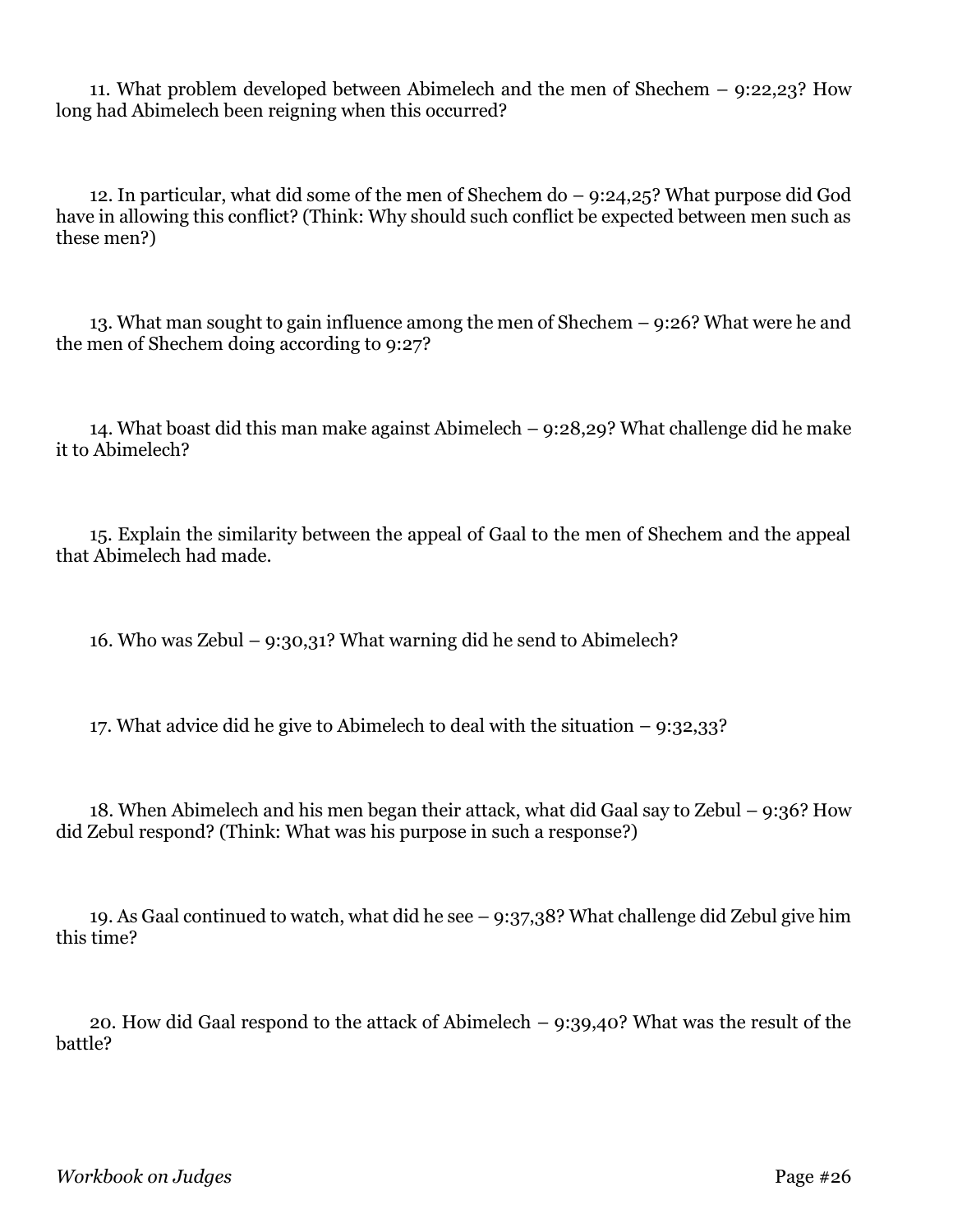21. What did Zebul do to Gaal – 9:41? What information was given Abimelech – 9:42?

22. How did Abimelech attack the people of the city – 9:43,44? In the end, what did he do to the people of the city  $-9:45$ ?

23. Who heard what Abimelech had done at Shechem – 9:46? How did they respond?

24. When Abimelech heard, where did he go (see *map*) – 9:47,48? What did he have his men do?

25. What did Abimelech and his men do to the stronghold – 9:49? What was the end result to the people there?

26. What city did Abimelech attack next  $-$  9:50? What did the people of the city do when Abimelech attacked – 9:51?

27. How did Abimelech attempt to attack  $-$  9:52? What happened as a result  $-$  9:53?

28. Describe how Abimelech actually died – 9:54. What does this final act of Abimelech show you about him?

29. Explain how this story demonstrates God's justice toward Abimelech  $-$  9:55,56. Explain how the story fulfills the curse of Jotham – 9:57.

30. *Application*: Explain what lessons we should learn from the story of Abimelech and the final outcome of his tragic life.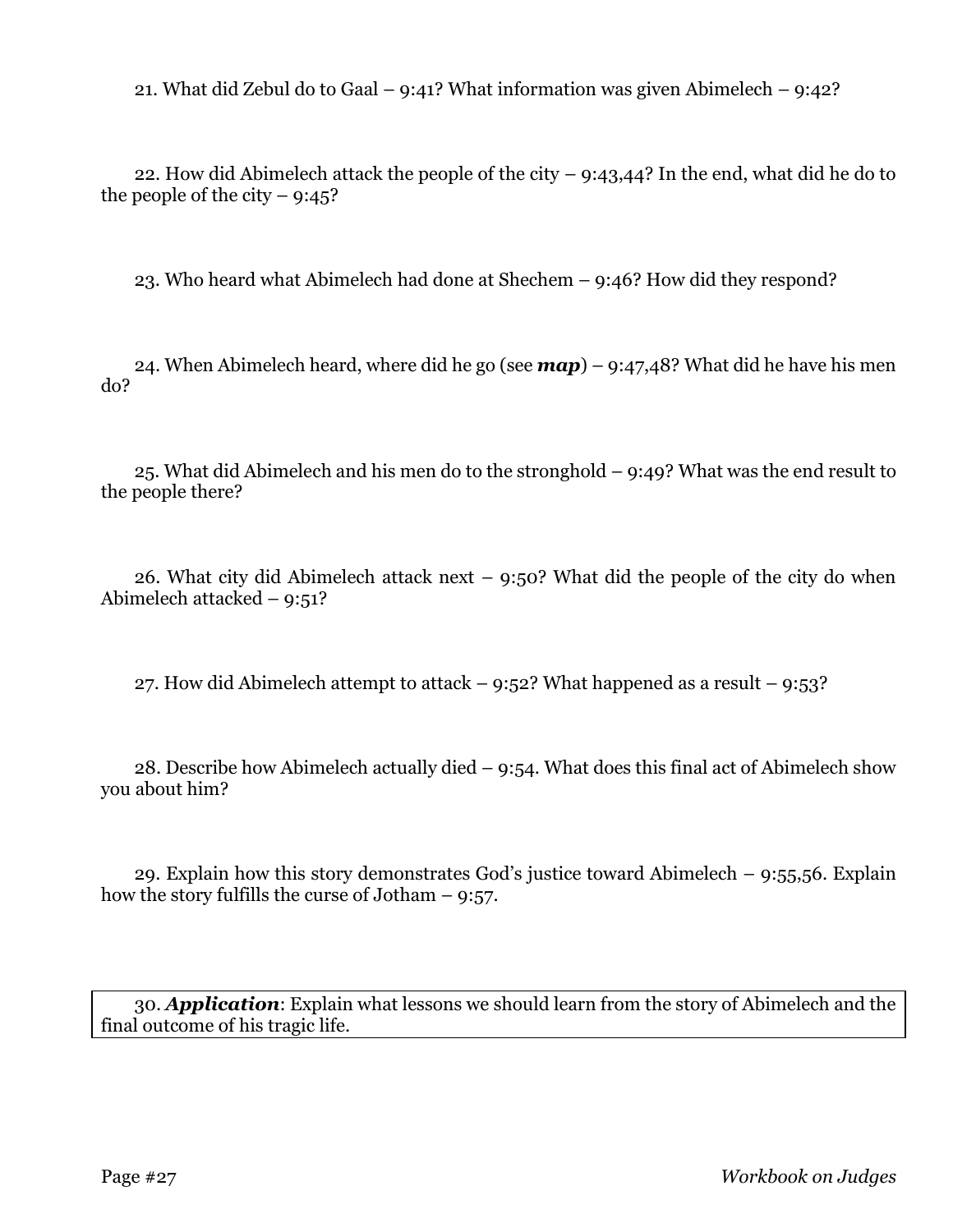Please read chapter 10 and answer the following questions.

1. Who judged Israel after the time of Abimelech – 10:1,2? Of what tribe was he, and how long did he judge Israel?

2. What judge arose later – 10:3? Where was he from? How long did he judge Israel?

3. What interesting facts are noted regarding him – 10:4,5?

4. What sin did the people of Israel once again commit – 10:6? Whom did they worship, and how did they treat the true God?

5. What punishment did God bring upon the people for their sin – 10:7-9? Describe the oppression and how long it lasted.

6. What confession did the children of Israel make – 10:10?

7. What did God say that He had done for the Israelites in the past – 10:11,12?

8. What did God say would be His response to their prayer for deliverance – 10:13? Where did He tell them to go for deliverance – 10:14? Explain His point.

9. What confession and what request did Israel make in 10:15? What did they do to show their sincerity, and how did God respond – 10:16?

10. *Application*: What can we learn from this example about true repentance?

11. What did the people of Ammon and the Israelites do in preparation for war – 10:17 (see *map*)? What problem did the people of Israel still have – 10:18?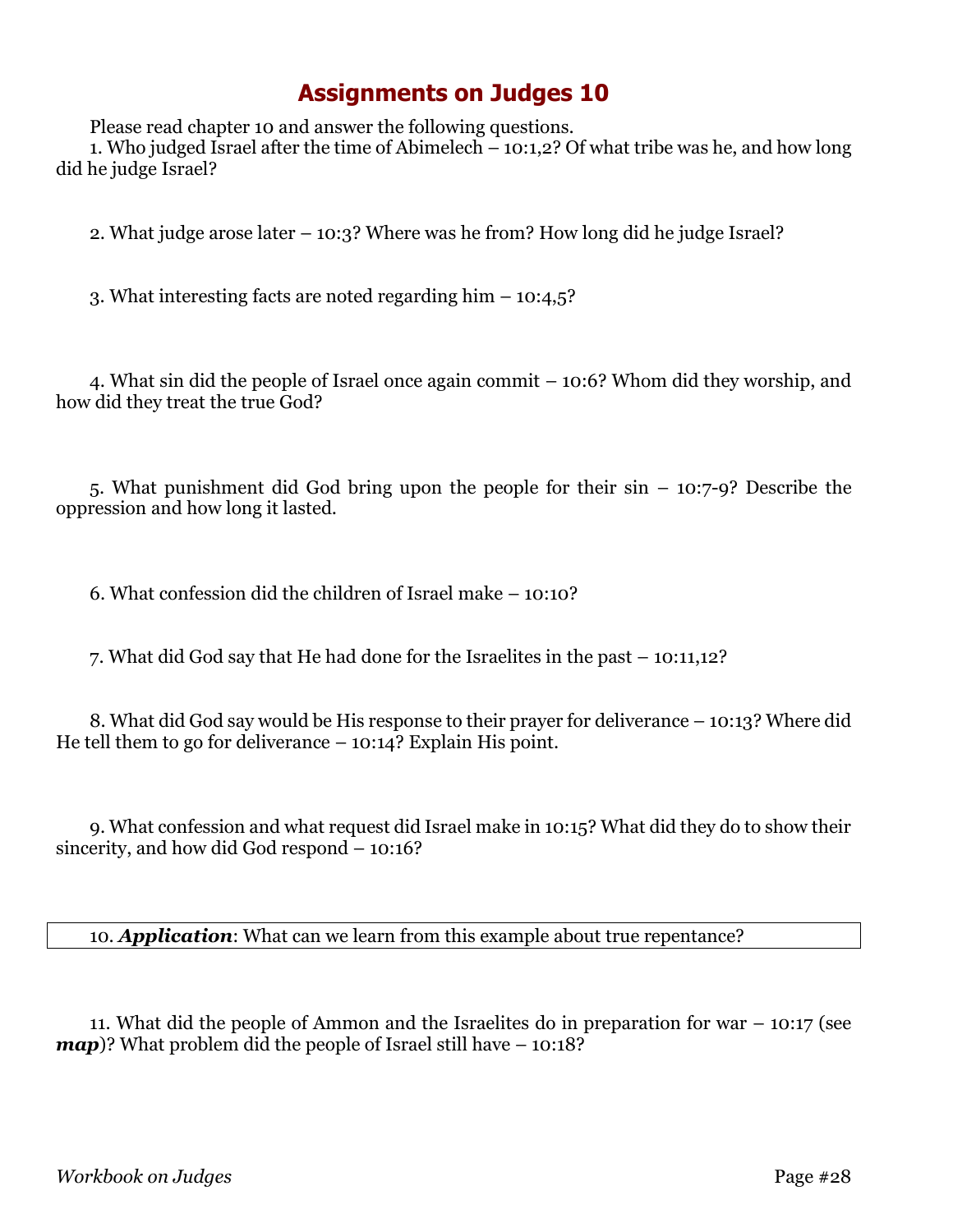Please read chapter 11 and answer the following questions.

1. What information is given about Jephthah in 11:1,2? How did his brothers treat him? (Think: How did the view of illegitimate children under the Old Testament differ from that of the New Testament?)

2. Because of his brothers' opposition, where did Jephthah go  $-11:3$  (see **map**)? What did he do there?

3. To whom did the elders of Gideon turn when Ammon attacked – 11:4,5? What offer did they make – 11:6?

4. What concern did Jephthah express to the elders – 11:7? What answer did they give him – 11:8?

5. What assurance did Jephthah want from the elders before he would agree to command their  $armv - 11:9$ ? How did the elders respond this time  $-11:10$ ?

6. So what was the outcome of the agreement between Jephthah and the elders – 11:11? (Think: Why might Jephthah have hesitated in accepting the offer of the elders? In the end, why might he have been willing to accept it?)

7. How did Jephthah begin his efforts in the conflict with Ammon – 11:12? What question did he ask? (Think: Why was this a good approach?)

8. What claim did the king of Ammon make against Israel – 11:13? What demand did he make of Jephthah? (Think: Under the circumstances, why was this an unreasonable demand?)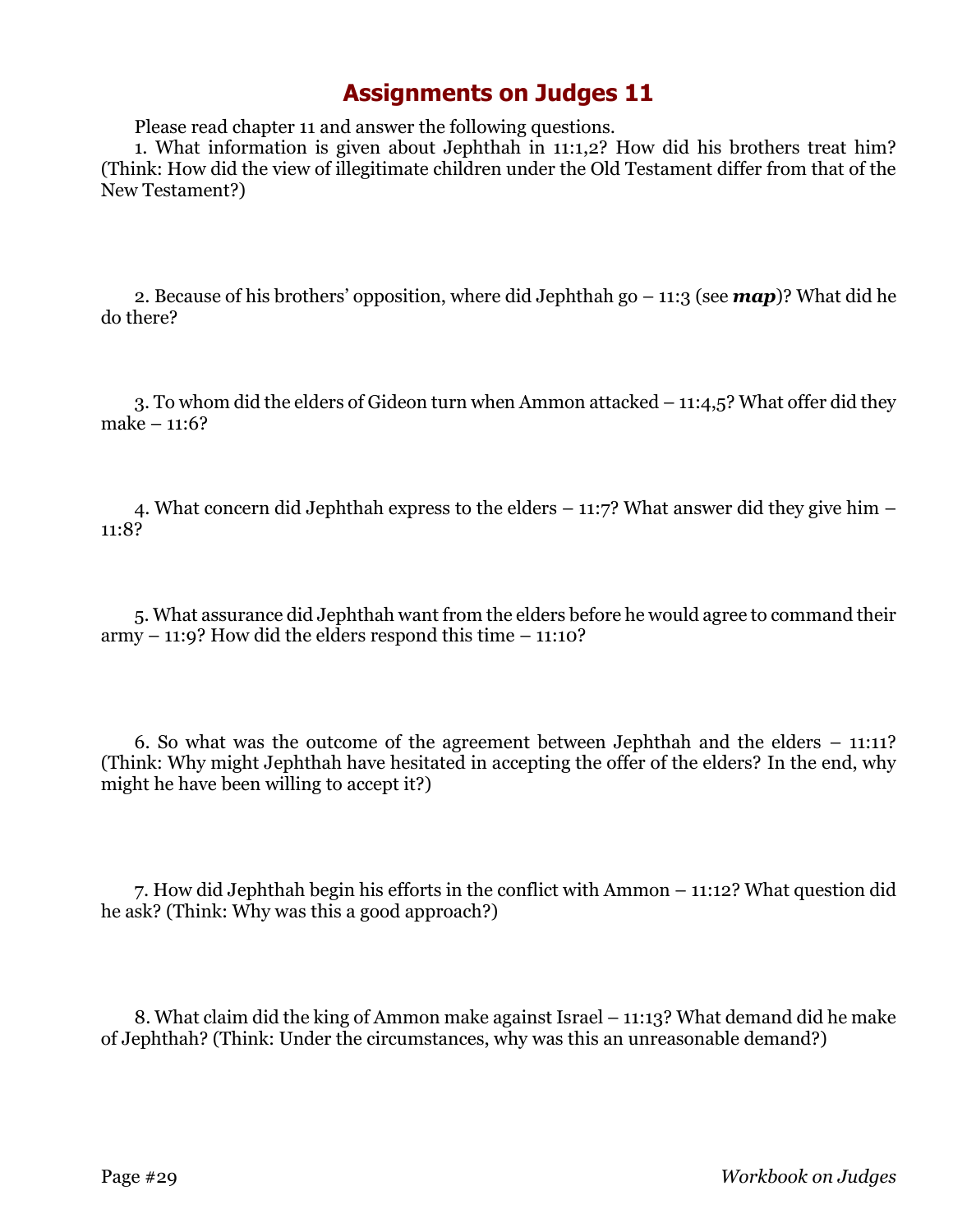9. What response did Jephthah make to the claim that Israel had taken the land from Ammon  $-11:15?$ 

10. What had Israel done to be peaceable with Edom and Moab when they came up from the land of Egypt – 11:16,17? Cite a passage that describes this, and explain why Israel had done this.

11. Instead of fighting with Edom or Moab, what did Israel do 11:18? Study the passage in Deuteronomy that explains this, and explain what this has to do with Ammon.

12. What request did Israel then make of the king of the Amorites – 11:19? How did he respond  $-11:20?$ 

13. What was the outcome of the battle with the Amorites – 11:21? What territory did Israel take from them  $-11:22?$ 

14. What application did Jephthah make of this historical account – 11:23? Explain the point of his argument. (Hint: Compare the territory that Israel took from the Amorites to the territory that the king of Ammon claimed Israel had taken from Ammon.)

15. Who was Chemosh – 11:24? Explain the argument that Jephthah makes about the God of the Ammonites as compared to the God of Israel.

16. What other king did Jephthah bring up – 11:25? Cite other *passages* that refer to this event. What questions did Jephthah ask about him? Explain his point here.

17. How long did Jephthah claim that Israel had held this territory – 11:26? What question did he ask the king of Ammon about this? Explain his argument.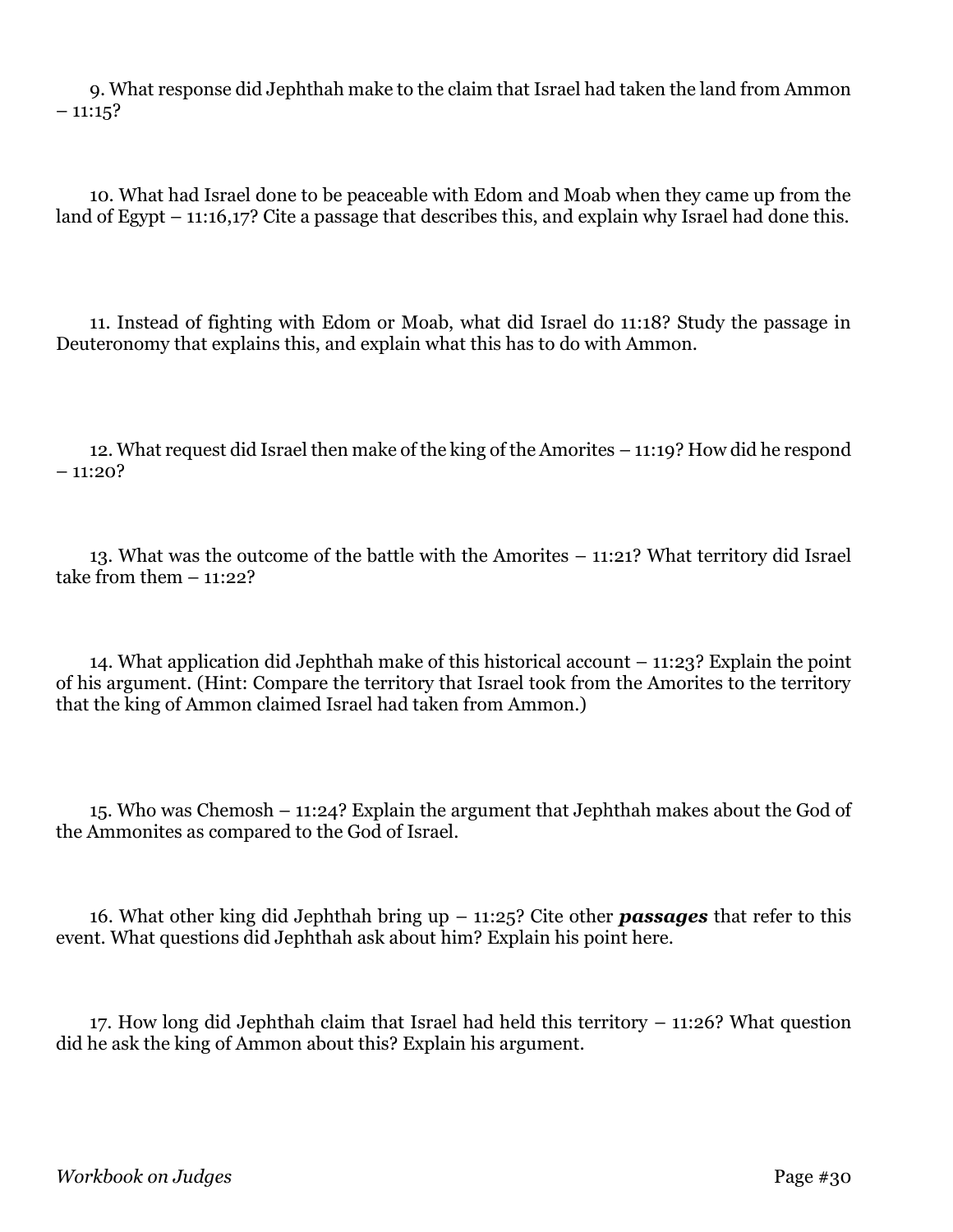18. So what conclusion did Jephthah reach to his history lesson to the king of Ammon – 11:27?

19. *Special Assignment:* What do we learn from the fact that all this information was available to Jephthah? Where would he have learned it?

20. How did the king of Ammon respond to the evidence that Jephthah had presented to him – 11:28? What does this show about the way people sometimes respond to truth?

21. Having failed in his attempt to reason with the king of Ammon, what did Jephthah do – 11:29?

22. What vow did Jephthah make – 11:30,31? What does this tell you about Jephthah?

23. Describe the outcome of the battle against the Ammonites – 11:32,33 (see *map*).

24. Who first greeted Jephthah when he returned to his home – 11:34? What does the verse tell us about her?

25. How did Jephthah react when he saw his daughter – 11:35? What did he say about his vow?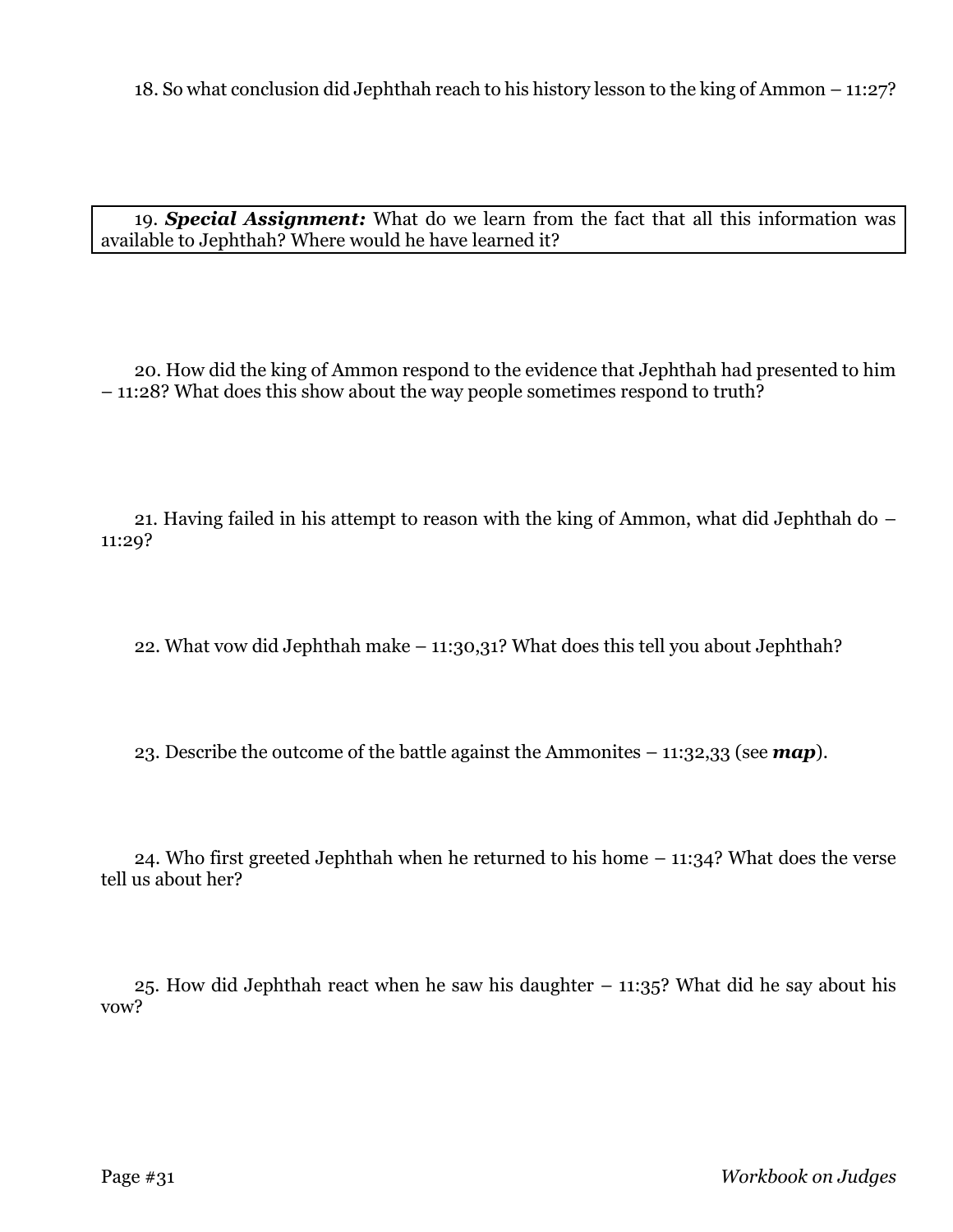26. What did his daughter say about her father's vow – 11:36? What does this show about the daughter?

27. What request did his daughter make of Jephthah – 11:37? What was his response and what did she do  $-11:38?$ 

28. After Jephthah's daughter had bewailed her virginity, what do the Scriptures say that Jephthah did – 11:39? What did young Israelite daughters do as a result – 11:40?

29. In order to help answer the question of whether or not Jephthah literally killed and burned his daughter as a sacrifice to God, please consider the following specific questions:

\* What did the law teach about human sacrifices? List *passages*. Would God have been pleased with such a sacrifice by Jephthah? Would priests have cooperated in it?

\* What did Jephthah's daughter bewail? Would it make sense to bewail her virginity if she knew she was going to die? (Think: Why might she bewail her virginity even if she was not going to die? Consider other examples of people dedicated to God, such as Samuel.)

\* What did the law teach about rash, sinful vows – Leviticus 5:4-6?

\* What did the law teach about redeeming items vowed to God – Leviticus chapter 27?

30. *Special Assignment:* What conclusion do you reach about whether or not Jephthah actually killed and burned his daughter as a sacrifice? Consider: Would such a sacrifice please God? Would Jephthah have been listed as a hero of faith in Hebrews 11 if he had done such? Is the answer to this question essential to our salvation? What should we learn?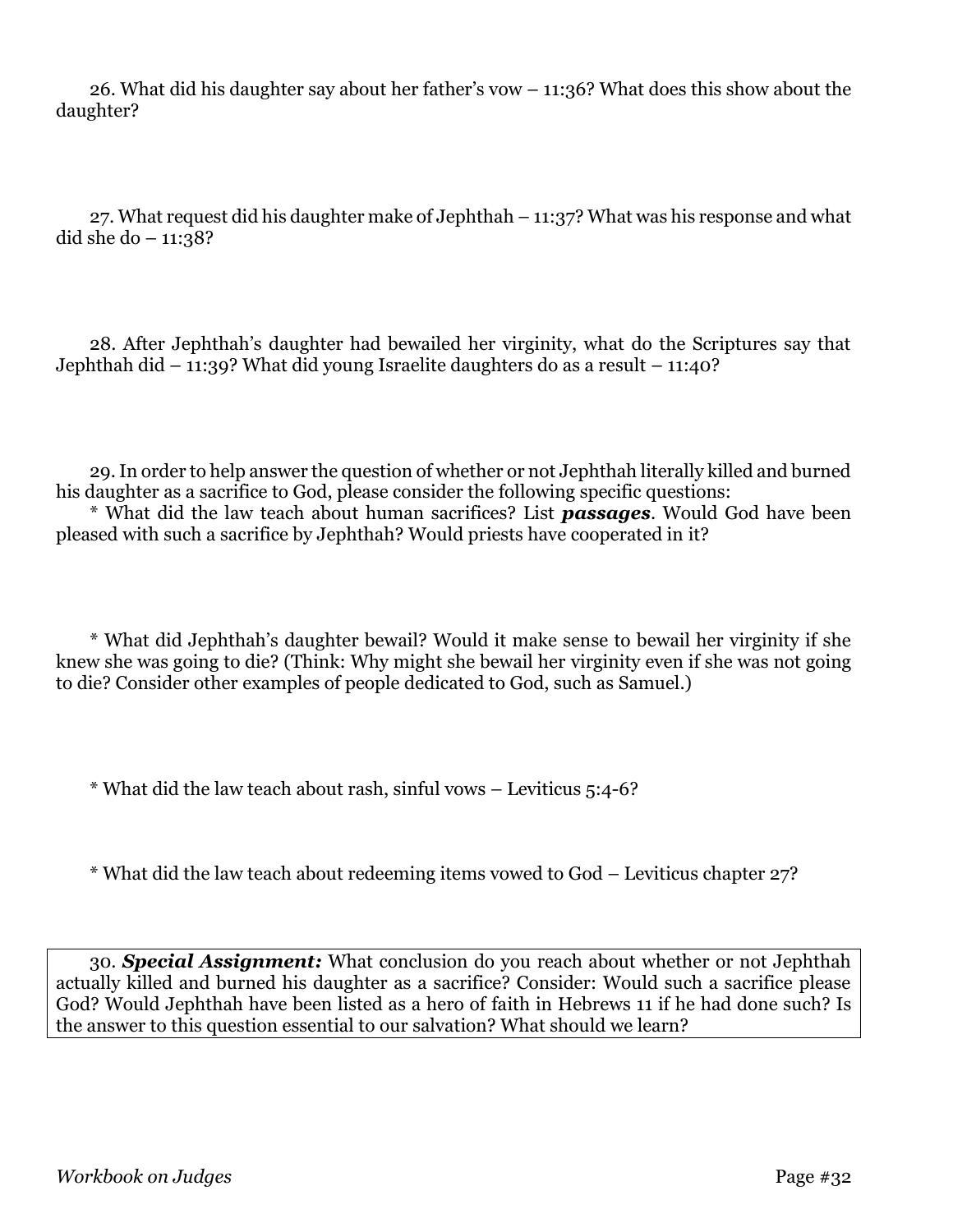Please read chapter 12 and answer the following questions.

1. What criticism did the men of Ephraim raise against Jephthah – 12:1? What did they threaten to do? Where else had these men raised a similar criticism?

2. What explanation did Jephthah give for what he had done – 12:2,3?

3. What further insult did the men of Ephraim make against the men of Gilead – 12:4? What happened as a result?

4. What test did the men of Gilead give to determine whether or not a man was from Ephraim  $-12:5,6?$ 

5. *Application*: What applications can we learn for unity in the church from this story?

6. How long did Jephthah judge Israel – 12:7? Where was he buried?

7. Who judged Israel according to 12:8-10? Where did he live?

8. How long did he judge? How many sons did he have and how many daughters?

9. Who judged Israel next – 12:11,12? What was his tribe? How long did he judge?

10. Who then judged Israel next – 12:13-15? Where was he from?

11. How many sons and grandsons did he have? How long did he judge Israel?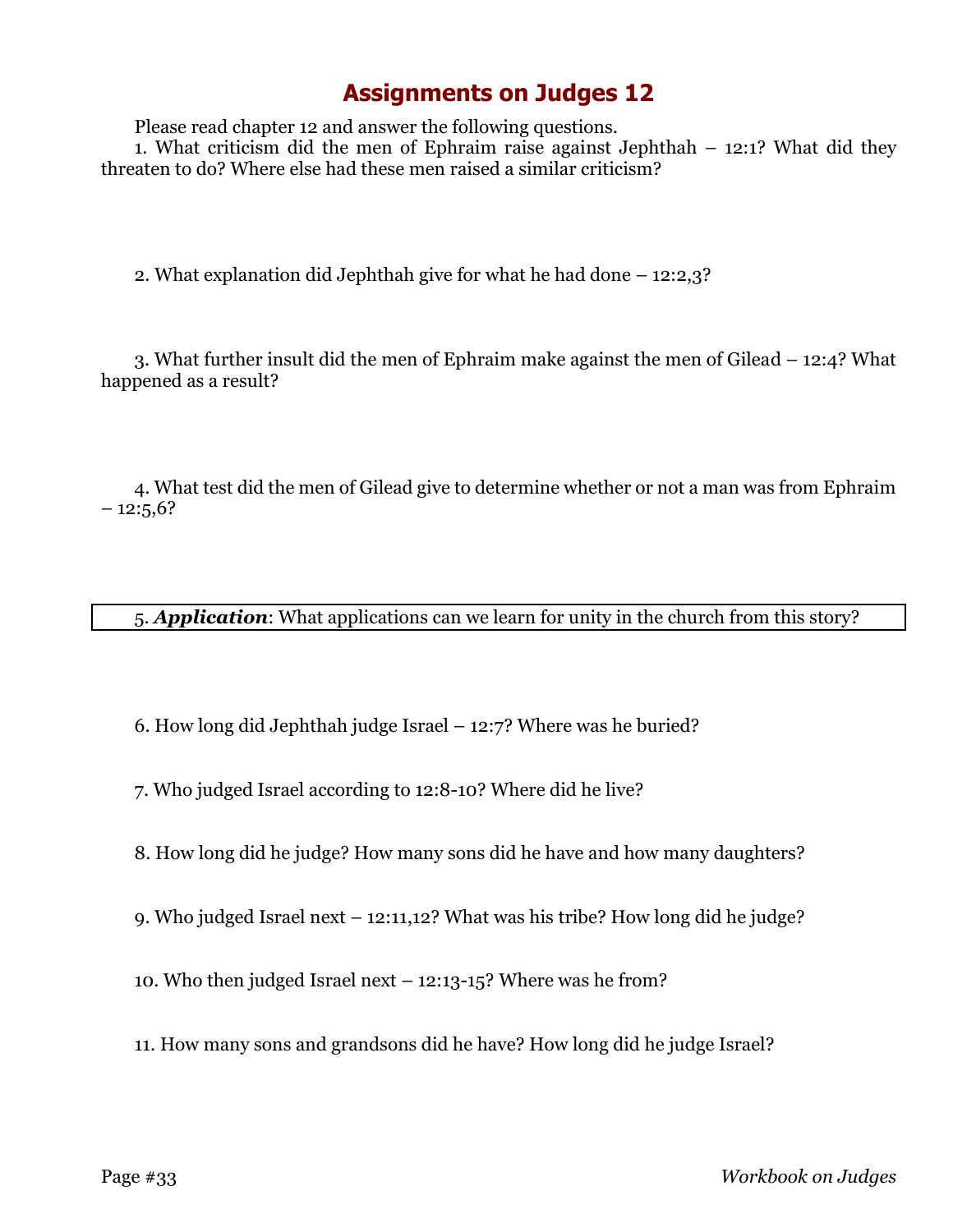Please read chapter 13 and answer the following questions.

1. Read or at least skim the story of Samson in chapters 13-16. In what ways does Samson's story differ that of other judges?

2. What evidence is there that the story of Samson should be taken as true history?

3. How did the history of the nation of Israel repeat itself according to 13:1? Who oppressed them, and for how long?

4. What man are we introduced to in 13:2? Where was he from (see *map*)? What problem did he and his wife have?

5. Who appeared to this man's wife – 13:3? What promise did he make her?

6. What special rules was she to follow, and what reason was given why she should do so – 13:4,5? What promise was given about what her son would do?

7. *Special Assignment:* Study the Old Testament rules regarding Nazirite vows and explain what they involved. Give Scripture references.

8. How did Manoah's wife describe the one who had appeared to her – 13:6? What did she say he had told her  $-13:7$ ?

9. What request did Manoah make and what happened as a result – 13:8,9?

10. What did the woman do this time when the angel appeared to her – 13:10? What did Manoah ask the angel  $-13:11$ ?

11. What did Manoah ask the angel – 13:12-14? What instructions were they given?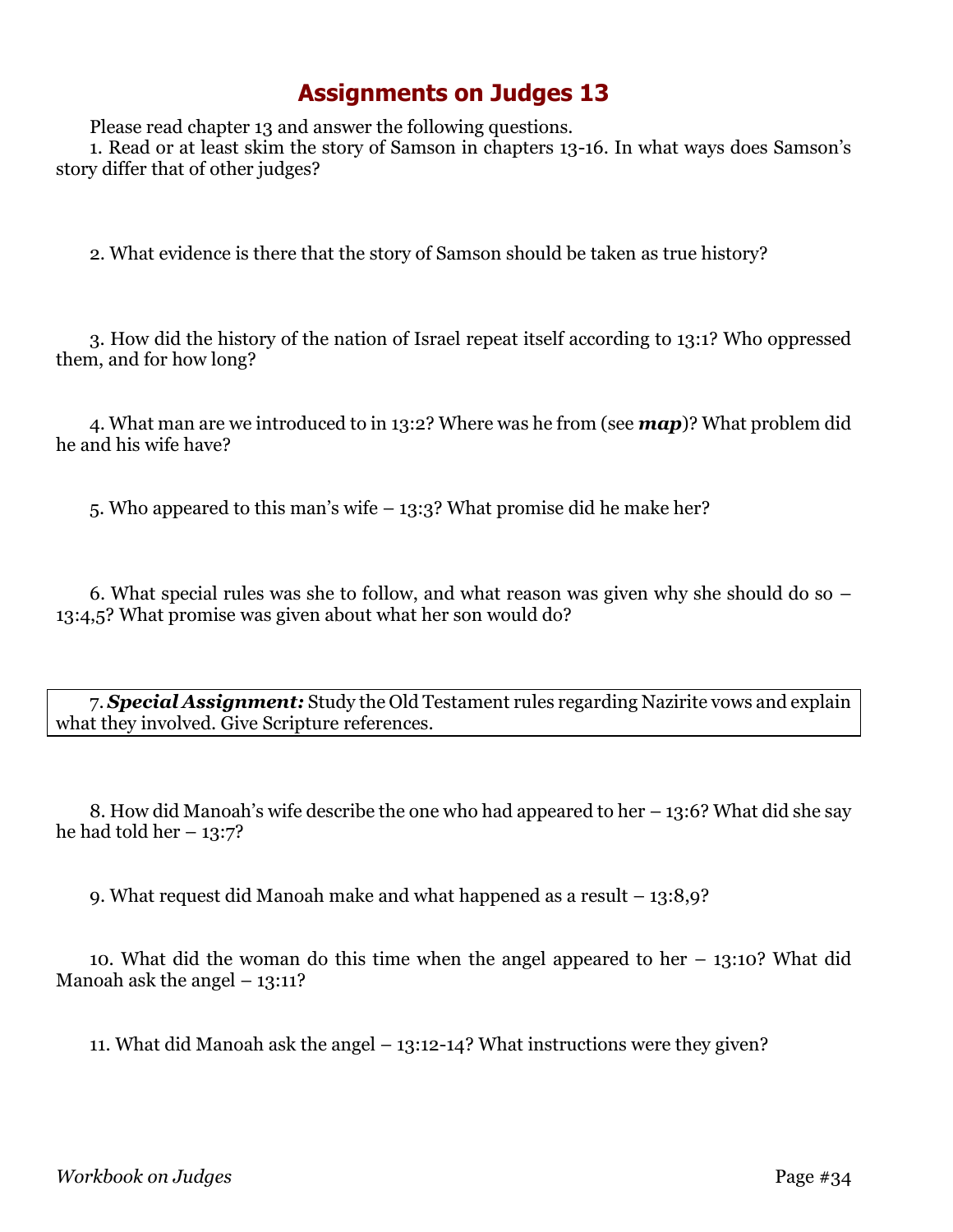12. What did Manoah offer to do for the angel – 13:15? What did the angel say in response – 13:16? What reason is given why Manoah made these requests?

13. What question did Manoah ask the angel then in 13:17? How did the angel respond to this question  $-13:18?$ 

14. What offering did Manoah make and where did he make it – 13:19?

15. What did the angel do as the offering was being made – 13:20? What did Manoah and his wife do when they saw this?

16. After this event, what did Manoah know about the one who had appeared to them – 13:21? What lesson should we learn about the purpose of miracles?

17. What fear did Manoah express after this event – 13:22? Why would he express such a concern?

18. What did his wife conclude about his fears – 13:23? What reason did she give why she was convinced God would spare them?

19. *Application*: What fears do people sometimes have today that they would not have if they would consider more carefully God's promises to them?

20. Describe the fulfillment of the promise the angel gave to Manoah's wife – 13:24. What did they name the son?

21. How is the power of God in the life of Samson described in 13:25?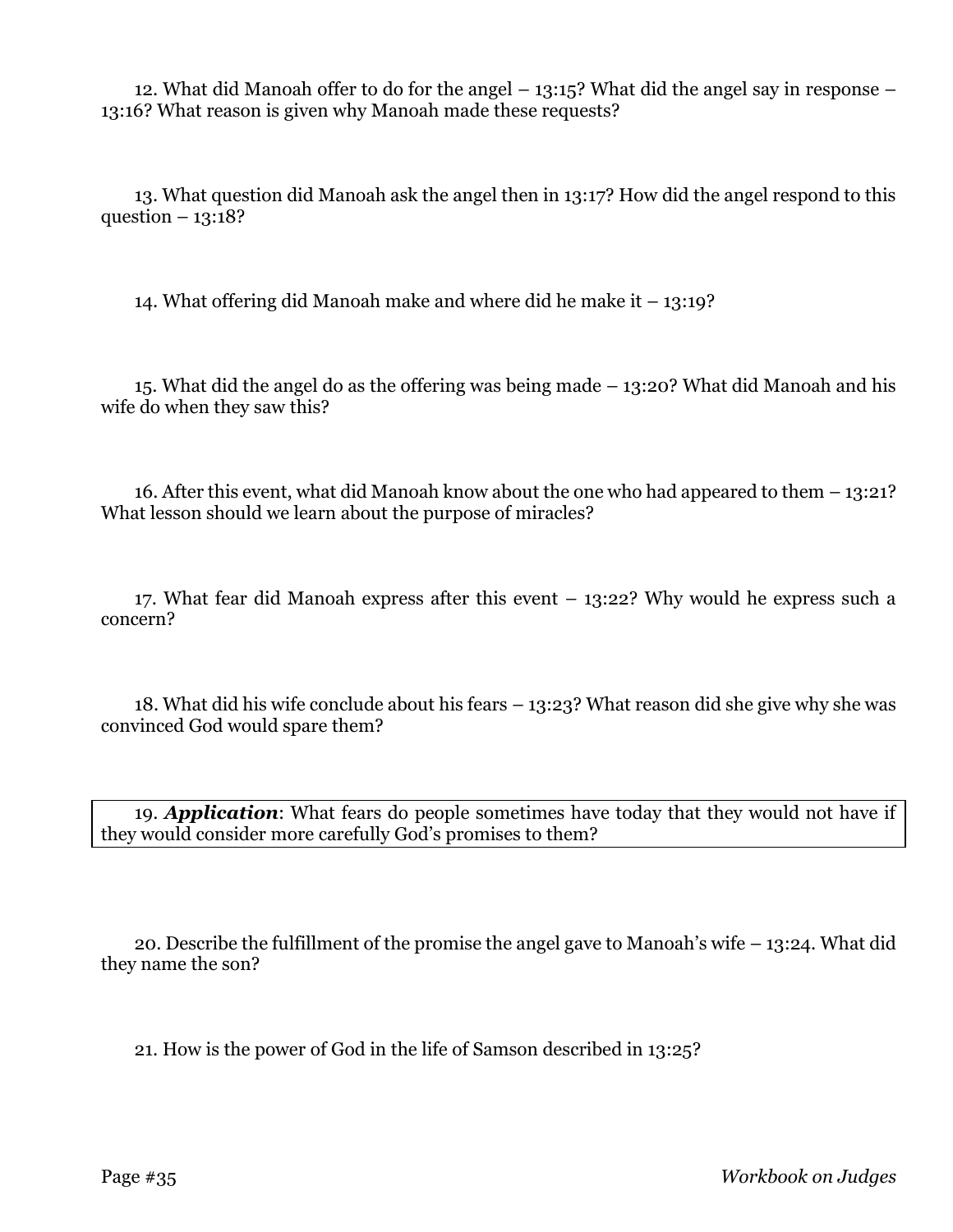Please read chapter 14 and answer the following questions. 1. Where did Samson go (see  $map) - 14:1?$  Whom did he meet there?

2. What request did he make of his parents – 14:2?

3. Why did his parents object – 14:3? What reason did Samson give for his choice?

4. What reason is given in 14:4 to explain how God would use Samson's action? (Think: Does this necessarily mean that God approved of Samson's choice of a wife? Explain.)

5. *Application*: What Old Testament teaching would defend the parents' objections to the marriage? What should we learn about choosing a marriage companion?

6. What happened as Samson approached the vineyards of Timnah – 14:5? What did Samson do in response – 14:6? What does this illustrate about Samson?

7. When Samson visited the Philistine woman, how did he react to her – 14:7? What did he find when he later saw the carcass of the lion  $-14:8$ ?

8. What did he do with the honey – 14:9? (Think: What is the significance of the fact that the account repeatedly says he did not tell his parents? Notice the story as it proceeds.)

9. What custom did Samson observe at his wedding – 14:10? How long would this last – note verse 12?

10. What did the Philistines provide for him – 14:11? (Think: Would these be young men that Samson knew very well? Would he be likely to be on friendly terms with them?)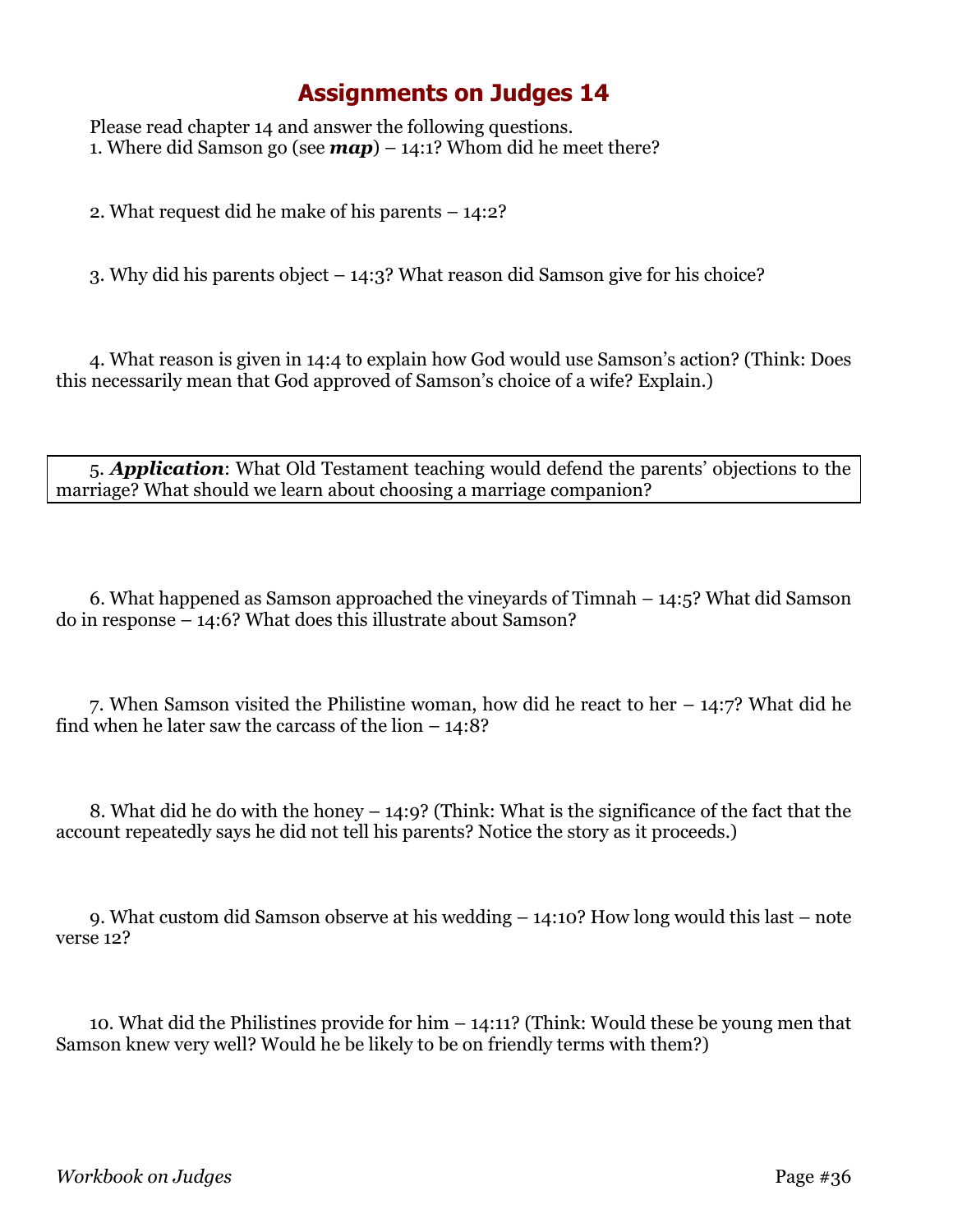11. What proposition did Samson make to the companions at his wedding – 14:12,13? How did the companions respond?

12. What riddle did Samson pose – 14:14? Based on what we have known of the story so far, what was the meaning of the riddle?

13. What threat did Samson's companions make when they were having difficulty solving the riddle – 14:15? What does this show you about these companions?

14. How did they justify their threat? Was this reasonable? Was Samson's wife to blame for the fact they had accepted Samson's proposal and could not solve the riddle? Explain.

15. What did Samson's wife do and say to try to get him to tell the solution to the riddle – 14:16? What reason did he give why he did not feel obligated to tell her?

16. *Application*: What can we learn from the story about proper relationships between husband and wife? Was Samson really guilty of hating his wife? Was she showing proper love for him? What can we learn from the methods she used to try to influence him?

17. How did Samson finally respond to her pestering – 14:17? What did she do then?

18. What did the men of the city say in solving the riddle – 14:18? How did Samson respond? What does this response show about Samson's understanding of what happened?

19. How did Samson pay the wager – 14:19? Where did he go then? (Think: Was Samson justified in the way he paid the debt? If he was properly angry in how he had been treated, did the men whom he killed deserve such treatment?)

20. What then happened with Samson's wife – 14:20? Why might this have happened?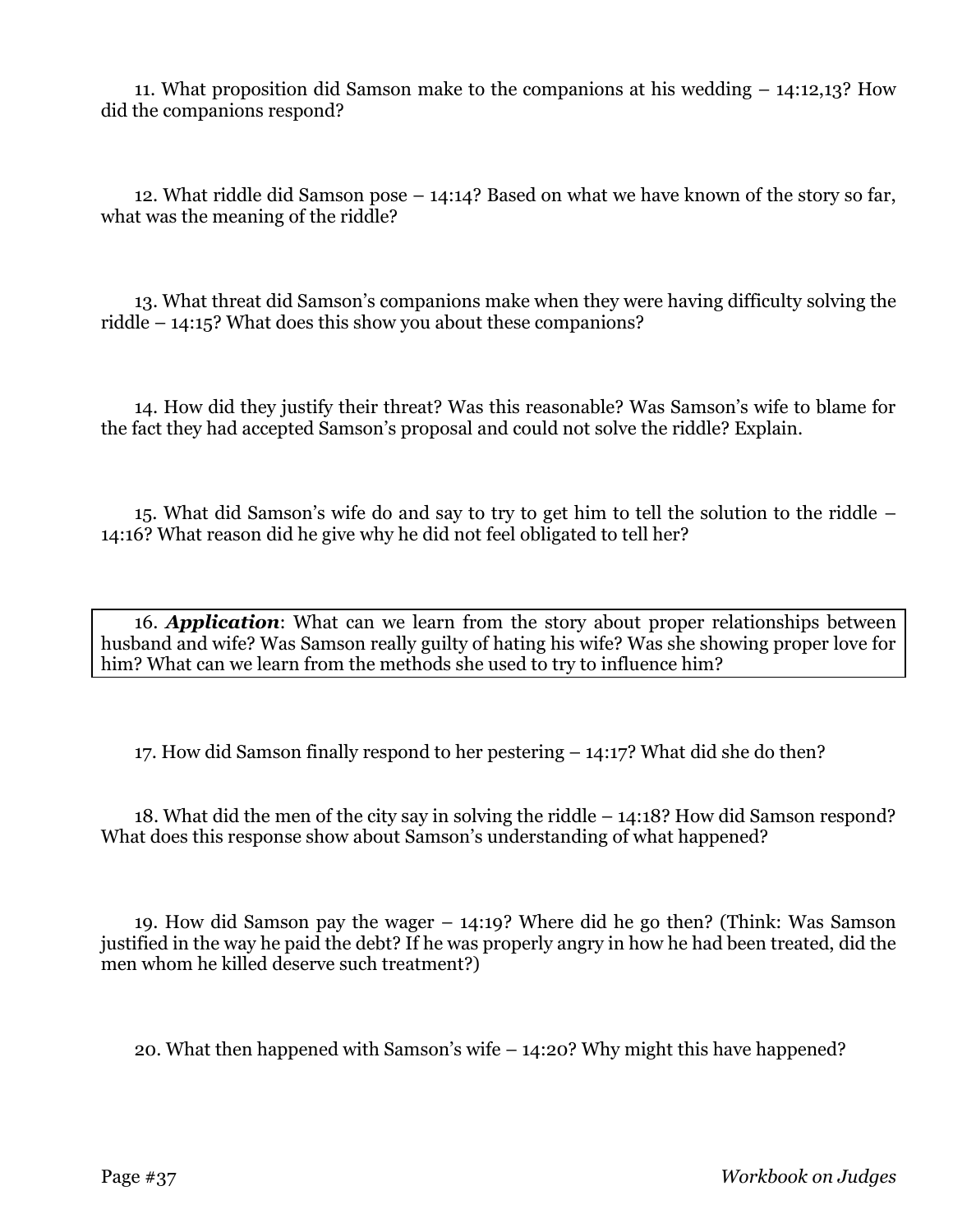Please read chapter 15 and answer the following questions.

1. Where did Samson go – 15:1? What request did he make? How did his wife's father respond – 15:2? What alternative did he offer Samson?

2. What did Samson do in vengeance for losing his wife – 15:3-5? What was the result?

3. What inquiry did the Philistines make about this event – 15:6? What did they do as punishment? (Think: Comment on the justice of the people involved in these events.)

4. How did Samson respond to the murder of his wife and her family – 15:7,8? Where did he go?

5. What did the Philistines do in response to the slaughter Samson had caused – 15:9,10? What did they respond when the men of Judah asked why they had come?

6. What question did the men of Judah ask Samson – 15:11? How did he answer?

7. What did the men of Judah say they had come to do – 15:12? What request did Samson make of them? (Think: Why would Samson make this request?)

8. What promise did the men of Judah make to Samson – 15:13? How did they bind him? (Think: What does this show you about the men of Judah?)

9. What did Samson do to free himself from his bonds when the Philistines came against him  $-15:14$ ? What did he do to the Philistines  $-15:15$ ?

10. What did he say after the victory  $-15:16$ ? What was the place named as a result  $-15:17$ ? What does this mean?

11. What problem did Samson have then – 15:18? To whom did he credit the victory?

12. How did God provide water for Samson – 15:19? What was the place named and what does this mean? How long did Samson judge Israel – 15:20?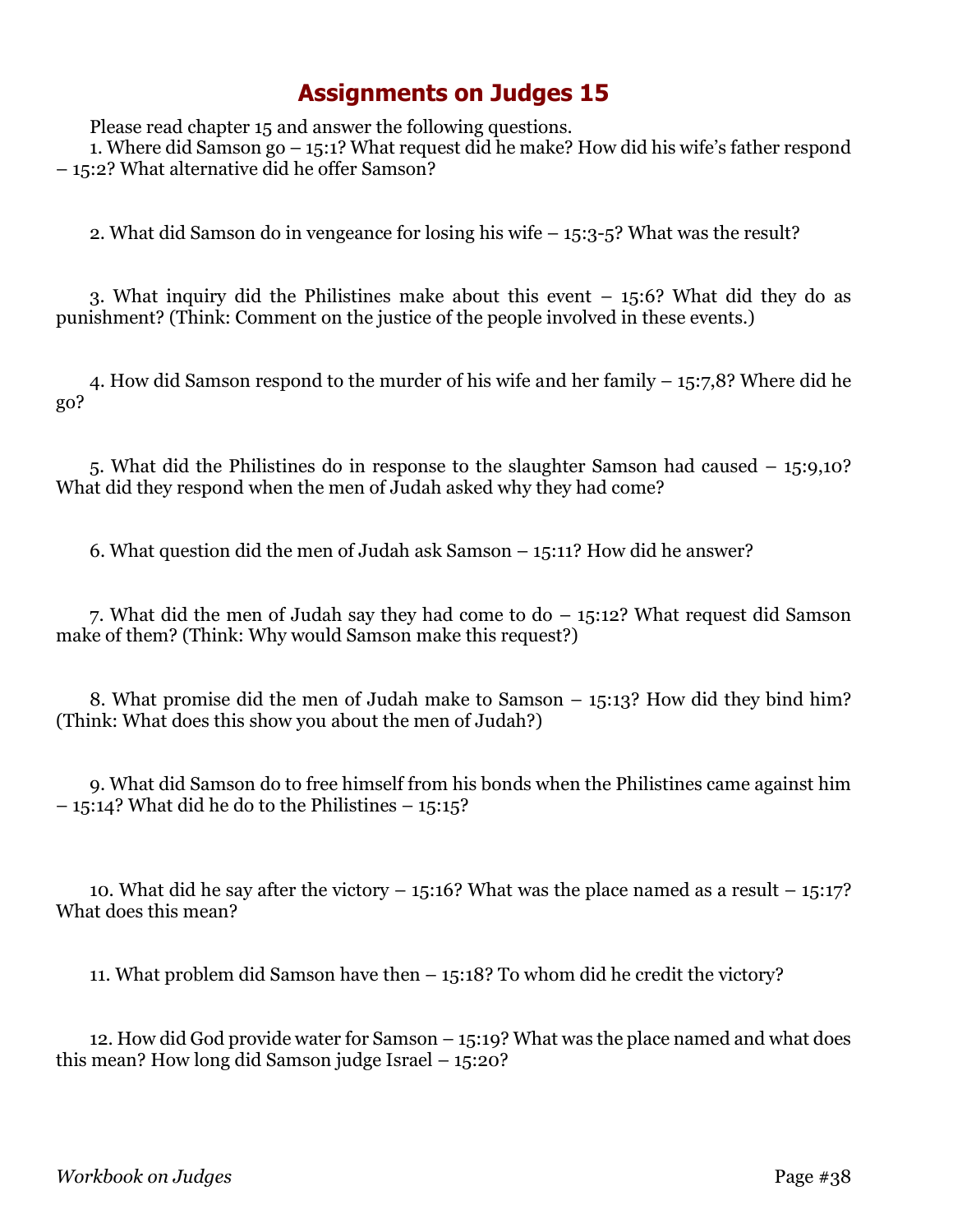Please read chapter 16 and answer the following questions.

1. Where did Samson go (see *map*), and why did he go there – 16:1? What does this show about the character of Samson?

2. What plot did the men of the place make against him – 16:2? What did Samson do to foil the plot  $-16:3$ ?

3. What woman next infatuated Samson, and where did she live (see *map*) – 15:4? What deal did the Philistine lords offer her  $-15:5$ ?

4. What question did Delilah ask Samson? What answer did he first give her – 16:6,7?

5. What happened when she bound him and the Philistines attempted to capture him – 16:8,9?

6. What complaint did Delilah raise, and what request did she repeat – 16:10? What did Samson say this time about how he could be subdued – 16:11?

7. What happened when the Philistines attempted to capture him – 16:12?

8. *Application*: What should we learn about the ways wicked women beguile men?

#### 9. *Application*: What should we learn about how men react to wicked women?

10. What did Samson next tell Delilah about how he could be subdued, and what happened when she tried it  $-16:13,14$ ?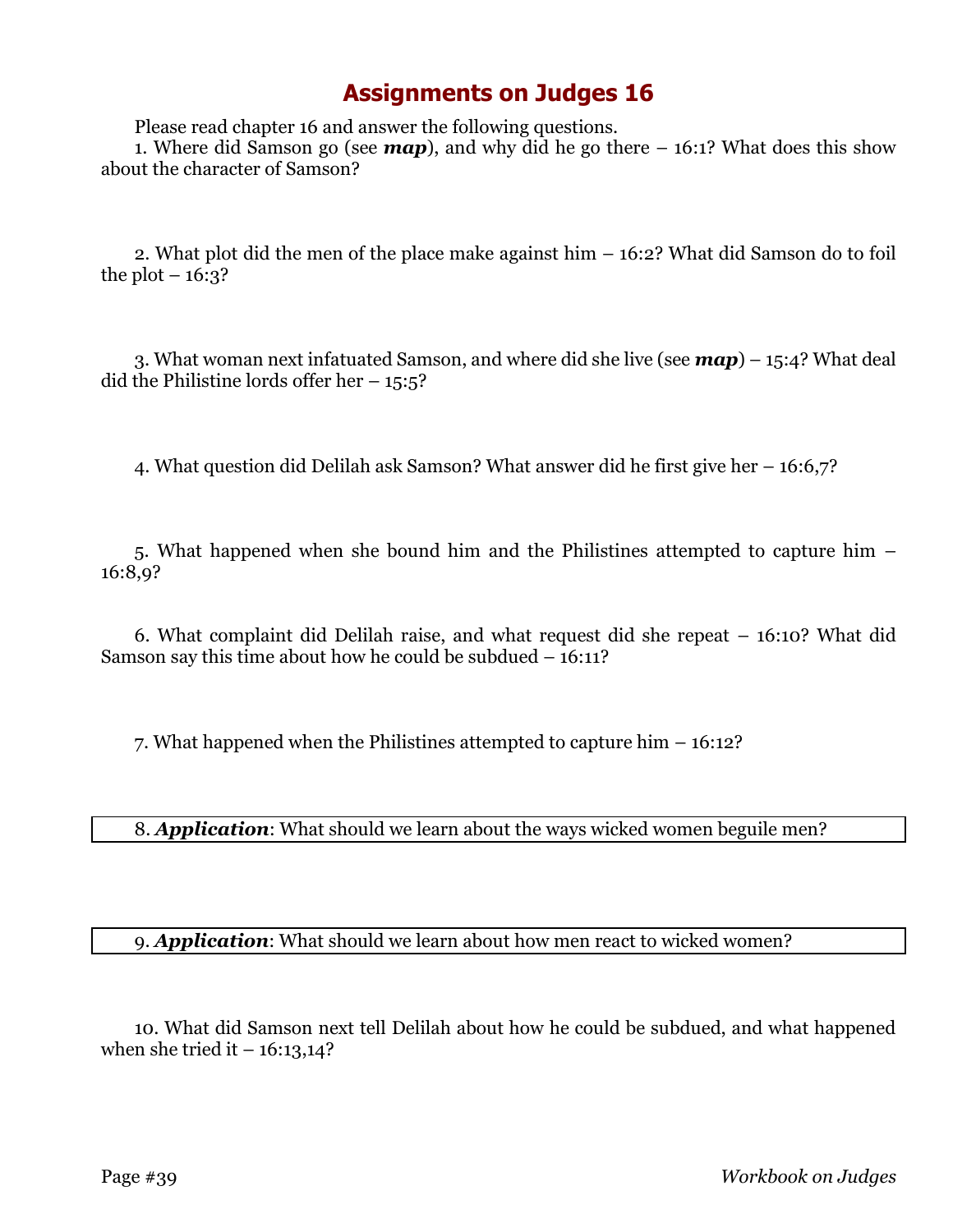11. What methods did Delilah use then to try to get him to tell her the truth – 16:15,16? What can we learn from her tricks?

12. What did Samson then tell Delilah about the source of his strength – 16:17? What did she say to the Philistine lords – 16:18?

13. What did Delilah do then, and what happened when the Philistines tried to capture him this time  $-16:19,20$ ?

14. *Special Assignment:* What was the real source of Samson's strength? Was it his hair? What can we learn about meeting God's conditions in order to receive his blessings?

15. What did the Philistines do with Samson after they captured him – 16:21? What did they make him do?

16. What happened with Samson's hair after he was imprisoned – 16:22? What can we learn from this about restoring our relationship with God when we have fallen from His favor?

17. For what purpose did the Philistine lords meet in 16:23,24? What did they say about Samson? What can we learn from this about the attitudes of sinful people?

18. What did they want Samson to do for them 16:25? Where was he stationed?

19. What did Samson request – 16:26? How many people were watching– 16:27?

20. What request did Samson make of the Lord – 16:28? Describe his death and the results of  $it - 16:29,30$ ? What happened to his body  $- 16:31$ ?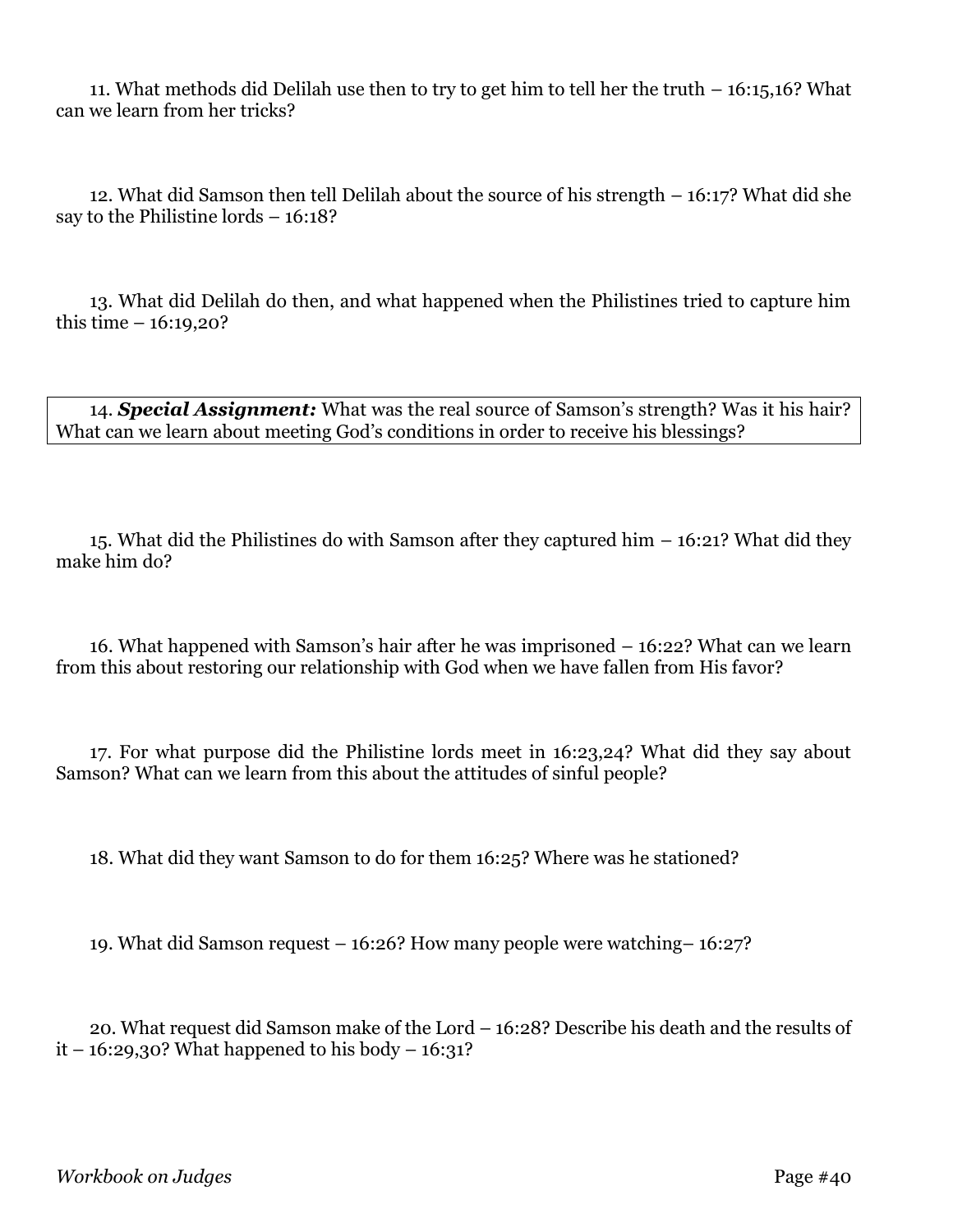Please read chapter 17 and answer the following questions. 1. Where did Micah live  $-17:1$ ? What did he confess to his mother  $-17:2$ ?

2. What purpose did Micah's mother say that she had in mind for the money – 17:3? What did she do with it after he returned it  $-17:4?$ 

3. What did Micah do when his mother gave him the idol – 17:5? Who served as priest?

4. *Special Assignment:* Based on the story to this point, what can we learn about the character of Micah and his mother?

5. What observation does the author make about Israel in those days in 17:6? Where else is this repeated in the book? What is the significance of the statement?

6. Who came to visit Micah according to 17:7-9? Describe him.

7. Describe the offer that Micah made to this man – 17:10.

8. How did the Levite respond to Micah's offer – 17:11,12? What relationship developed between the Levite and Micah?

9. What conclusion did Micah reach about the benefit he would receive from the Levite – 17:13? According to the Old Law, what was wrong with this whole arrangement?

10. *Application*: List ways that people today sometimes make errors that are similar to the error made here by Micah.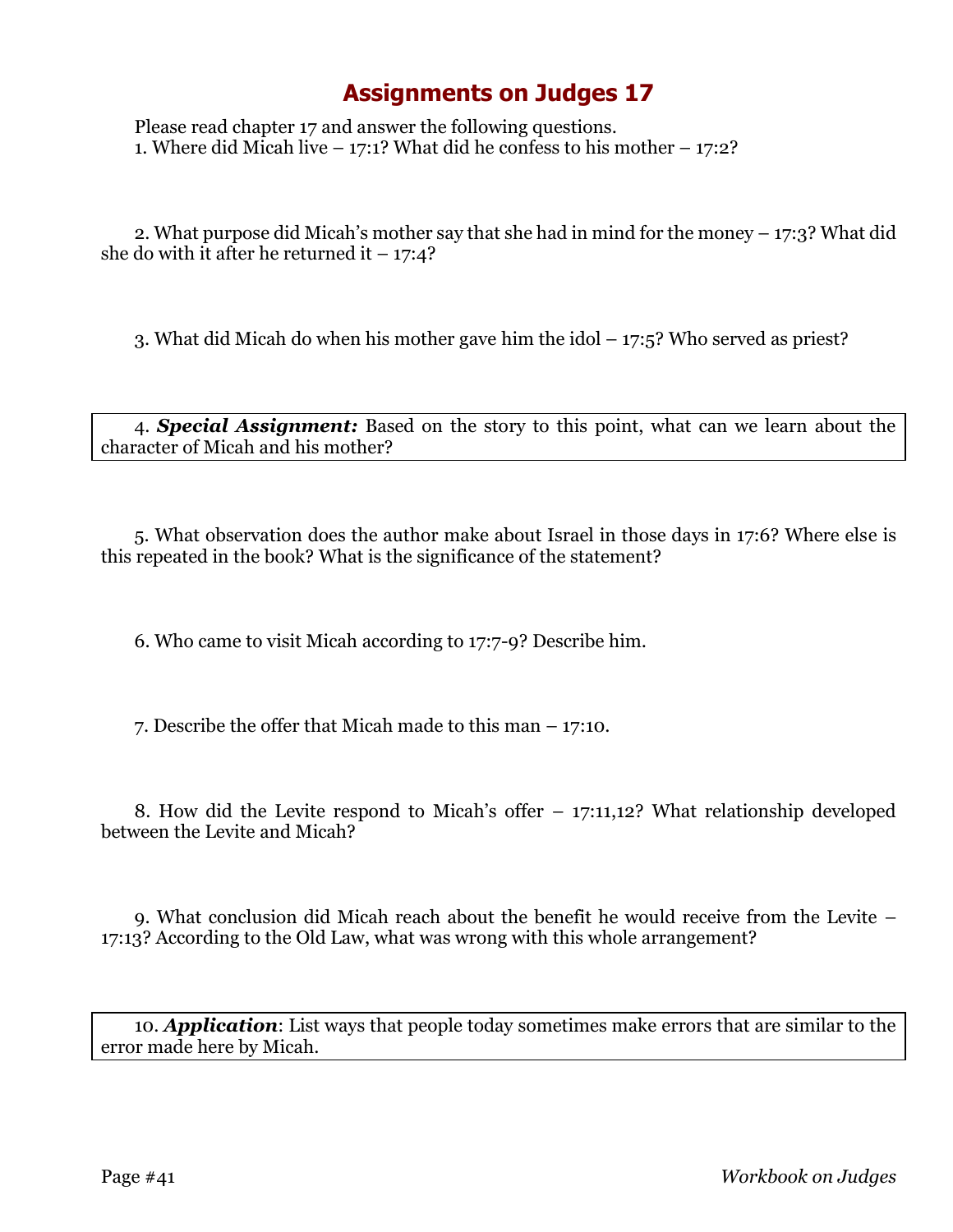Please read chapter 18 and answer the following questions.

1. What problem did the tribe of Dan have  $-18:1$ ? What did they do to try to find a place to dwell in  $-18:2$ ?

2. Whom did they find at the house of Micah – 18:3,4? What did they ask him, and what answer did he give them?

3. What request did the Danites make of the Levite – 18:5,6? How did he respond?

4. What place did the spies discover – 18:7? Describe the circumstances of the people.

5. When the spies returned, what question were they asked, and what did they encourage the people of Dan to do– 18:8,9?

6. How did they describe the land – 18:9,10?

7. How many men of Dan went to capture the territory – 18:11? Where did they camp, and what did they name that place – 18:12 (see *map*)?

8. Where did they go from there, and whose home did they visit – 8:13?

9. What did the five spies tell the other men of Dan about Micah – 18:14?

10. What did the people do as a result  $-18:15,16$ ?

11. What did the five spies do  $-18:17$ ? What did the Levite ask them  $-18:18$ ?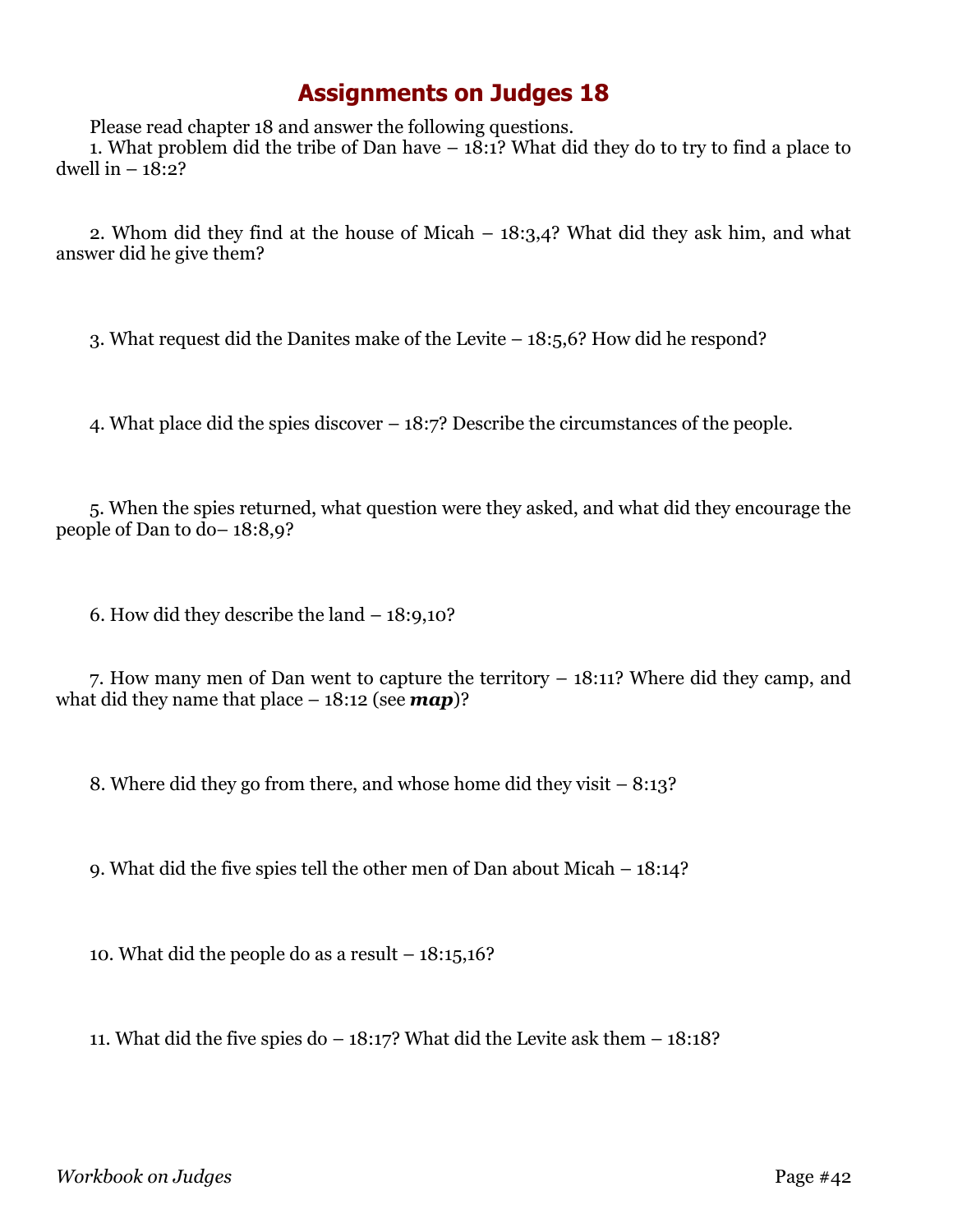12. What did the men of Dan urge the Levite to do – 18:19? What reason did they give to encourage him?

13. How did the Levite react to the request, and what did he do as a result – 18:20? (Think: What did the idols do to prevent being stolen? What does this tell you about idols?)

14. *Application*: What laws of God did the men of Dan violate? What can we learn?

15. What can we learn from the conduct of the Levite here?

16. When the men of Dan left, how they organize their party – 18:21? What did Micah and his neighbors do then – 18:22?

17. What question did the men of Dan ask Micah? How did he respond – 18:23,24?

18. How did the men of Dan respond to Micah's appeal – 18:25? What did Micah do in the face of their threats – 18:26?

19. What did the men of Dan do when they arrived at Laish – 18:27,28? Why were able to be so successful?

20. What did they do after they had burned the city – 18:28? What did they name the city – 18:29?

21. What did the men of Dan do with Micah's image and his priest – 18:30,31? What was the Levite's name?

22. *Application*: What lessons can we learn from the story of the men of Dan in this chapter? What does this show about the people during the period of the judges?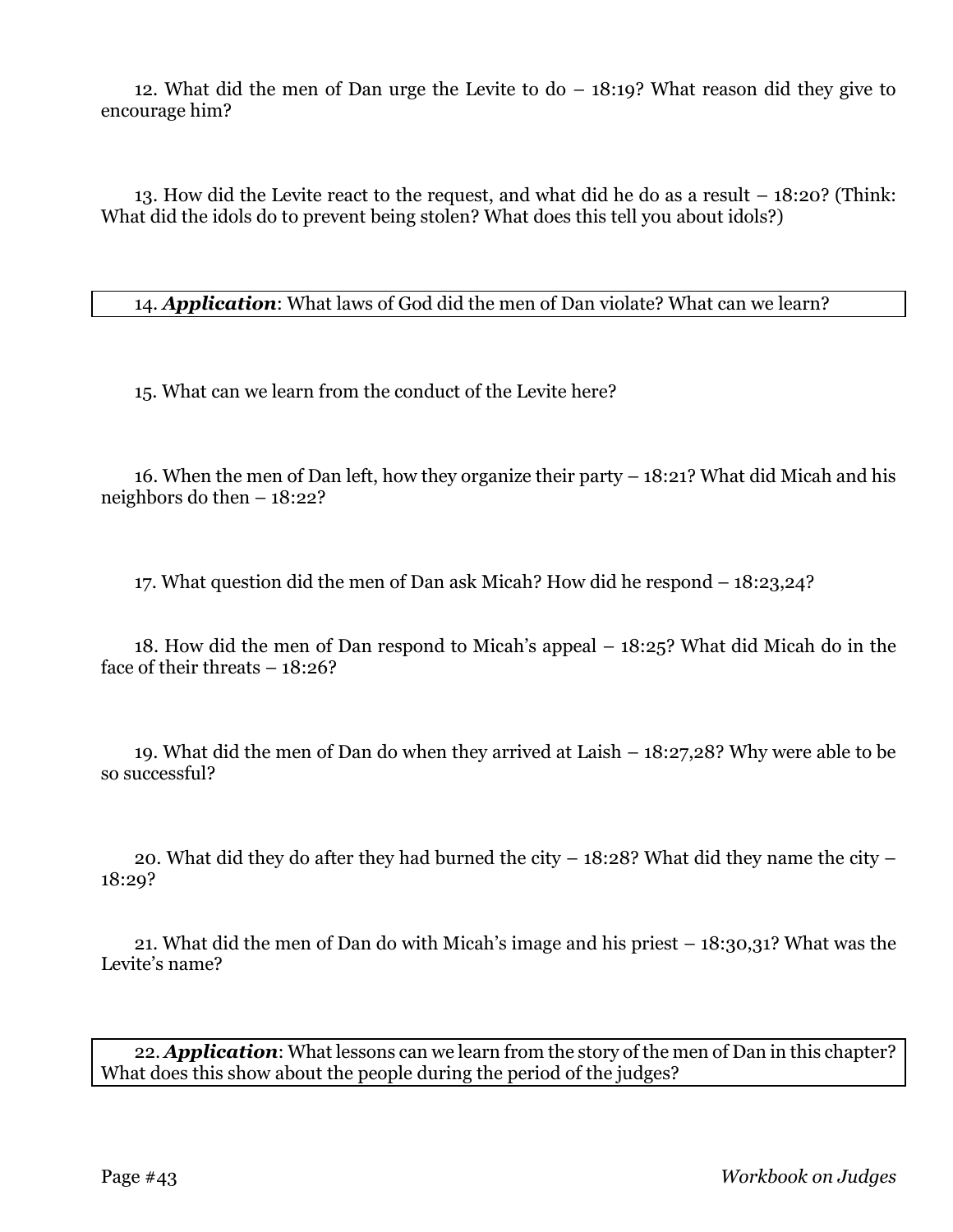Please read chapter 19 and answer the following questions.

1. Where did the Levite in this story live  $-19:1$ ? Where had his concubine lived? What is a concubine?

2. What did the concubine do, and where did she go – 19:2? How long was she there?

3. What did the Levite do then, and what was his intent – 19:3? Who went with him? How was he received?

4. How long did they stay and what hospitality were they shown – 19:4? When they prepared to leave on the fourth day, what did the father-in-law say  $-19:5$ ?

5. What did the father-in-law then encourage the Levite to do, and what happened as a result  $-19:6,7?$ 

6. What happened on the fifth day, and what did the father-in-law say when the Levite got ready to leave  $-19:8,9$ ? What did the Levite do this time  $-19:10$ ?

7. What did his servant say when they got near Jerusalem – 19:11? What decision did the Levite make instead of spending the night in Jerusalem – 19:12? What was his reason?

8. So where did they try to spend the night, and what problem did they have at first – 19:13- 15? (Think: What does this tell you about the people of this city?)

9. Describe the man who showed an interest in them – 19:16. What did he ask– 19:17?

10. How did the Levite describe the problem that they had – 19:18? What did he explain about their provisions – 19:19?

11. What offer did the old man make? What did he do – 19:20,21? Describe similar Old Testament events. (Think: What does this show about customs of that day?)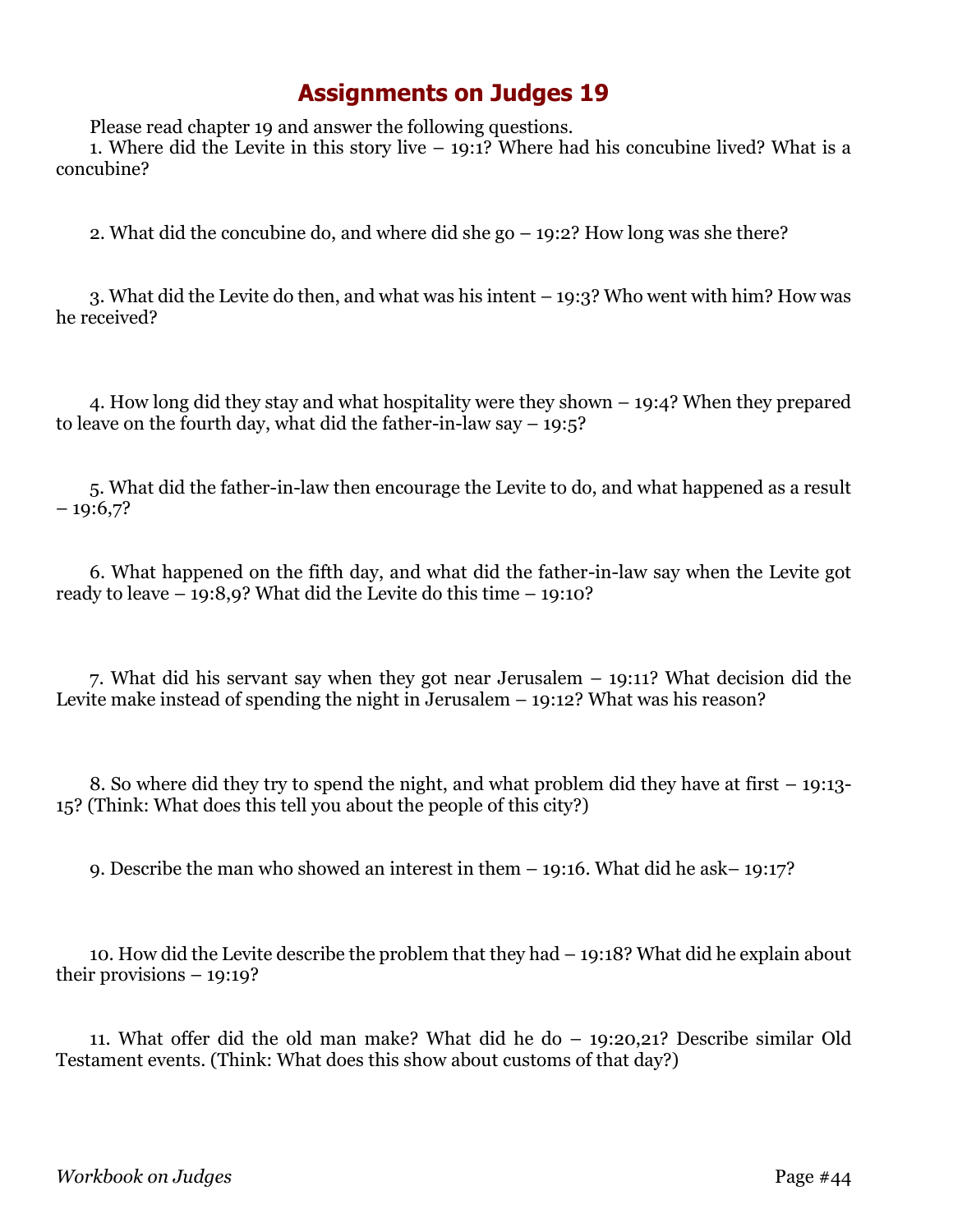12. What did men of the city do then, and what demand did they make – 19:22? *Define* the meaning of "know him" as used here (check other translations).

13. What response did the old man give to the men of the city – 19:23? List the words he used in verses 23,24 to describe how he viewed the act they wanted to commit.

14. What alternative did the old man suggest to the men of the city – 19:24? Where else do we read of a similar event? (Think: What can we learn from the old man's offer?)

15. *Special Assignment:* List other *passages* that discuss the Bible teaching about homosexuality. *Summarize* in your own words what the Bible teaches.

16. How did the men of the city respond to the old man's appeal – 19:25? What was done in an attempt to satisfy the lust of the men of the city?

17. Describe the men's treatment of the concubine. What happened to her – 19:25,26.

18. When the Levite arose to leave in the morning, what did he find – 19:27? What did he say, 19:28? How did the concubine respond, and what did he do then? (Think: What impression does this leave you of the Levite?)

19. What did the Levite do with the concubine's body – 19:29? What effect did this have on the people of Israel – 19:30? (Think: What would have been the Levite's purpose here?)

20. *Special Assignment:* What does this event show about how corrupt the nation of Israel had become at this point? How does this in turn demonstrate the influence brought about by the people of the nations that had not been removed from the land?

21. *Application*: Explain the lessons we should learn for our own society.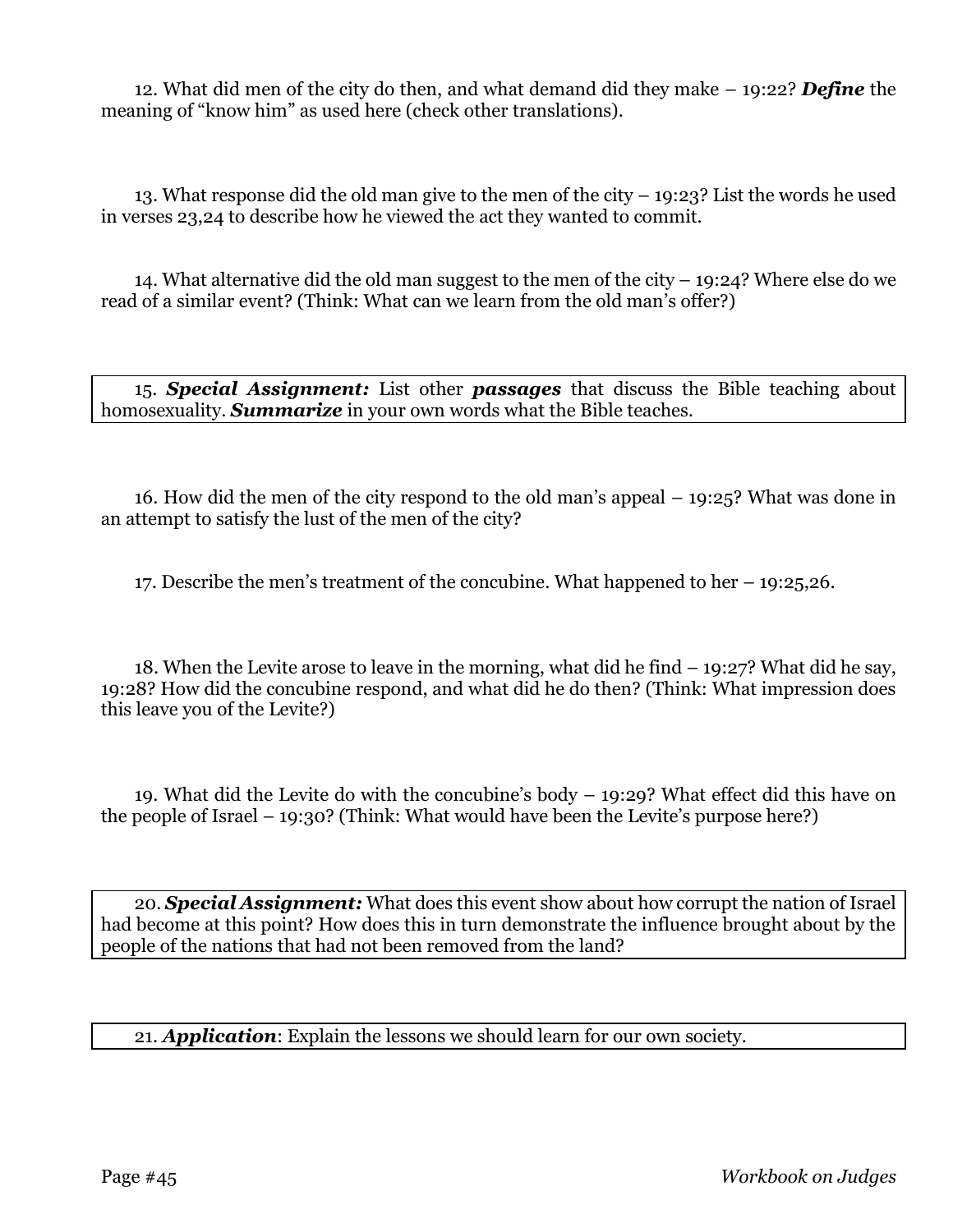Please read chapter 20 and answer the following questions.

1. How did Israel react when they learned of the death of the Levite's concubine – 20:1,2? How many men came?

2. What did the Israelites ask the Levite – 20:3? Were the Benjamites informed of the meeting at Mizpah? Did they attend? (Think: What can we learn from their reaction?)

3. How did the Levite summarize his concubine's death – 20:4,5? (Think: What witnesses could confirm the Levite's story? What parts of the story did he apparently withhold?)

4. What had he done with the body of his concubine – 20:6,7? Why had he done this? What request did he make of the children of Israel?

5. What did the people of Israel decide to do about the sin of Gibeah – 20:8-10? How did they describe the act that had been committed?

6. How were provisions for the soldiers obtained – 20:10? How is the unity of the people described – verses 8,11? (Think: What does this show about the attitude of the people?)

7. What did the people of Israel call upon the tribe of Benjamin to do – 20:12,13? Why was this an important step for them to take?

8. How did the tribe of Benjamin react to the challenge from the people of Israel – 20:13,14? What does this show you about the tribe of Benjamin?

9. *Application*: What lessons can we learn from the conduct of the tribe of Benjamin in this story? Give situations in which people today sometimes act in a similar way.

10. How many soldiers did Benjamin have, and how many were from Gibeah – 20:15? What special ability did some of them have – 20:16?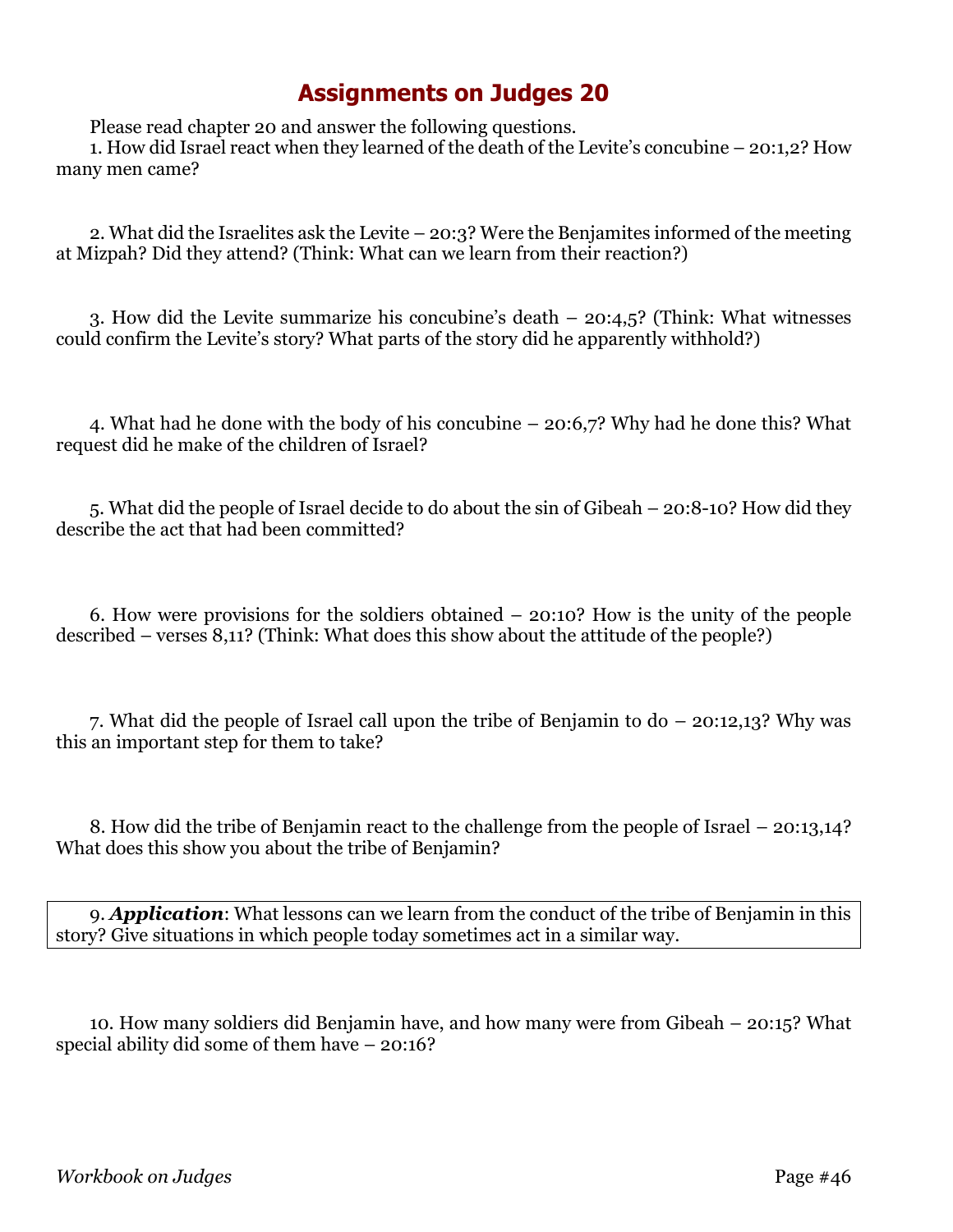11. How many were in the army of Israel – 20:17? (Think: What does this show about the tribe of Benjamin that they were willing to go to war under such circumstances?)

12. What did Israel do before beginning the battle against Benjamin – 20:18,19? What question did they ask? What answer was given?

13. *Special Assignment:* Why was it important for Israel to do consult the Lord before going to battle? What lessons can we learn from this?

14. Where was the first battle fought – 20:20,21? What was the result?

15. What did Israel prepare to do on the second day 20:22,23? What question did they ask the Lord this time? What was the answer?

16. *Special Assignment:* Describe the second battle and its effects – 20:24,25. What possible reasons can you think of why God may have allowed Israel to face such defeats?

17. Describe the reaction of the people of Israel to the second battle – 20:26. What does this reaction indicate?

18. Who was high priest at that time – 20:27,28? Tell some other things we know about him.

19. What did Israel do before the third battle? What question did they ask the Lord, and what promise did He make?

20. How did the people of Israel approach the next battle differently – 20:29,30?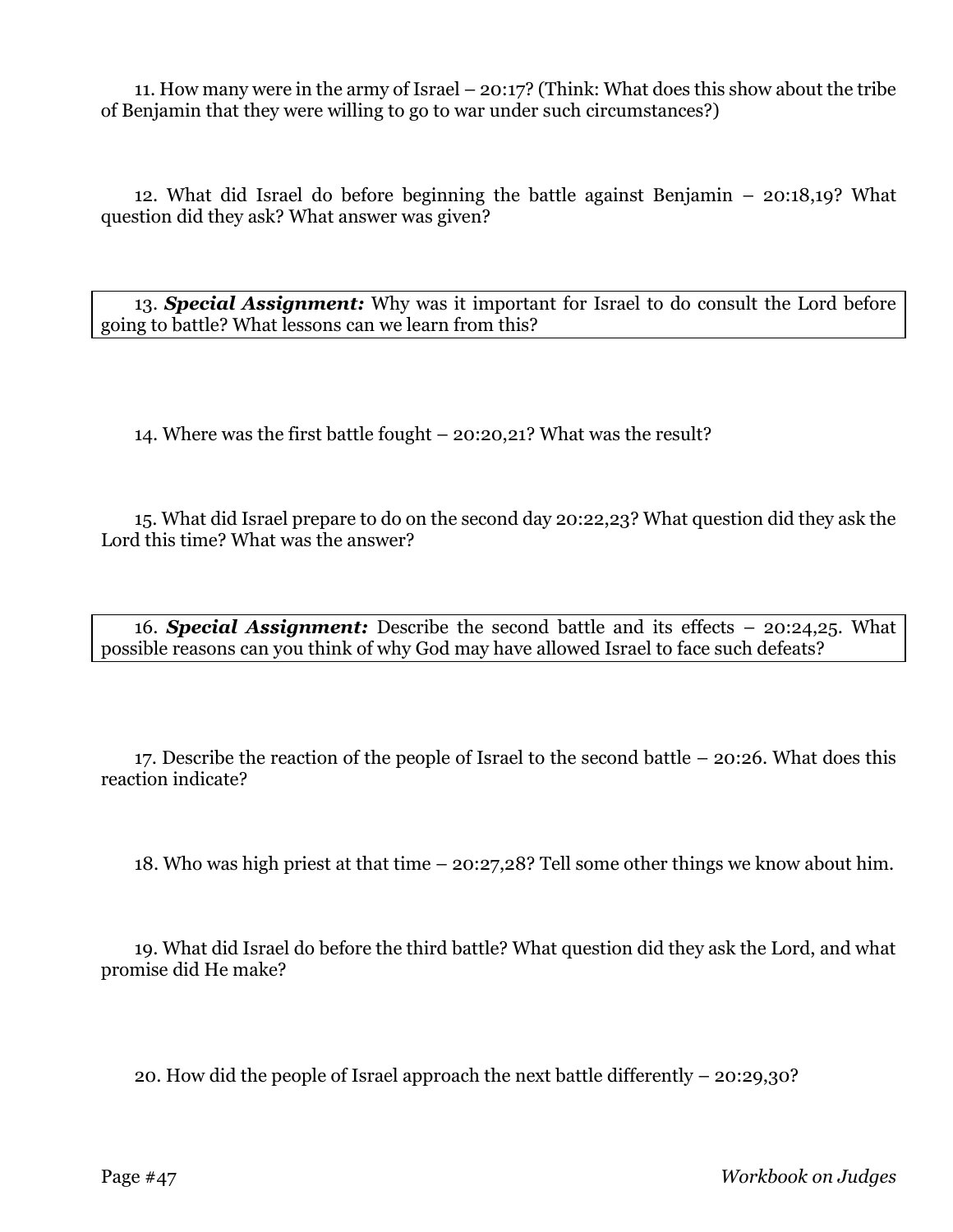21. What happened when the Benjamites began to attack the Israelites – 20:31,32? What was the plan of the Israelites, and what did the Benjamites think was happening? (Think: What event in the book of Joshua does this remind you of?)

22. As the battle proceeded, how many men attacked out of ambush – 20:33,34? What or whom did they attack?

23. Why did the men of Israel retreat at first from the Benjamites – 20:35,36? What was the outcome of this battle?

24. Whom did the men in ambush attack – 20:37? What did they do to the city?

25. What was the signal between the Israelites and the men in ambush – 20:38,39? What did the Israelites do when they saw the signal?

26. How did the Benjamites first realize the strategy that was being used against them – 20:40,41? What did they do when they saw what happened?

27. How did the Benjamites try to escape – 20:42-44? What happened to them?

28. To what place did the Benjamites try to flee – 20:45,46 (see *map*)? Describe the numbers who died as given in these verses. (Think: Notice the numbers involved and consider possible ways to reconcile them.)

29. How many Benjamites managed to make it to a place of safety – 20:47? How long did they stay there? (Note that these men will be significant in chapter 21.)

30. What did the people of Israel then do in the area of Benjamin – 20:48? (Think: Consider why they might have done this. Was this response justified? See Deuteronomy 13:12-18. Notice that it will become significant in chapter 21.)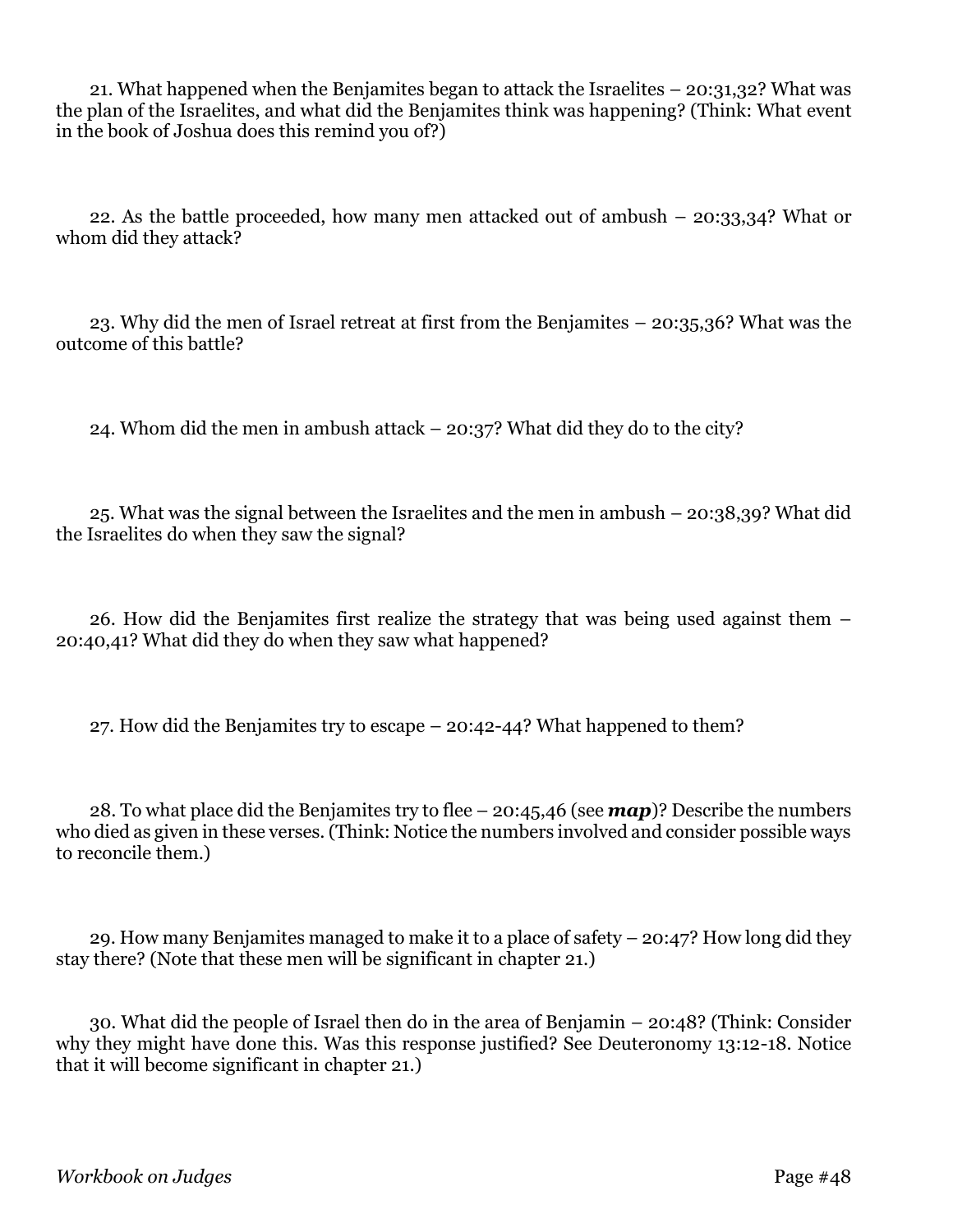Please read chapter 21 and answer the following questions. 1. What oath had the people of Israel sworn – 21:1? What does this oath have to do with the problem that the people of Israel faced in the following verses?

2. Where did the people of Israel go and what did they do there  $-21:2 \& 4$ ?

3. What did the people lament – 21:3? Why would this be a problem, since there were 600 men who had survived from Benjamin? How does this problem relate to verse 1?

4. *Special Assignment:* Explain why the elimination of a tribe from Israel would be a problem. How would this relate to the promise to Abraham? (Think: Does it necessarily follow that Israel had done wrong in their war against Benjamin but had then repented?)

5. What other oath had the Israelites taken – 21:5? So what question did the people ask among themselves that related to this oath?

6. How did Israel repeat the problem that concerned them according to 21:6,7?

7. What investigation did they make– 21:8,9? What did they discover (see *map*)?

8. What did they determine to do to the inhabitants of Jabesh Gilead – 21:10? How many men were sent?

9. What was to be done with the people of the city – 21:11? Who was to be spared, and how many were found that were spared – 21:12?

10. What did Israel do with the young women who had been spared – 21:13,14?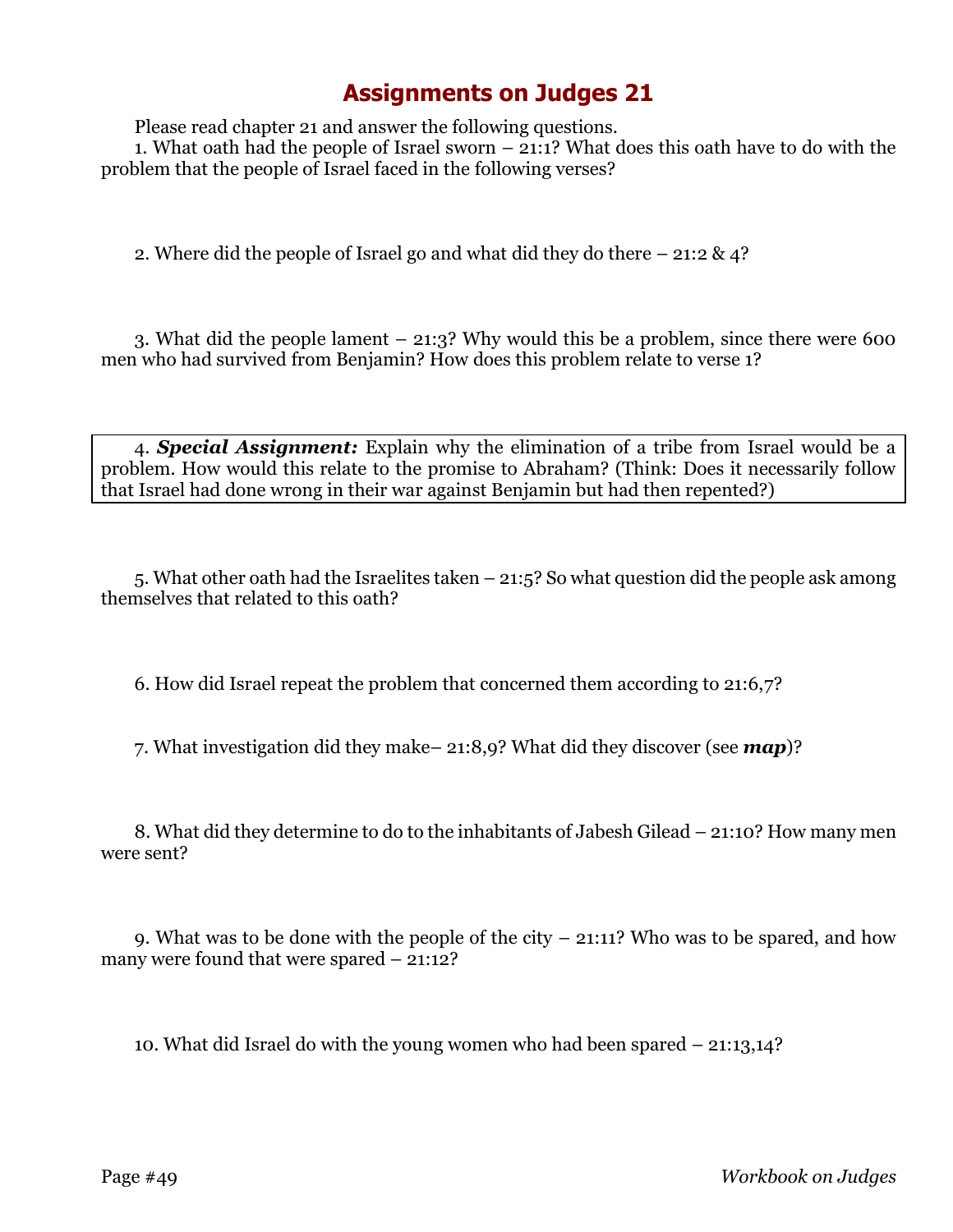11. What problem did the people still have, and what did the people still think about this – 21:14,15?

12. How did the elders of Israel restate the problem that they had – 21:15-18?

13. What event came to their mind – 21:19? Where did this event occur (see *map*)?

14. What instructions did they give to the men of Benjamin who still needed wives – 21:20,21? Explain how this would solve the problem.

15. What explanation would be given when the families of the kidnapped girls complained – 21:22? How did this avoid violating the oath that the Israelites had made?

16. *Special Assignment:* List other *passages* about dancing in worship to God in the Old Testament. Does this authorize the use of dancing in worship to God today? Explain.

17. What did the Benjamites do in response to the urging of the Israelites – 21:23?

18. What did the Israelites do now that they had solved their problem – 21:24,25?

19. *Special Assignment:* Once again, why would such stories as this be included in the inspired record of God's word? What lessons can we learn from it?

20. *Summarize* the lessons you have learned from our study of the book of Judges.